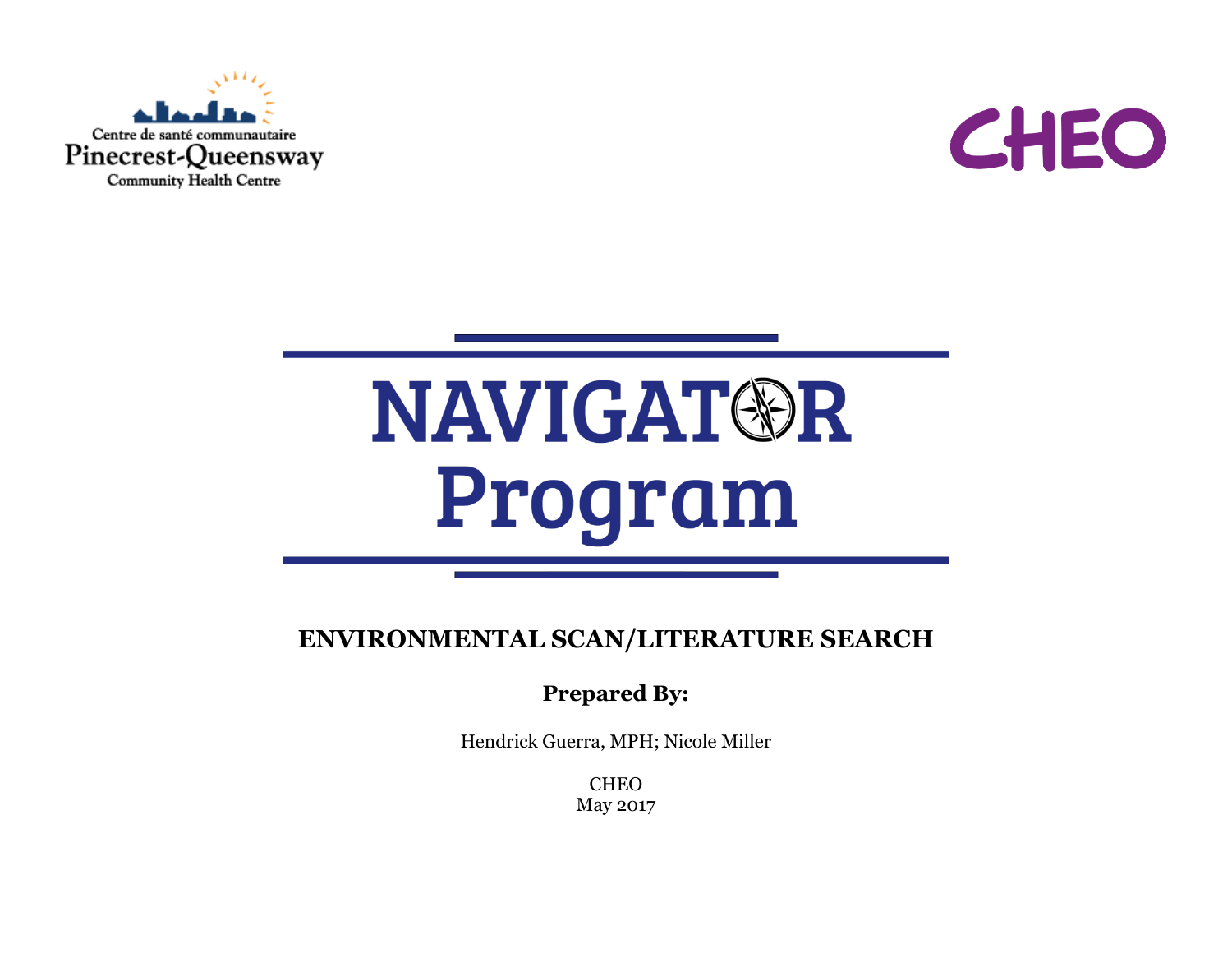## **Table of Contents**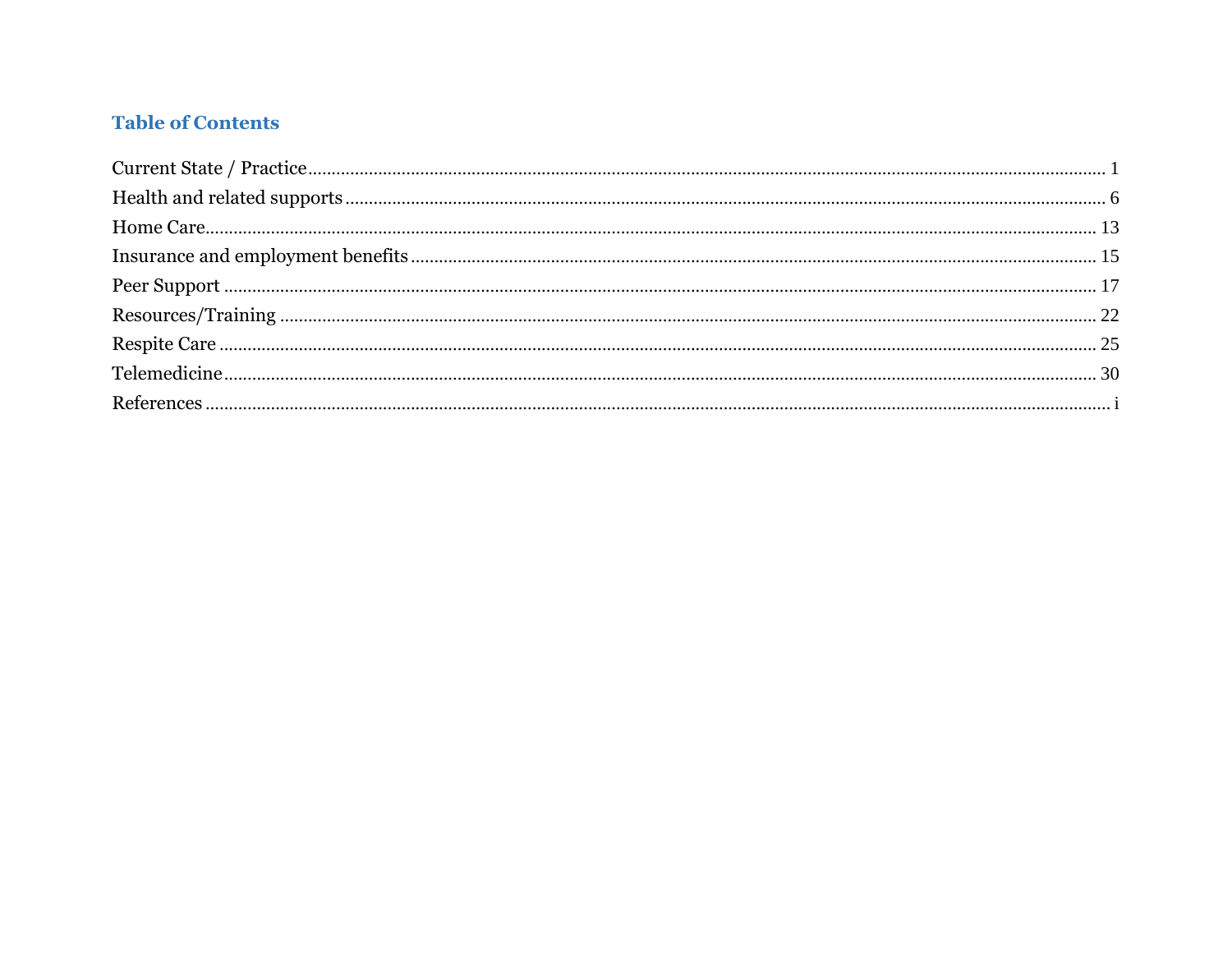## **Acknowledgments**

We'd like to thank Dr. Shauna Kingsnorth and the team at Bloorview Research Institute for giving us permission to use selected summaries of sources from their scoping review\* . All summaries extracted from this publication are highlighted with an asterisk in the citations column.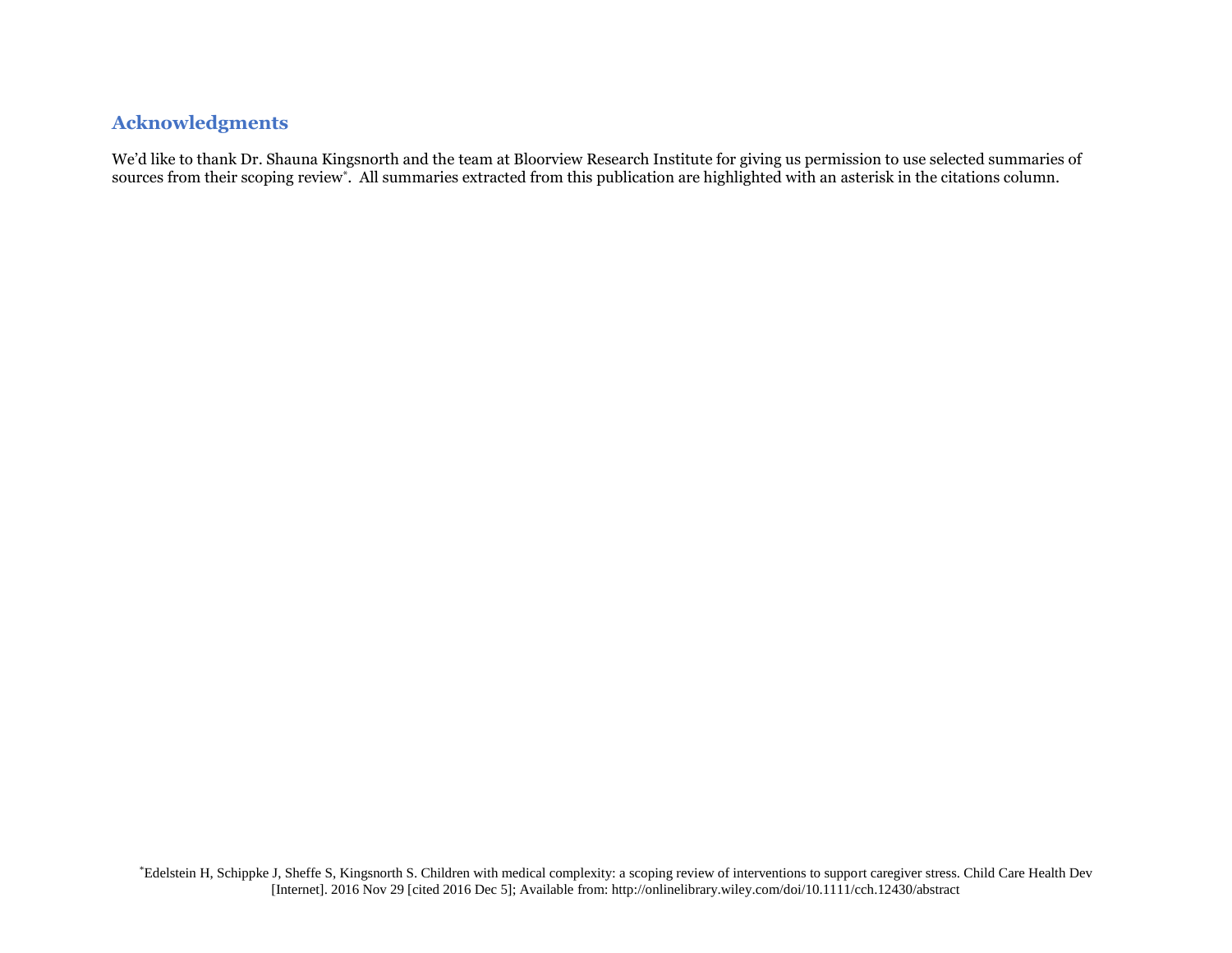<span id="page-3-0"></span>

| <b>Source</b><br>Year<br><b>Region</b>                               | <b>Type</b>                                | <b>Target Population</b>                                 | Objective                                                                                                                                                                                                                                                                                                                                                | <b>Key Findings/Notes</b>                                                                                                                                                                                                                                                                                                                                                                                                           | <b>Citations</b> |
|----------------------------------------------------------------------|--------------------------------------------|----------------------------------------------------------|----------------------------------------------------------------------------------------------------------------------------------------------------------------------------------------------------------------------------------------------------------------------------------------------------------------------------------------------------------|-------------------------------------------------------------------------------------------------------------------------------------------------------------------------------------------------------------------------------------------------------------------------------------------------------------------------------------------------------------------------------------------------------------------------------------|------------------|
| <b>Current State / Practice (n=11)</b>                               |                                            |                                                          |                                                                                                                                                                                                                                                                                                                                                          |                                                                                                                                                                                                                                                                                                                                                                                                                                     |                  |
| <b>Agrawal R</b><br>2015<br><b>United States</b>                     | Journal Article -<br><b>Expert Opinion</b> | Children with medical<br>complexity (CMC)                | Describe recent growth<br>and Key Challenges for<br>the field.                                                                                                                                                                                                                                                                                           | Editorial of issue dedicated to<br>Complex Care. Presents a range of<br>original research with areas of<br>investigation including quality of life,<br>caregiver challenges, health care<br>utilization, technology assistance and<br>residency education.                                                                                                                                                                          | (1)              |
| <b>Berry</b><br>2015<br><b>United States</b>                         | Report                                     | Families/CMC                                             | Describe what all those<br>involved in the care of<br>CMC deserve from the<br>healthcare system and<br>how to achieve an ideal<br>health system of care                                                                                                                                                                                                  | Work needed in a variety of areas,<br>including care management, care<br>coordination, care planning,<br>financing, payment, risk assessment,<br>and the treatment and management<br>of specific healthcare problems                                                                                                                                                                                                                | (2)              |
| <b>Bye A, Aston</b><br>M<br>2015<br>Canada<br><b>Nova Scotia</b>     | Journal Article -<br>Qualitative Study     | Caregivers of children with<br>intellectual disabilities | Describe and reflect one<br>mother's experience<br>navigating the medical<br>system with a child with<br>intellectual disability                                                                                                                                                                                                                         |                                                                                                                                                                                                                                                                                                                                                                                                                                     | (3)              |
| Canadian<br><b>Home Care</b><br><b>Association</b><br>2016<br>Canada | Report                                     | Families/Children with<br>Complex Health needs           | Describe the findings of<br>a pan-Canadian scan<br>undertaken by the<br>Canadian Home Care<br>Association, in<br>collaboration with key<br>informants and subject<br>matter experts, to gain<br>an understanding of the<br>current programs<br>available through<br>provincial and territorial<br>governments for<br>children with complex<br>care needs | Scope included:<br>Identification of existing home-<br>based programs<br>description of the availability of<br>$\bullet$<br>programs and services,<br>accessibility, eligibility,<br>limitations or restrictions,<br>funding eligibility and caregiver<br>supports<br>Understanding of the issues,<br>$\bullet$<br>challenges and opportunities for<br>home-based services<br>Listening to the perspective and<br>advice of parents | (4,5)            |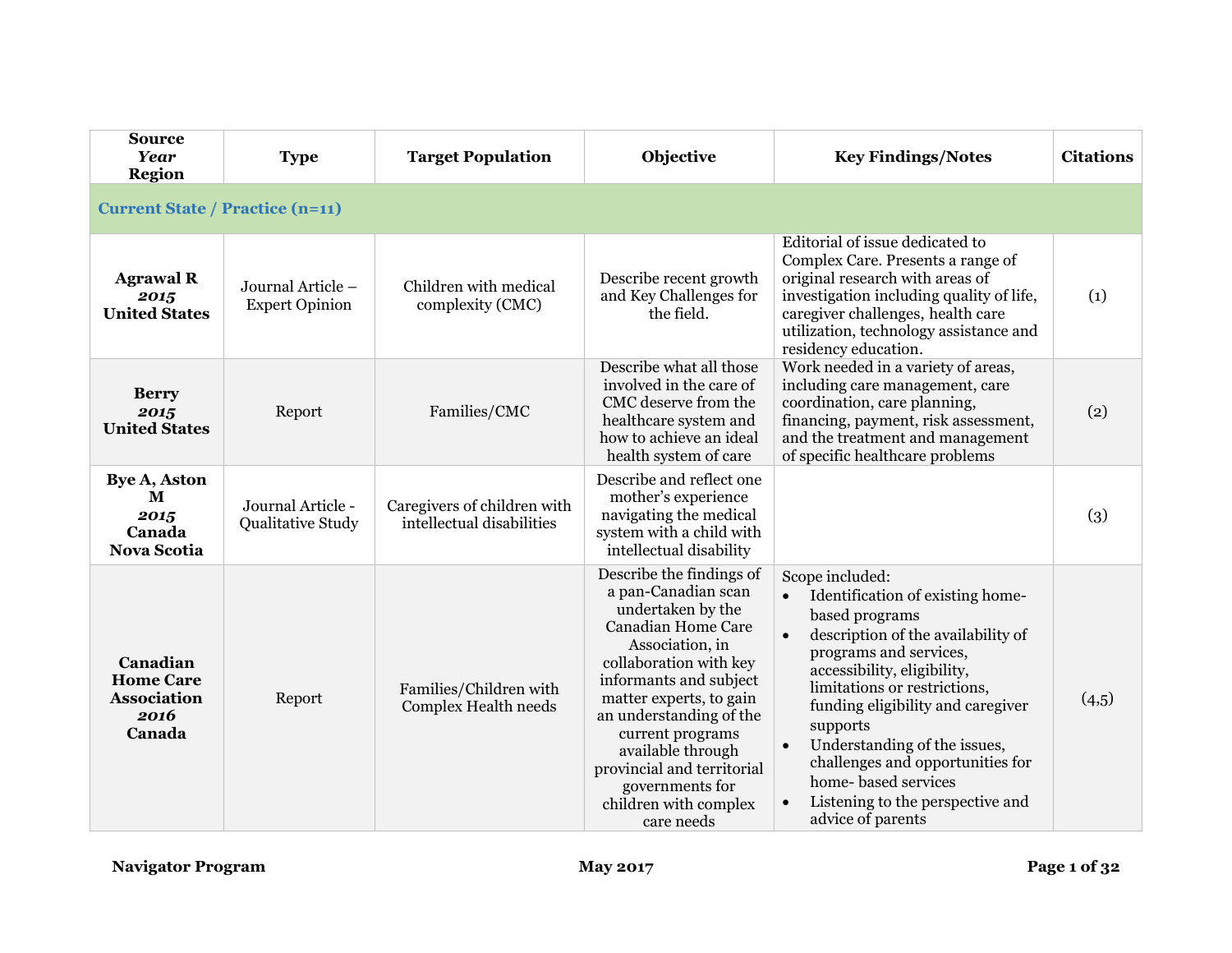| <b>Source</b><br>Year<br><b>Region</b>                   | <b>Type</b>                                 | <b>Target Population</b>                                                                                                    | Objective                                                                                                                                                                                       | <b>Key Findings/Notes</b>                                                                                                                                                                                                                                                                                        | <b>Citations</b> |
|----------------------------------------------------------|---------------------------------------------|-----------------------------------------------------------------------------------------------------------------------------|-------------------------------------------------------------------------------------------------------------------------------------------------------------------------------------------------|------------------------------------------------------------------------------------------------------------------------------------------------------------------------------------------------------------------------------------------------------------------------------------------------------------------|------------------|
|                                                          |                                             |                                                                                                                             |                                                                                                                                                                                                 | Identification of services available<br>$\bullet$<br>through provincial and territorial<br>funding to Aboriginal children                                                                                                                                                                                        |                  |
| Change<br>Foundation<br>2013<br>Canada<br><b>Ontario</b> | Report                                      | Ontario healthcare<br>community                                                                                             | Review Benefits and<br>challenges of Health<br><b>System Navigator Model</b>                                                                                                                    | Shared results from PANORAMA, a<br>standing panel of 31 Ontario residents<br>exchanging views, experiences and<br>advice. Implementation must haves<br>can be found on page 12                                                                                                                                   | (6)              |
| Glader et al.<br>2016<br><b>United States</b>            | Journal Article -<br>Non Systemic<br>Review | Families/CMC                                                                                                                | Propose a new<br>framework for analysis<br>and discussion based on<br>the components of the<br>International<br>Classification of<br>Function, Disability and<br>Health                         | Family-oriented recommendations<br>can be found in Table IV on page 7                                                                                                                                                                                                                                            | (7)              |
| Keilty K,<br><b>Cohen E</b><br>2015<br>Canada            | Journal Article -<br><b>Expert Opinion</b>  | Children, youth and young<br>adults with conditions<br>and/or disabilities that<br>manifest themselves during<br>early life | Commentary paper<br>endorsing<br>comprehensive and<br>coordinated caregiver<br>policy across the life<br>span                                                                                   | Discusses Family-centered care, Life<br>course approach, Medical home,<br>Human resources in homecare,<br>caregiver perspectives                                                                                                                                                                                 | (8)              |
| Kuo et al.<br>2011<br><b>United States</b>               | Journal Article -<br>Observational<br>Study | Families/Children with<br>special health care needs<br>(CSHCN)                                                              | To profile the national<br>prevalence of more-<br>complex children with<br>special health care needs<br>(CSHCN) and the<br>diversity of caregiver<br>challenges that their<br>families confront | Families of more-complex<br>$\bullet$<br>CSHCN face exceptionally high<br>care demands, high<br>unemployment and<br>underemployment, and large<br>financial burden, and that many<br>more-complex CSHCN have<br>unmet medical needs<br>Over half of families of more-<br>$\bullet$<br>complex CSHCN in our study | (9)              |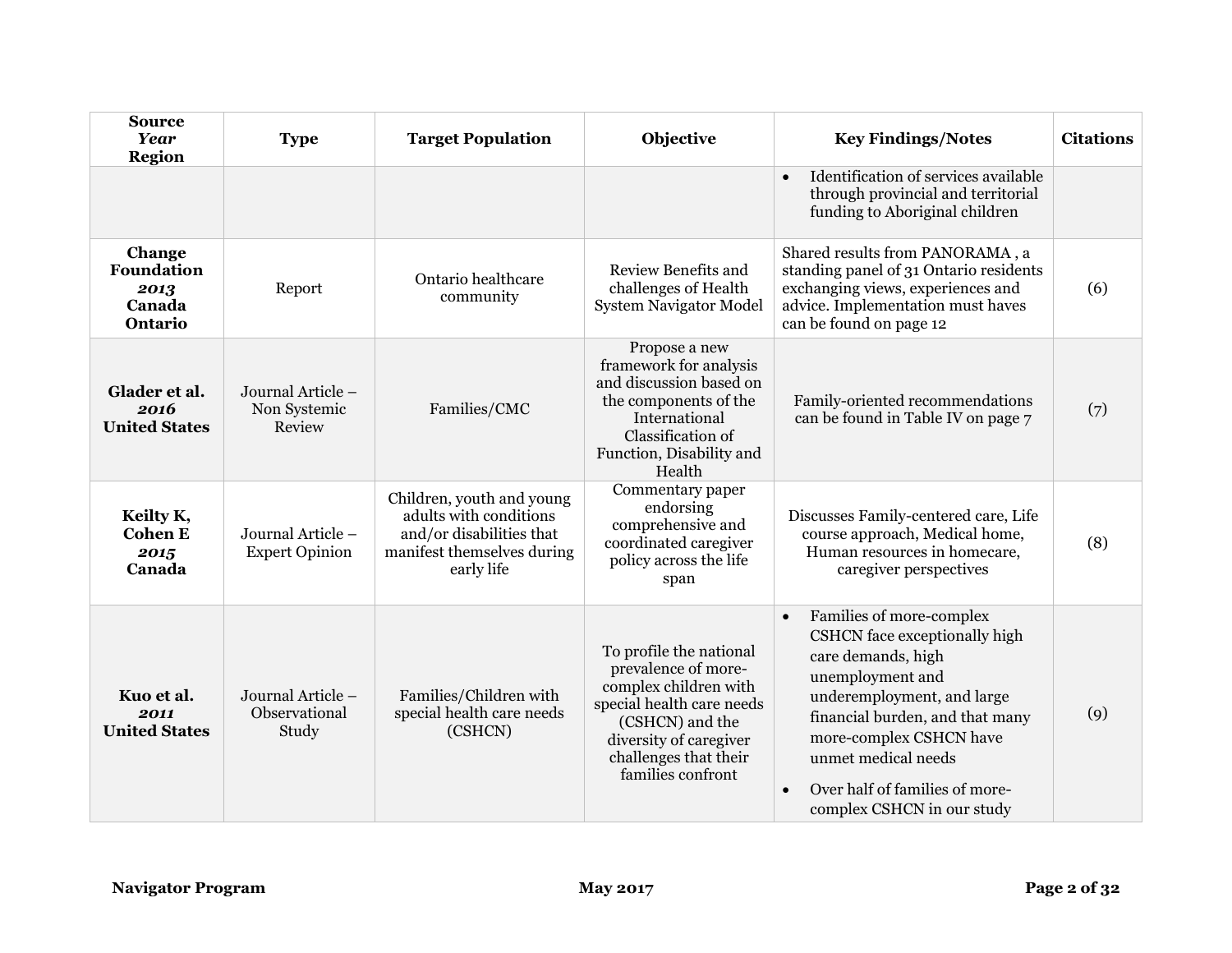| <b>Source</b><br><b>Year</b><br><b>Region</b> | <b>Type</b>                                 | <b>Target Population</b>                                       | Objective                                                                                                                                                                                                              | <b>Key Findings/Notes</b>                                                                                                                                                                                                                                                                                                                                                                                                                                                                                                                                                                                                                                                                                   | <b>Citations</b> |
|-----------------------------------------------|---------------------------------------------|----------------------------------------------------------------|------------------------------------------------------------------------------------------------------------------------------------------------------------------------------------------------------------------------|-------------------------------------------------------------------------------------------------------------------------------------------------------------------------------------------------------------------------------------------------------------------------------------------------------------------------------------------------------------------------------------------------------------------------------------------------------------------------------------------------------------------------------------------------------------------------------------------------------------------------------------------------------------------------------------------------------------|------------------|
|                                               |                                             |                                                                |                                                                                                                                                                                                                        | report financial difficulties and<br>employment loss<br>Most of the families reported<br>$\bullet$<br>having at least ten physician visits<br>and out-of-pocket health care<br>costs of more than \$1,000<br>annually.                                                                                                                                                                                                                                                                                                                                                                                                                                                                                      |                  |
| Kuo et al.<br>2014<br><b>United States</b>    | Journal Article -<br>Observational<br>Study | Families/Children with<br>special health care needs<br>(CSHCN) | Determine the<br>association between<br>variables known to be<br>associated with<br>inequities in health care<br>needs and the medical<br>complexity status of<br>children and youth with<br>special health care needs | At least one unmet need was<br>reported by 44.2 percent of<br>families of children with medical<br>complexity, compared to 19.1<br>percent of those without medical<br>complexity.<br>Overall, children with medical<br>complexity had a higher<br>percentage of unmet health care<br>needs than children without<br>medical complexity, regardless of<br>race/ethnicity, insurance<br>coverage, and household income<br>in relation to poverty level.<br>For uninsured children, the<br>number of unmet needs was<br>higher across both children with<br>medical complexity and children<br>without medical complexity,<br>which suggests that a lack of<br>insurance is a major driver of<br>unmet needs. | (10)             |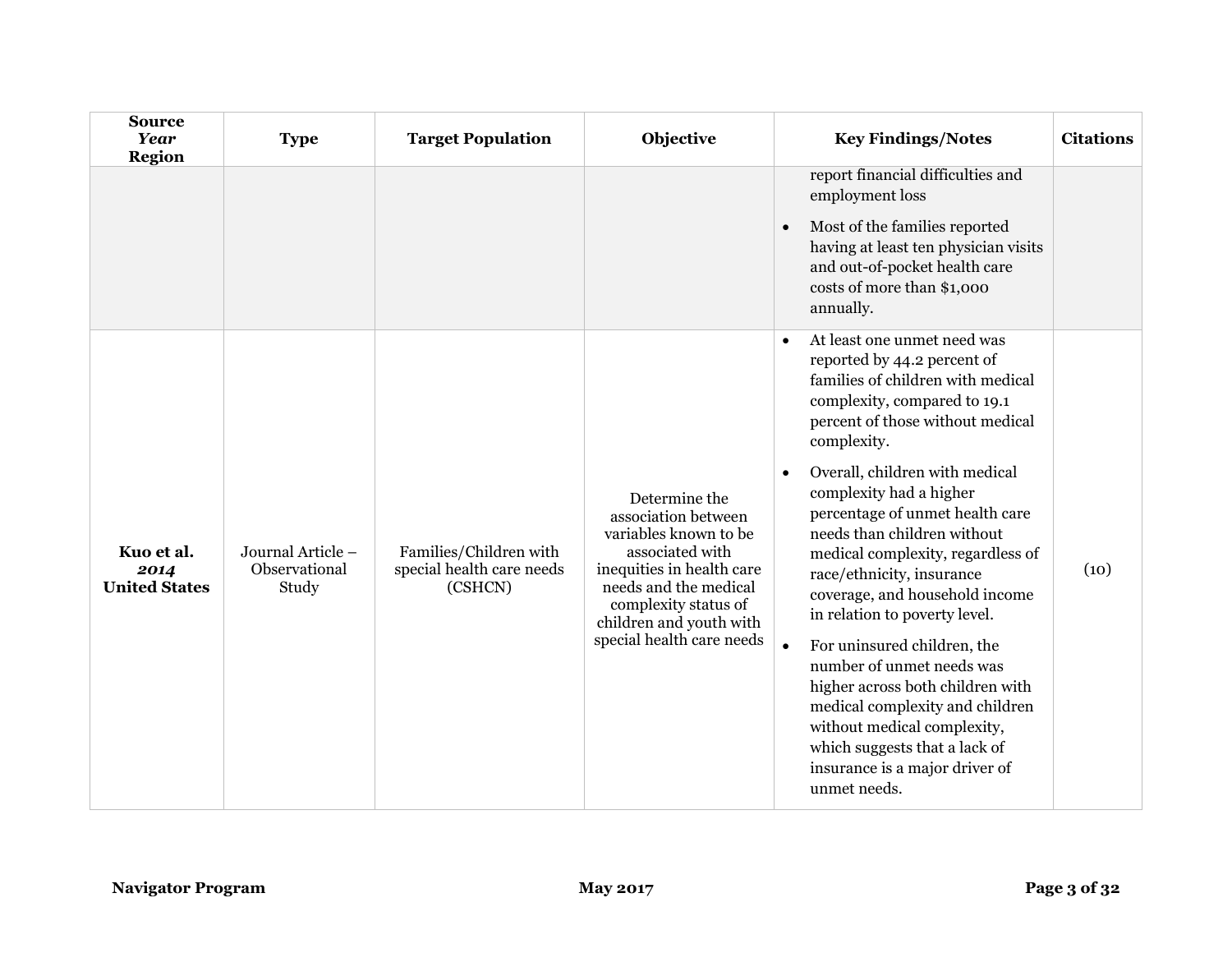| <b>Source</b><br>Year<br><b>Region</b>                                                                  | <b>Type</b>                                 | <b>Target Population</b>                              | Objective                                                                                                                                                                                 | <b>Key Findings/Notes</b>                                                                                                                                                                                                                                                                     | <b>Citations</b> |
|---------------------------------------------------------------------------------------------------------|---------------------------------------------|-------------------------------------------------------|-------------------------------------------------------------------------------------------------------------------------------------------------------------------------------------------|-----------------------------------------------------------------------------------------------------------------------------------------------------------------------------------------------------------------------------------------------------------------------------------------------|------------------|
| Kuo et al<br>2016<br><b>United States</b>                                                               | Journal Article -<br>Observational<br>Study | Families/CMC                                          | Describe family-reported<br>health service needs of<br>children with medical<br>complexity (CMC) and to<br>assess which needs are<br>more often addressed<br>tertiary care center         | Many families reported not receiving<br>adequate chronic care management<br>or assistance with referral to<br>specialists, family support services, or<br>community services from the primary<br>care setting, despite receiving<br>preventive care checkup.                                  | (11)             |
| Ontario<br><b>Association of</b><br>Community<br><b>Care Access</b><br><b>Centres</b><br>2013<br>Canada | Report                                      | Families/Children with<br>Complex Health needs        | Part of series of papers<br>that present viewpoints<br>regarding the future of<br>Ontario's society and<br>health care system                                                             | Includes what's working well in<br>Ontario, Alberta, Holland, Austria,<br><b>UK</b>                                                                                                                                                                                                           | (12)             |
| <b>Provincial</b><br><b>Advocate for</b><br><b>Children &amp;</b><br>Youth<br>2016<br>Canada<br>Ontario | Report                                      | Young people with special<br>needs and their families | Provide perspectives,<br>challenges and<br>recommendations on<br>different aspects in the<br>lives of young people<br>with special needs                                                  | Topics include:<br>Family and Home<br>$\bullet$<br>School & Education<br>$\bullet$<br><b>Supports &amp; Services</b><br>$\bullet$<br>Transitions<br>$\bullet$                                                                                                                                 | (13)             |
| Siddiq et al<br>2016<br>Canada                                                                          |                                             |                                                       |                                                                                                                                                                                           |                                                                                                                                                                                                                                                                                               | (14)             |
| <b>Thomson</b> et<br>al.<br>2016<br><b>United States</b>                                                | Journal Article -<br>Observational<br>Study | Families/Children with<br>medical Complexity (CMC)    | To describe hardships<br>experienced by families<br>of children with medical<br>complexity (CMC) and<br>compare them with<br>those experienced by<br>families of children with<br>asthma. | Although 44% of families of CMC<br>$\bullet$<br>reported out-of-pocket medical<br>costs of <\$250 in the last year,<br>nearly one-half reported financial<br>problems resulting from their<br>child's health.<br>Changes to employment were<br>$\bullet$<br>frequent, with 60% reporting that | (15)             |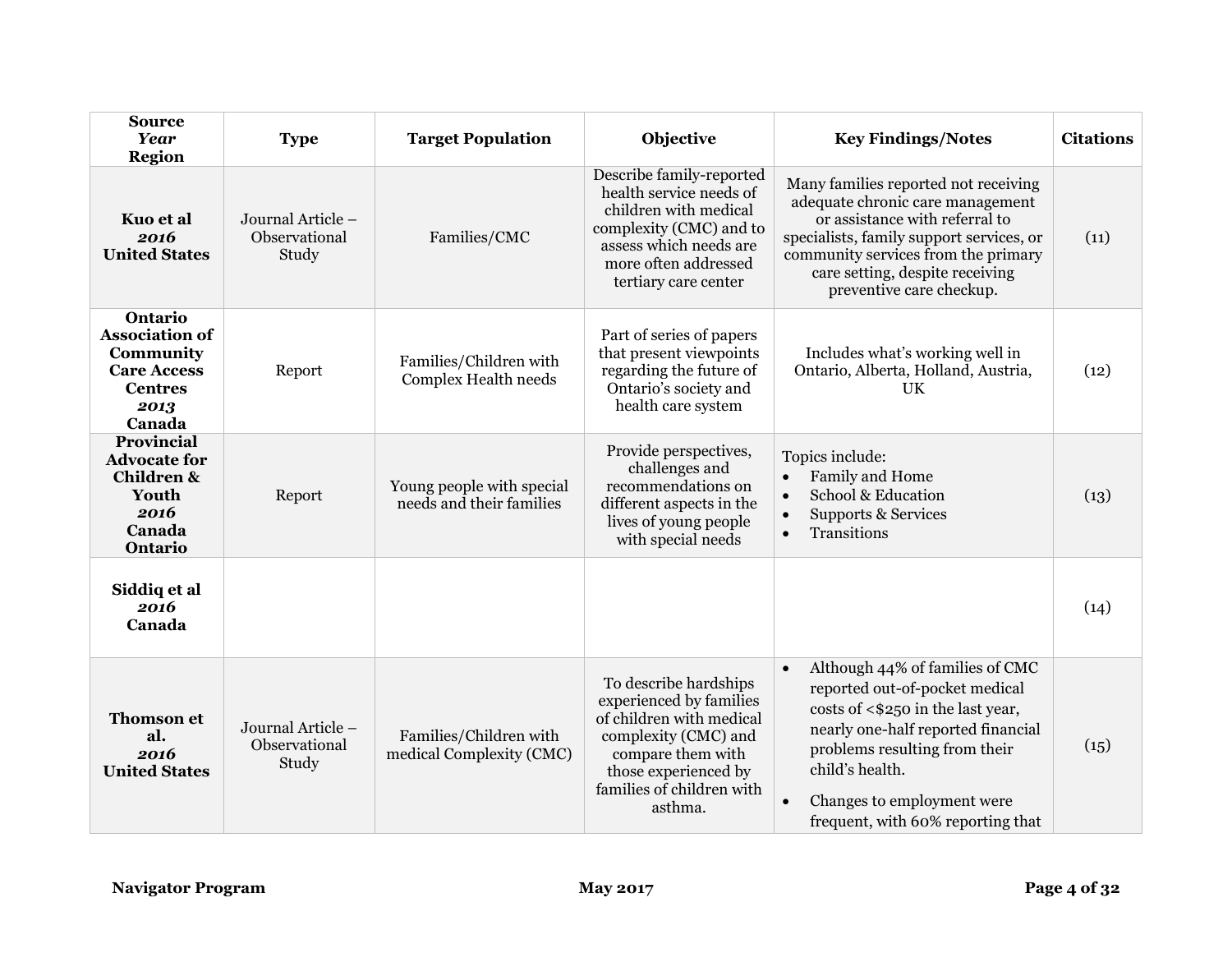| <b>Source</b><br><b>Year</b><br><b>Region</b> | <b>Type</b> | <b>Target Population</b> | Objective                                                       | <b>Key Findings/Notes</b>                                                                                                                                                     | <b>Citations</b> |
|-----------------------------------------------|-------------|--------------------------|-----------------------------------------------------------------|-------------------------------------------------------------------------------------------------------------------------------------------------------------------------------|------------------|
|                                               |             |                          |                                                                 | a family member stopped<br>working and nearly 66%<br>reporting that a family member<br>cut back on work to care for their<br>child                                            |                  |
|                                               |             |                          |                                                                 | Approximately 68% reported a<br>$\bullet$<br>financial hardship and >50% a<br>social hardship; ~80% reported<br>$\geq$ 1 experienced hardship                                 |                  |
|                                               |             |                          |                                                                 | The most common financial<br>$\bullet$<br>hardship reported by families of<br>CMC was the expressed need to<br>borrow money in the past 12<br>months $(46%)$                  |                  |
|                                               |             |                          |                                                                 | Nearly one half of families<br>$\bullet$<br>expected little to no help from<br>family/friends when needed, and<br>33% could not count on<br>family/friends for a \$1000 loan. |                  |
| <b>Turcotte M</b><br>2013<br>Canada           | Report      | <b>Family Caregivers</b> | Provide insight on family<br>caregivers, resources<br>available | Also highlights the difficult situation<br>of family caregivers who care for a<br>sick child                                                                                  | (16)             |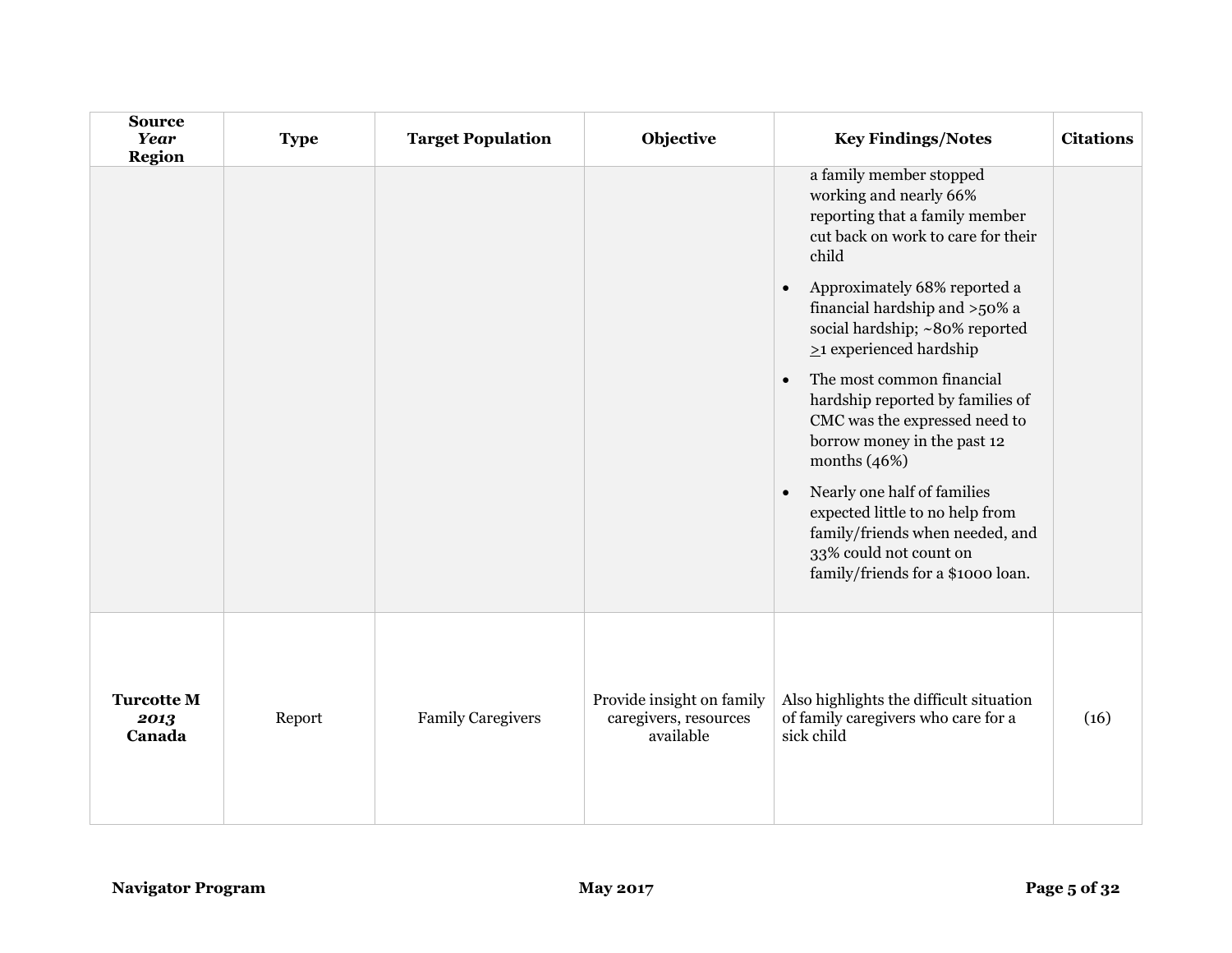<span id="page-8-0"></span>

| <b>Source</b><br><b>Year</b><br><b>Region</b>                            | <b>Type</b>                                 | <b>Target Population</b>                       | Objective                                                                                           | <b>Key Findings/Notes</b>                                                                                                                                                                                                                                                                                                                                                                                                                                                                                                               | <b>Citations</b> |
|--------------------------------------------------------------------------|---------------------------------------------|------------------------------------------------|-----------------------------------------------------------------------------------------------------|-----------------------------------------------------------------------------------------------------------------------------------------------------------------------------------------------------------------------------------------------------------------------------------------------------------------------------------------------------------------------------------------------------------------------------------------------------------------------------------------------------------------------------------------|------------------|
| <b>Woolf-King et</b><br>al<br>2017<br><b>United States</b>               |                                             |                                                |                                                                                                     |                                                                                                                                                                                                                                                                                                                                                                                                                                                                                                                                         | (17)             |
|                                                                          | Health and related supports (n=23)          |                                                |                                                                                                     |                                                                                                                                                                                                                                                                                                                                                                                                                                                                                                                                         |                  |
| <b>About Kids</b><br>$Health -$<br><b>Complex Care</b><br>2016<br>Canada | Website                                     | Families/Children with<br>Complex Health needs | Resource centre to<br>inform and help parents<br>cope                                               | Provided by Hospital for Sick<br>Children                                                                                                                                                                                                                                                                                                                                                                                                                                                                                               | (18)             |
| <b>Axelsson</b><br>2015<br><b>Sweden</b>                                 | Journal Article -<br>Observational<br>Study | Families/CMC                                   | To understand the role<br>of external personal<br>assistants in relation to<br>the child and family | Assistant role included<br>$\bullet$<br>substituting basic functions,<br>supporting child in everyday life,<br>and giving relationship support,<br>while balancing and showing<br>sensitivity to family life and<br>privacy<br>External assistants were more<br>$\bullet$<br>often found to assist in activities<br>away from home, while parents<br>tended to assist within home<br>External assistants fulfilled a<br>$\bullet$<br>function as they reduced parental<br>burdens freeing them to engage<br>in other activities or rest | $(19)^{*}$       |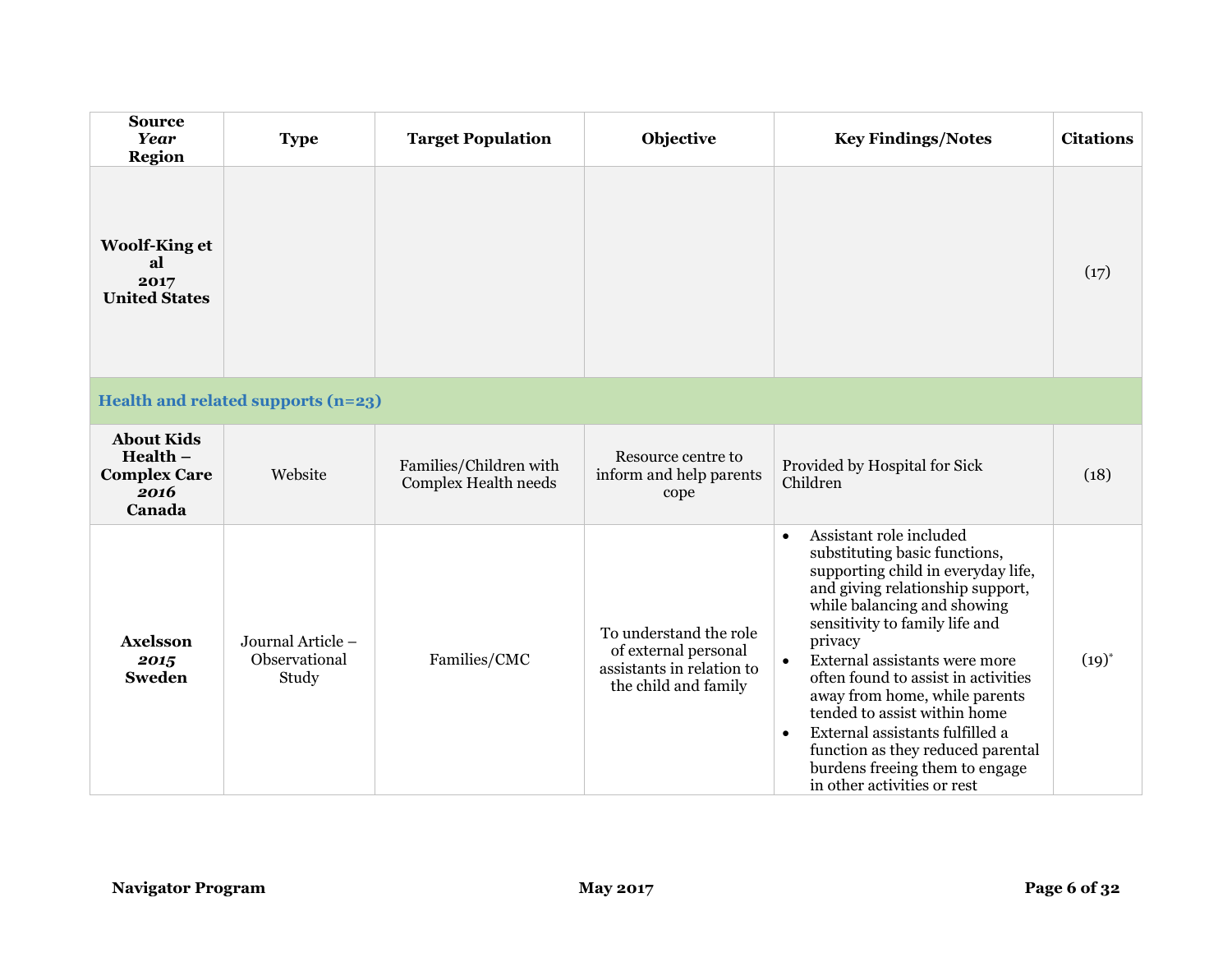| <b>Source</b><br><b>Year</b><br><b>Region</b>          | <b>Type</b>                                 | <b>Target Population</b>                                   | Objective                                                                                                                                                                                                                                                                          | <b>Key Findings/Notes</b>                                                                                                                                                                                                                                                                                                                                                                                                                                                                                                       | <b>Citations</b> |
|--------------------------------------------------------|---------------------------------------------|------------------------------------------------------------|------------------------------------------------------------------------------------------------------------------------------------------------------------------------------------------------------------------------------------------------------------------------------------|---------------------------------------------------------------------------------------------------------------------------------------------------------------------------------------------------------------------------------------------------------------------------------------------------------------------------------------------------------------------------------------------------------------------------------------------------------------------------------------------------------------------------------|------------------|
| <b>Brookman</b> et<br>al.<br>2011<br>Canada<br>Ontario | Report                                      | Caregivers                                                 | Determine the current<br>promising practice<br>education and support<br>programs for family<br>members and friends<br>who care for others and<br>to create<br>recommendations for<br>cost-effective education<br>and support priorities<br>for a range of people<br>across Ontario | Identified 5 promising practices and<br>20 indicators of effective caregiver<br>education and supports programs.                                                                                                                                                                                                                                                                                                                                                                                                                | (20)             |
| Coquillette et<br>al.<br>2015<br><b>United States</b>  | Journal Article -<br>Observational<br>Study | Families/CMC                                               | Quantify hospital-wide<br>social work services<br>utilization by CMC<br>compared to non-<br>medically-complex<br>children (non-CMC) to<br>inform the development<br>of family-centered care<br>models that support<br>these vulnerable patients<br>and families.                   | CMC were more than six times as<br>$\bullet$<br>likely to use Social work services.<br>Additionally, on average, social<br>workers spent more than eight<br>times as many hours per child<br>with CMC than they did with non-<br>CMC.<br>Understanding the specific SWS<br>needs in this population will<br>allow practices to tailor their care<br>team appropriately.<br>It may be appropriate for non-<br>licensed support staff such as<br>patient navigators or resource<br>specialists to fill a subset of these<br>roles | (21)             |
| Carter et al.<br>2007<br><b>United</b><br>Kingdom      | Journal Article -<br>Qualitative Study      | Caregivers of Children with<br><b>Complex Health Needs</b> | Explore examples of best<br>multi-agency working<br>practice with<br>families/workers                                                                                                                                                                                              | Identified 10 best practice statements<br>about "things work well when" -<br>Table 2, page 532                                                                                                                                                                                                                                                                                                                                                                                                                                  | (22)             |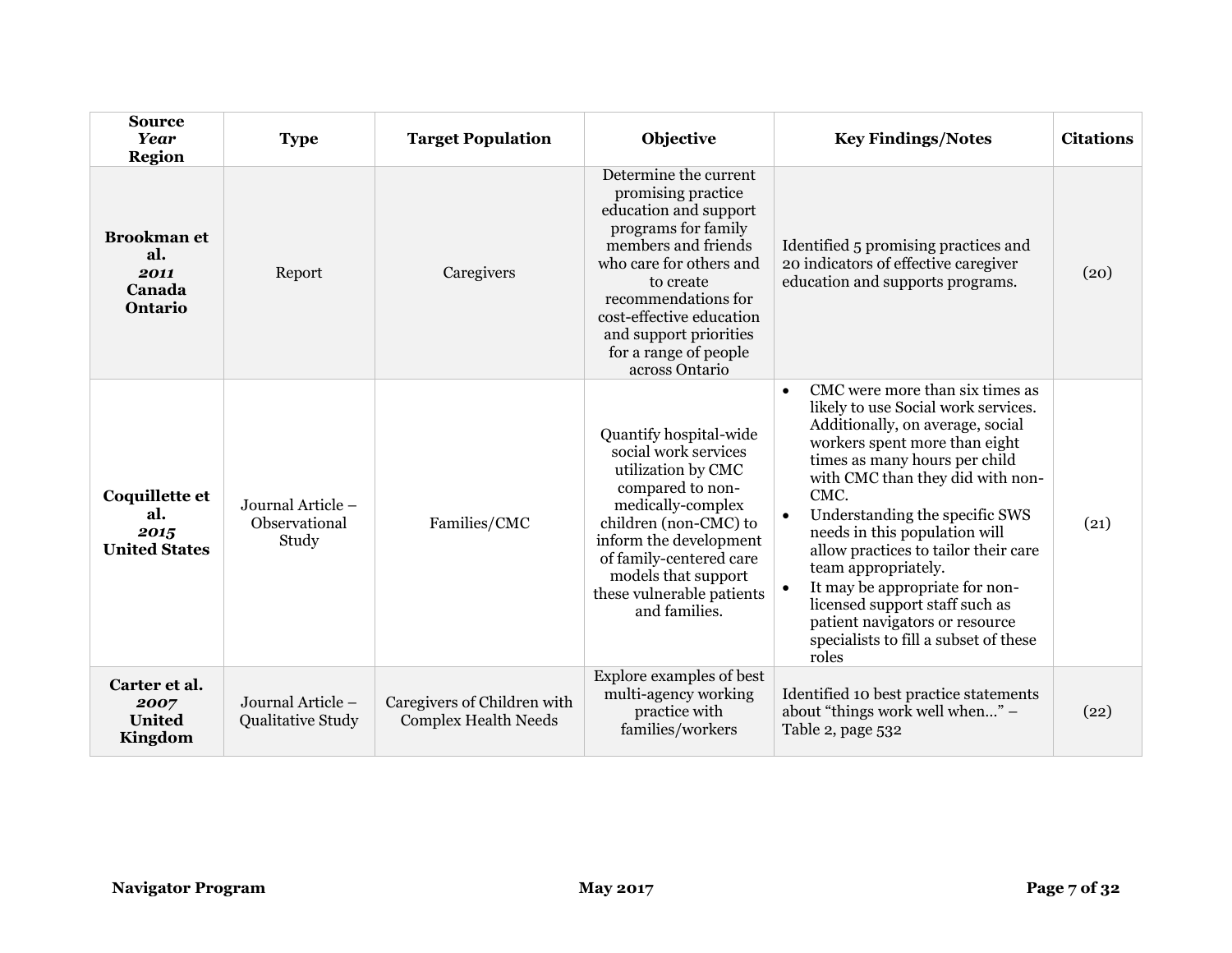| <b>Source</b><br><b>Year</b><br>Region                                                                                                                             | <b>Type</b>                                                | <b>Target Population</b>                                                                                                        | Objective                                                                                                                                                     | <b>Key Findings/Notes</b>                                                                                                                                                                                                                                                                                                                                                                                                                               | <b>Citations</b> |
|--------------------------------------------------------------------------------------------------------------------------------------------------------------------|------------------------------------------------------------|---------------------------------------------------------------------------------------------------------------------------------|---------------------------------------------------------------------------------------------------------------------------------------------------------------|---------------------------------------------------------------------------------------------------------------------------------------------------------------------------------------------------------------------------------------------------------------------------------------------------------------------------------------------------------------------------------------------------------------------------------------------------------|------------------|
| Chigamik<br>Community<br><b>Health Centre</b><br><b>French Health</b><br><b>Care System</b><br><b>Navigation</b><br><b>Initiative</b><br>2015<br>Canada<br>Ontario | Website - Pilot<br>Project                                 | Francophone clients in<br>North Simcoe Muskoka<br><b>LHIN</b>                                                                   | Guide Francophone<br>clients towards French<br>language health services<br>that are adapted to meet<br>their specific needs.                                  |                                                                                                                                                                                                                                                                                                                                                                                                                                                         | (23)             |
| Duffy L,<br><b>Vessey J</b><br>2014<br><b>United States</b><br><b>Massachusetts</b>                                                                                | Journal Article -<br>Randomized<br><b>Controlled Trial</b> | Parents of children with<br>epilepsy and other chronic<br>conditions - 46 enrolled, 21<br>completed all phases                  | Tested the efficacy of<br><b>COPE</b> (Creating<br><b>Opportunities for Parent</b><br>Empowerment)<br>intervention                                            | Focused on challenges parents face<br>during their child's intervention, 3<br>days after discharge and 4-6 weeks<br>after discharge                                                                                                                                                                                                                                                                                                                     | (24)             |
| <b>Edelstein et</b><br>al.<br>2016                                                                                                                                 | Journal Article -<br><b>Systematic Review</b>              | Families/CMC                                                                                                                    | Describe the current<br>range of caregiver-<br>focused interventions,<br>identify promising<br>approaches, discuss gaps<br>for future research                | Positive findings of reductions in<br>$\bullet$<br>caregiver stress were noted within<br>an emerging body of evidence on<br>effective interventions<br>Significant focus on streamlining<br>$\bullet$<br>services and reducing the burden<br>of care related to carried<br>pressures.<br>Non-conclusive evidence around<br>$\bullet$<br>which of the six identified<br>intervention domains or<br>combination are most effective<br>for reducing stress | (25)             |
| <b>Family to</b><br>Family<br>2016<br><b>United States</b>                                                                                                         | Website                                                    | Individuals with disabilities<br>and/or special health care<br>needs, their families, and<br>professionals who support<br>them. | Address the need for<br>individuals with<br>disabilities, their<br>families, and others in<br>the field to receive<br>family-friendly<br>information on best- |                                                                                                                                                                                                                                                                                                                                                                                                                                                         | (26,27)          |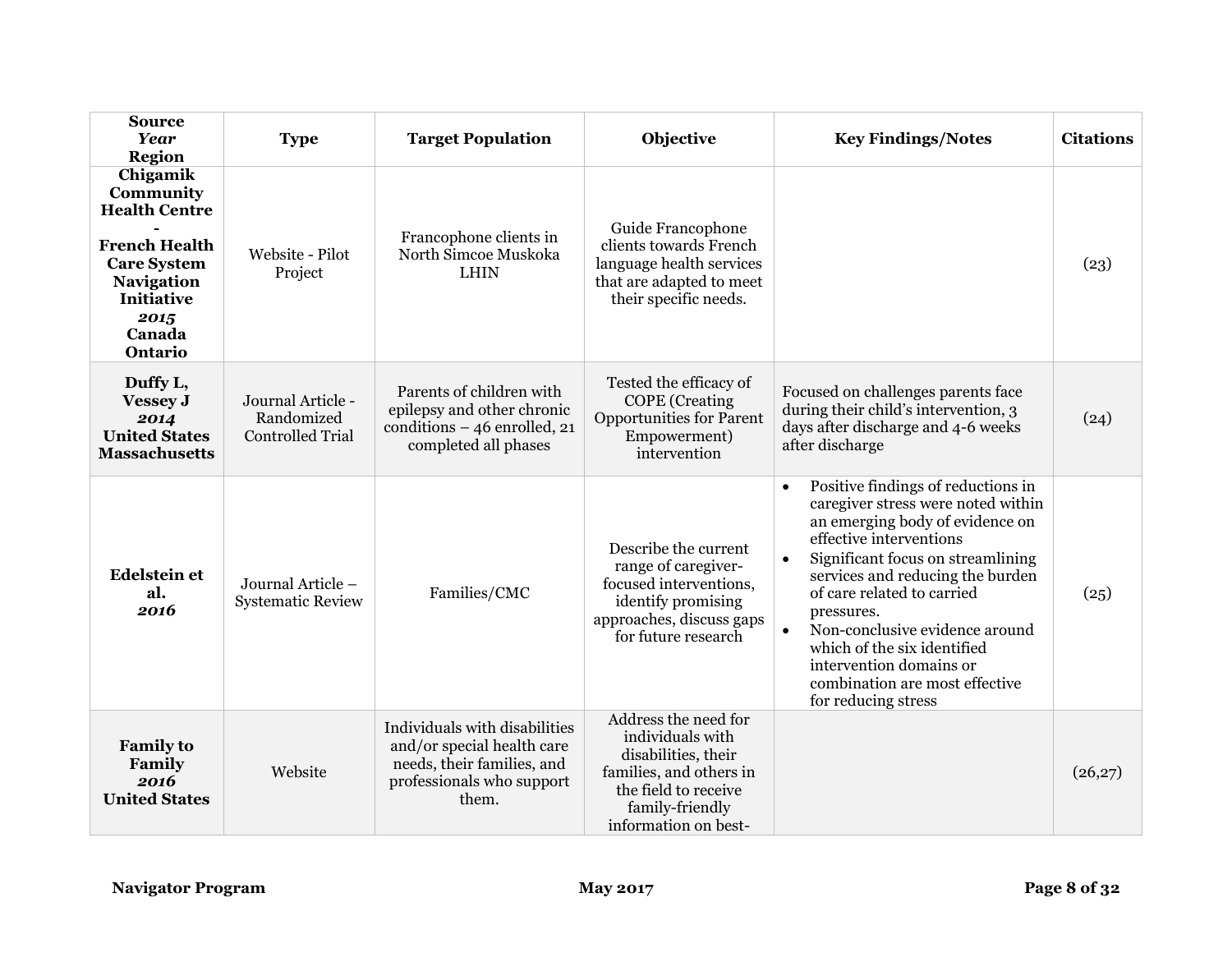| <b>Source</b><br><b>Year</b><br>Region                                   | <b>Type</b>                                   | <b>Target Population</b>                                   | Objective                                                                                                                                                                                                                                                                                | <b>Key Findings/Notes</b>                                                                                                                                                                                                                                               | <b>Citations</b> |
|--------------------------------------------------------------------------|-----------------------------------------------|------------------------------------------------------------|------------------------------------------------------------------------------------------------------------------------------------------------------------------------------------------------------------------------------------------------------------------------------------------|-------------------------------------------------------------------------------------------------------------------------------------------------------------------------------------------------------------------------------------------------------------------------|------------------|
|                                                                          |                                               |                                                            | practices and disability<br>topics, peer support, and<br>leadership opportunities                                                                                                                                                                                                        |                                                                                                                                                                                                                                                                         |                  |
| <b>Family Voices</b><br>2016<br><b>United States</b>                     | Website/Resources                             | Families/Children with<br><b>Special Health Care Needs</b> | Assist families and<br>children, improve<br>hospital/state/federal<br>policies, train leaders                                                                                                                                                                                            |                                                                                                                                                                                                                                                                         | (28)             |
| Johnson C,<br><b>Kastner T</b><br>2005<br><b>United States</b>           | Journal Article –<br><b>Expert Opinion</b>    | Families/Children with<br>Special Health Care Needs        | Educate physicians on<br>the philosophy of<br>providing a permanent<br>family environment for<br>children, special health<br>care needs, and the<br>importance of adequate<br>and accessible<br>community services to<br>support and maintain<br>the well-being of all<br>family members | Recommendations on page 510                                                                                                                                                                                                                                             | (29)             |
| Knafl et al.<br>2016<br><b>United States</b><br><b>North</b><br>Carolina | Journal Article –<br><b>Systematic Review</b> | Families of children with<br>chronic conditions            | Examine the focus,<br>structure, and level of<br>family engagement in<br>interventions                                                                                                                                                                                                   | Synthesizes 70 intervention<br>$\bullet$<br>studies<br>Investigators most often sought<br>$\bullet$<br>to improve condition control or<br>management, with parent<br>engagement in the intervention<br>focused on enhancing capacity to<br>manage the treatment regimen | (30)             |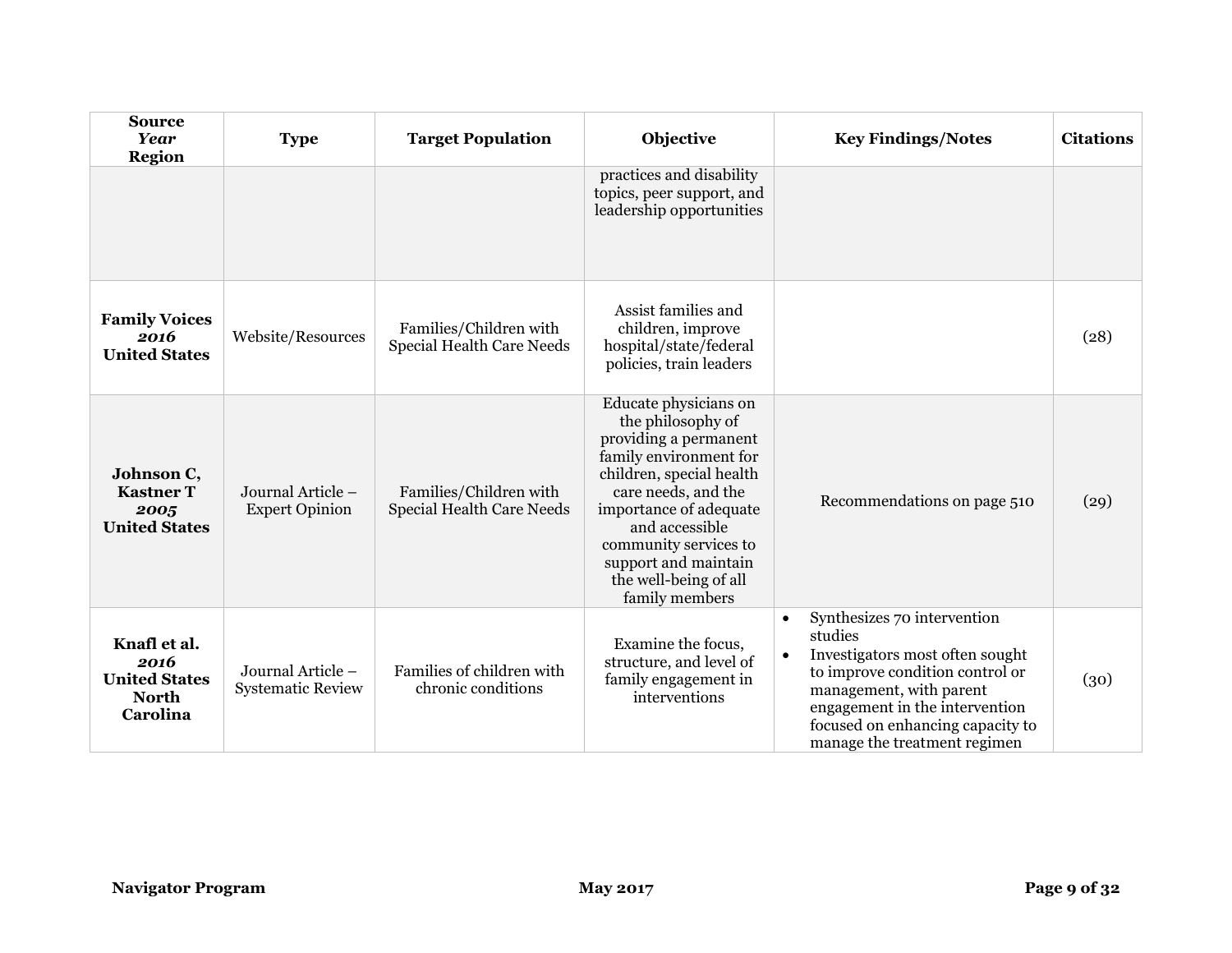| <b>Source</b><br><b>Year</b><br><b>Region</b>                                                                                                                                                                                     | <b>Type</b>                                   | <b>Target Population</b>                                    | Objective                                                                                                                                                                                         | <b>Key Findings/Notes</b>                                                                                                                                                                                                                                                                                                                                                                                                    | <b>Citations</b> |
|-----------------------------------------------------------------------------------------------------------------------------------------------------------------------------------------------------------------------------------|-----------------------------------------------|-------------------------------------------------------------|---------------------------------------------------------------------------------------------------------------------------------------------------------------------------------------------------|------------------------------------------------------------------------------------------------------------------------------------------------------------------------------------------------------------------------------------------------------------------------------------------------------------------------------------------------------------------------------------------------------------------------------|------------------|
| <b>National</b><br><b>Consensus</b><br><b>Framework</b><br>for Systems of<br><b>Care for</b><br><b>Children</b> and<br><b>Youth with</b><br><b>Special Health</b><br><b>Care Needs</b><br>Project<br>2014<br><b>United States</b> | Report                                        | Children and Youth with<br><b>Special Health Care Needs</b> | Describe Standards for<br><b>Systems of Care</b>                                                                                                                                                  | Includes Community based services,<br>Respite Care, Palliative Care,<br>Transition.<br>Describes case studies across U.S.<br>states                                                                                                                                                                                                                                                                                          | (31,32)          |
| Peckham et al.<br>2014<br>Canada<br><b>Ontario</b>                                                                                                                                                                                | Journal Article -<br>Observational<br>Study   | Caregivers of Children with<br><b>Medical Complexity</b>    | Present insights of the<br><b>Caregiver Framework for</b><br>Children with Medical<br>Complexity Series of<br>Publications                                                                        | Key workers accessed supports in four<br>categories:<br>Family Care (e.g. respite)<br>$\bullet$<br>Household expenses<br>$\bullet$<br>Unfunded<br>$\bullet$<br>equipment/services/supplies<br>Recreation/health promotion<br>$\bullet$                                                                                                                                                                                       | (33)             |
| <b>Pelentsov</b> et<br>al.<br>2015<br>Australia                                                                                                                                                                                   | Journal Article -<br>Qualitative Study        | Parents of children with<br>rare diseases                   | Better understand the<br>experiences and<br>supportive care needs of<br>parents caring for a child<br>with a rare disease.                                                                        | Main identified themes:<br>Feeling boxed-in outside the box<br>$\bullet$<br>Practicalities of care<br>$\bullet$<br>Relationships<br>$\bullet$                                                                                                                                                                                                                                                                                | (34)             |
| Ranaghan et<br>al.<br>2016<br><b>United States</b>                                                                                                                                                                                | Journal Article -<br><b>Systematic Review</b> | <b>Adult</b> patients                                       | Synthesize the best<br>available evidence on the<br>effectiveness of a patient<br>navigator on patient<br>satisfaction in adult<br>patients 18 years and<br>older in ambulatory care<br>settings. | The literature supports improved<br>$\bullet$<br>satisfaction with an educated and<br>trained navigator that is<br>knowledgeable about healthcare<br>practices and who is familiar with<br>the healthcare system<br>Some studies supported care<br>coordination with a volunteer or<br>lay navigator who may be capable<br>of providing emotional support,<br>guidance, encouragement and<br>assistance during the treatment | (35)             |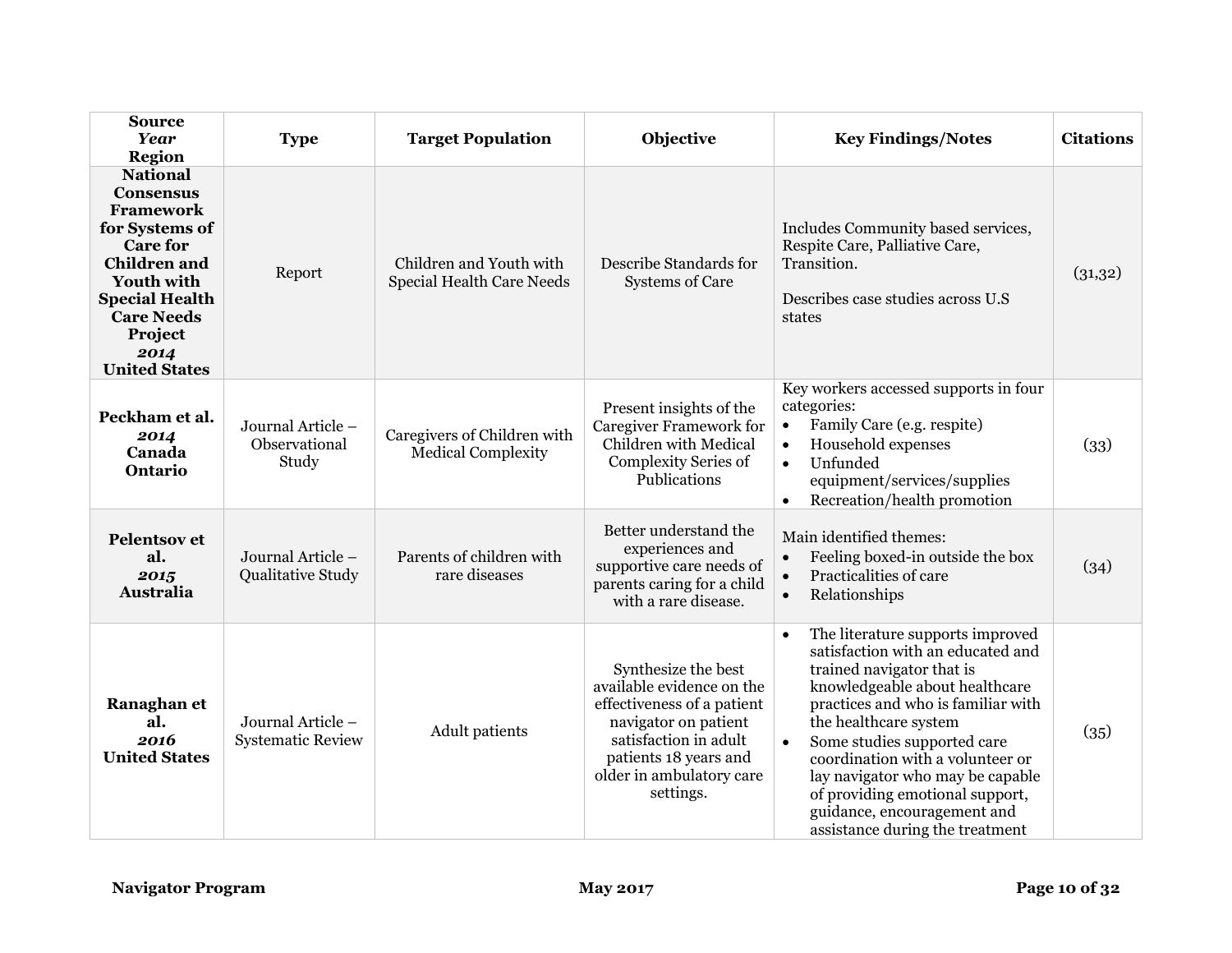| <b>Source</b><br><b>Year</b><br><b>Region</b>                               | <b>Type</b>                                   | <b>Target Population</b>                              | Objective                                                                                                                                                    | <b>Key Findings/Notes</b>                                                                                                                                                                                                                                                                                                                                                                                               | <b>Citations</b> |
|-----------------------------------------------------------------------------|-----------------------------------------------|-------------------------------------------------------|--------------------------------------------------------------------------------------------------------------------------------------------------------------|-------------------------------------------------------------------------------------------------------------------------------------------------------------------------------------------------------------------------------------------------------------------------------------------------------------------------------------------------------------------------------------------------------------------------|------------------|
|                                                                             |                                               |                                                       |                                                                                                                                                              | process                                                                                                                                                                                                                                                                                                                                                                                                                 |                  |
| Rocque et al.<br>2016<br><b>United States</b><br><b>Alabama</b>             | Journal Article -<br>Observational<br>Study   | Geriatric patients with<br>cancer                     | Describe a lay patient<br>navigation program,<br>training navigators in<br>evidence-based<br>strategies to activate and<br>engage patients in health<br>care | High patient satisfaction with the<br>$\bullet$<br>program: $83\%$ (n = 336) are<br>satisfied or very satisfied, 14% are<br>neutral or uncertain, and 3% are<br>unsatisfied or very satisfied<br>Emphasis on empowering<br>$\bullet$<br>patients is essential to the<br>function of this navigation<br>program                                                                                                          | (36)             |
| Shepherd et<br>al.<br>2007<br><b>Australia</b>                              | Journal Article -<br>Observational<br>Study   | Mothers of Children with<br><b>Medical Complexity</b> | To examine parental<br>perceptions on<br>introduction of a mobile<br>hoist                                                                                   | Introduction of assistive<br>$\bullet$<br>technology requires compromises<br>by families and can generate<br>emotions related to acceptance of<br>the child's disability<br>Early introduction in anticipation<br>of future needs was viewed<br>positively<br>Positive impact on families'<br>$\bullet$<br>quality of life with increased<br>flexibility in timing of care<br>management and reduced<br>physical strain | $(37)^{*}$       |
| Trowbridge K,<br>Mische-<br><b>Lawson L</b><br>2015<br><b>United States</b> | Journal Article –<br><b>Systematic Review</b> | Families/Children with<br><b>Medical Complexity</b>   | Analyze the quantitative<br>literature on children<br>with medical complexity                                                                                | <b>Focuses on Pediatric Self-</b><br>Management<br>Model, Social work model                                                                                                                                                                                                                                                                                                                                             | (38)             |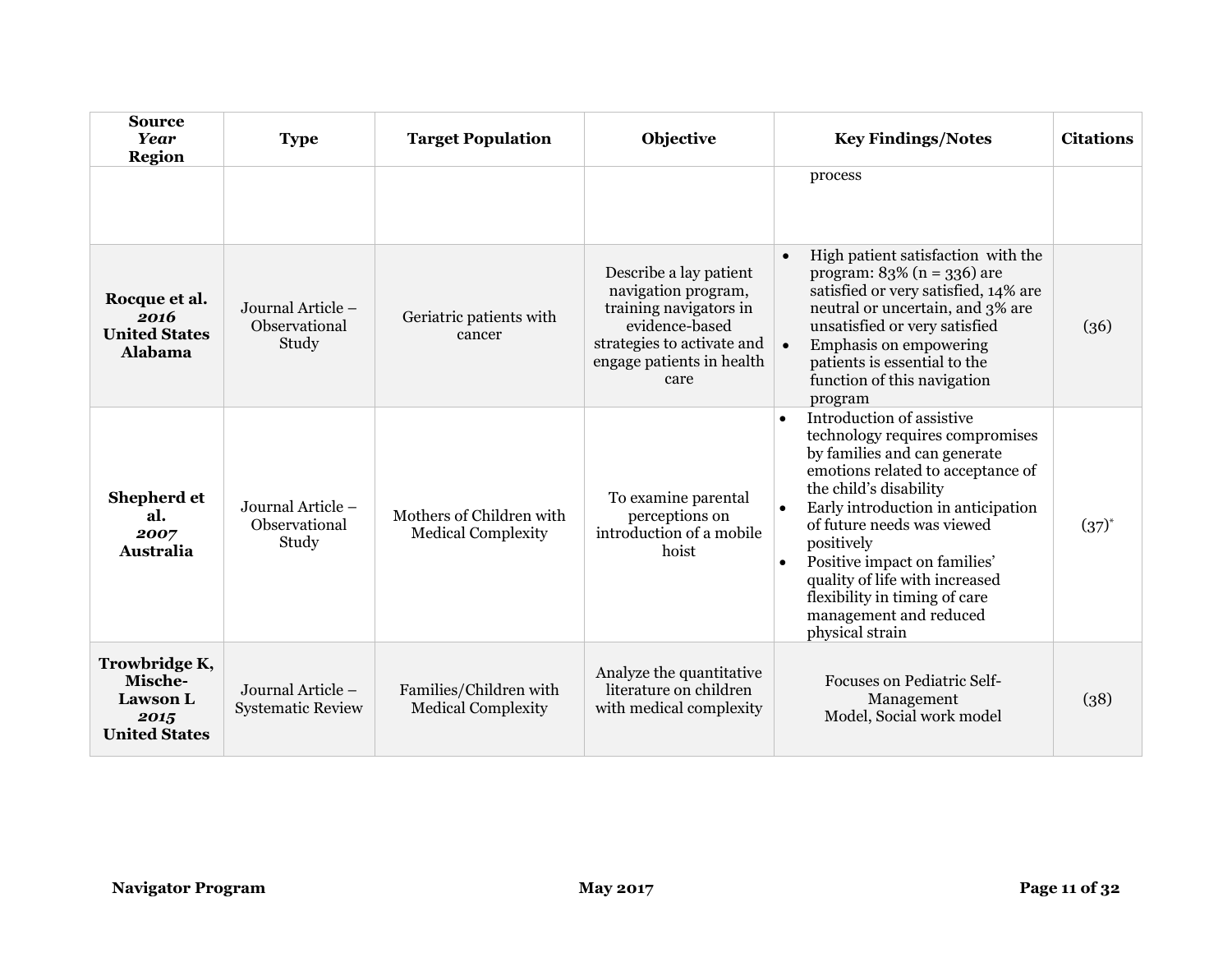| <b>Source</b><br><b>Year</b><br><b>Region</b>                                                              | <b>Type</b>            | <b>Target Population</b>                                                         | Objective                                                                                                                                                                                                                       | <b>Key Findings/Notes</b>                                                                                                                                                                                                                                                              | <b>Citations</b> |
|------------------------------------------------------------------------------------------------------------|------------------------|----------------------------------------------------------------------------------|---------------------------------------------------------------------------------------------------------------------------------------------------------------------------------------------------------------------------------|----------------------------------------------------------------------------------------------------------------------------------------------------------------------------------------------------------------------------------------------------------------------------------------|------------------|
| University of<br>Minnesota -<br><b>LEND</b><br>Program<br>2016<br><b>United States</b><br><b>Minnesota</b> | Website                | Neurodevelopmental and<br>related intellectual and<br>developmental disabilities | Facilitates development<br>of health care and allied<br>health care leaders with<br>the knowledge, skills and<br>attitudes to allow them<br>to take committed action                                                            |                                                                                                                                                                                                                                                                                        | (39)             |
| Wiersma et al.<br>2015<br><b>United States</b><br>Washington<br><b>DC</b>                                  | Conference<br>Abstract | Family of Children with<br>Special Health Care needs                             | Measure impact of<br>navigation services on<br>healthcare utilization or<br>family satisfaction                                                                                                                                 | No significant difference for ED,<br>medical home, or subspecialty visits<br>in the six months before and six<br>months after enrollment. More than<br>95% of parents were satisfied with<br>their PNP experience, felt it was<br>helpful, and would recommend it to<br>other families | (40)             |
| Williams et al.<br>2011-2014<br>Canada<br>Ontario                                                          | Report                 | Caregivers of Children with<br><b>Medical Complexity</b>                         | Provide a flexible mix of<br>health and social<br>supports, as well as<br>ongoing counselling and<br>care management, to<br>family caregivers of CMC<br>judged to be "at risk" as<br>a result of their<br>caregiving activities | Part of Caregiver Framework for<br>Children with Medical Complexity<br>Series of Publications<br>Highlights:<br>"Joint working"/ "Key<br>Worker" Models<br>Children's Treatment<br>$\bullet$<br>Network (CTN) of Simcoe<br>York model                                                  | (41)             |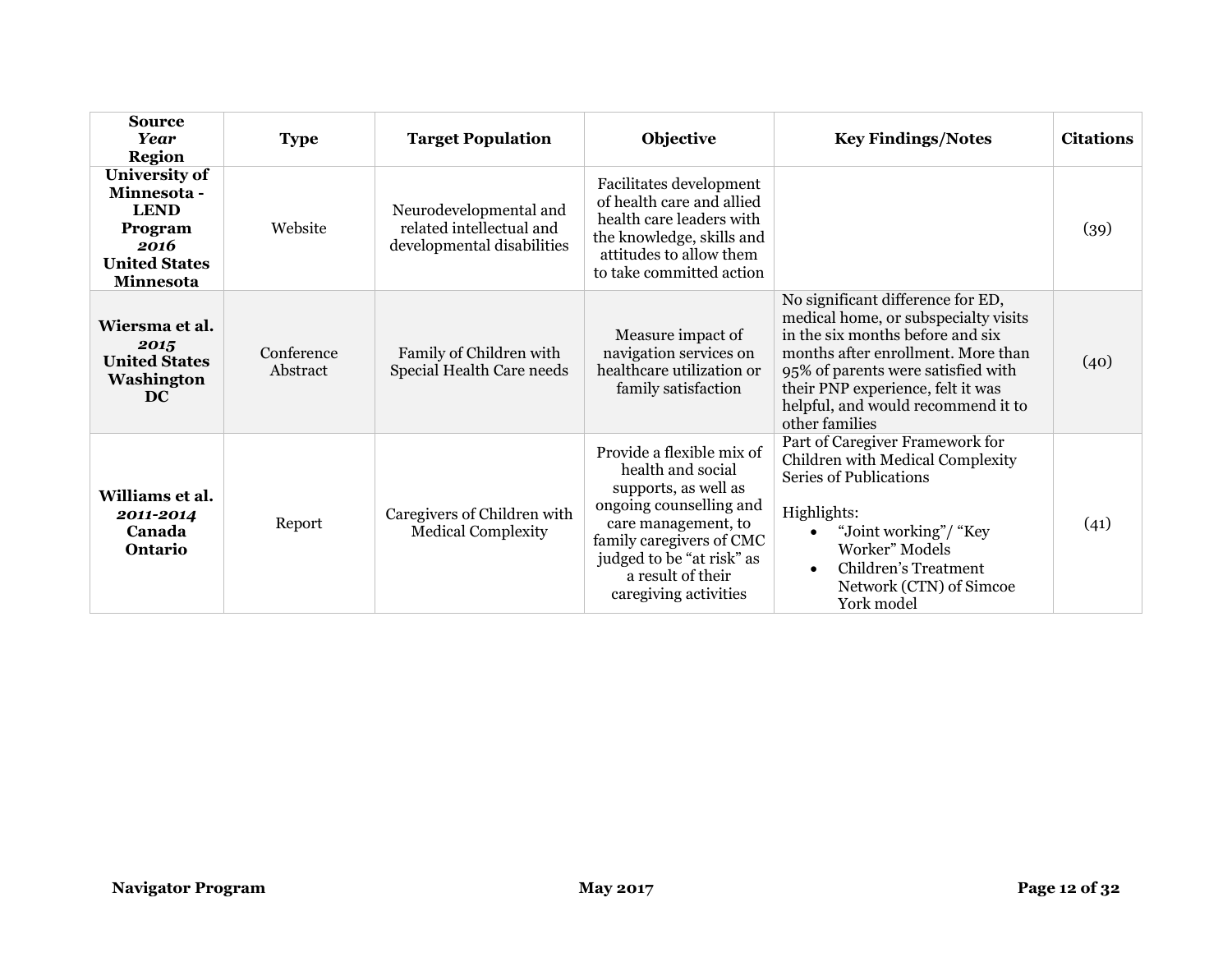<span id="page-15-0"></span>

| <b>Source</b><br><b>Year</b><br><b>Region</b>                         | <b>Type</b>                                | <b>Target Population</b>                                                                           | Objective                                                                                                   | <b>Key Findings/Notes</b>                                                                                                                                                                                                                                                                                                                                                                   | <b>Citations</b> |
|-----------------------------------------------------------------------|--------------------------------------------|----------------------------------------------------------------------------------------------------|-------------------------------------------------------------------------------------------------------------|---------------------------------------------------------------------------------------------------------------------------------------------------------------------------------------------------------------------------------------------------------------------------------------------------------------------------------------------------------------------------------------------|------------------|
| Williams et al.<br>2014<br>Canada<br>Ontario                          | Journal Article -<br><b>Expert Opinion</b> | Caregivers of high-needs<br>older persons and children<br>with complex medical<br>needs in Toronto | Introductory paper for<br>two longer papers<br>detailing Toronto<br>initiatives for "at risk"<br>caregivers | Part of Caregiver Framework for<br>Children with Medical Complexity<br>Series of Publications                                                                                                                                                                                                                                                                                               | (42)             |
| Home Care (n=6)                                                       |                                            |                                                                                                    |                                                                                                             |                                                                                                                                                                                                                                                                                                                                                                                             |                  |
| Canadian<br><b>Healthcare</b><br><b>Association</b><br>2009<br>Canada | Report                                     | Caregivers                                                                                         | Review Home Care in<br>Canada                                                                               | Recommendations:<br>Ensure integration and expansion<br>$\bullet$<br>of home care within the<br>continuum of care.<br>Ensure predictable and<br>$\bullet$<br>sustainable funding in home care.<br>Introduce appropriate and<br>$\bullet$<br>relevant pan-Canadian principles<br>to address a greater integration of<br>home/community care.<br>Provide appropriate supports to<br>$\bullet$ | (43)             |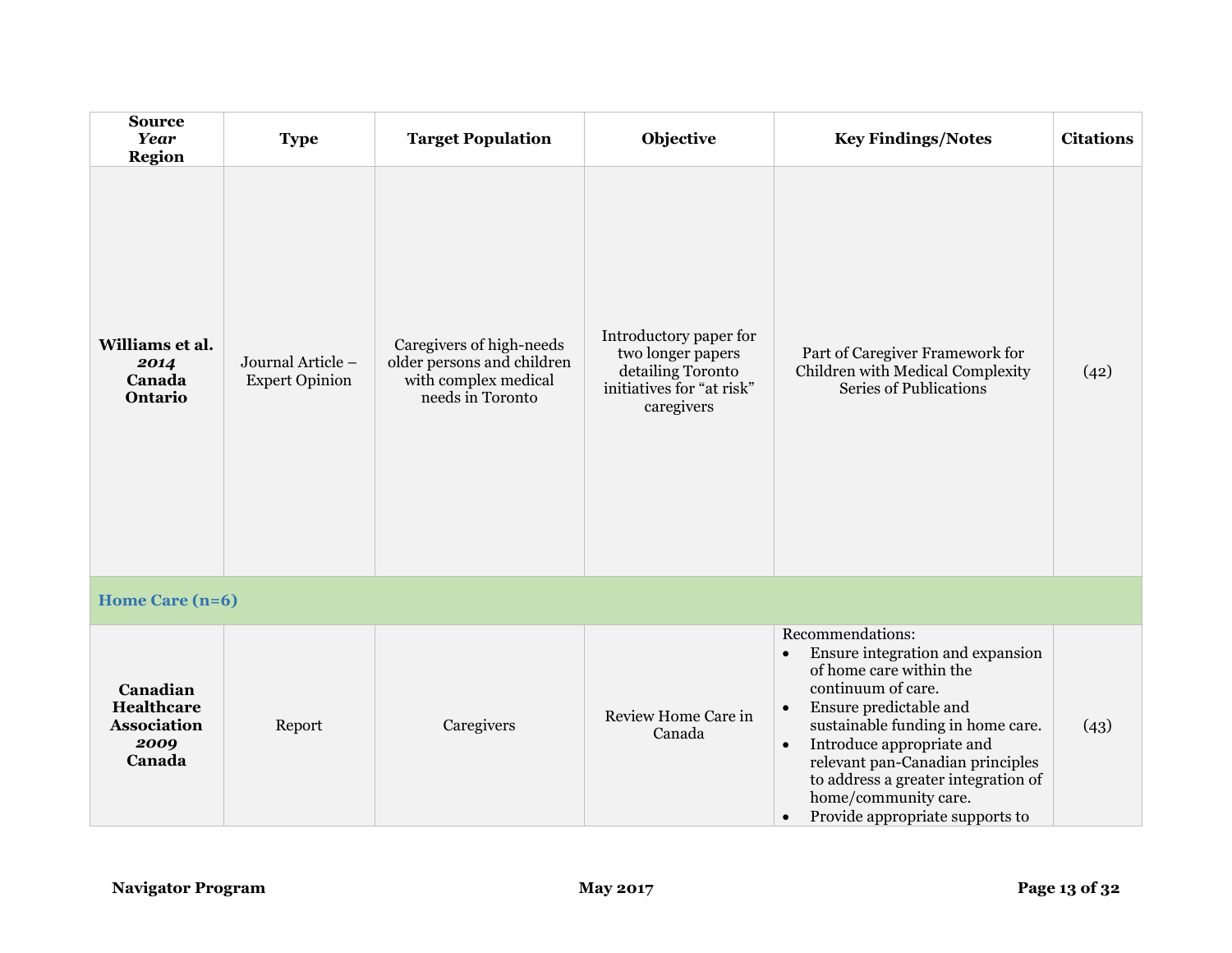| <b>Source</b><br><b>Year</b><br><b>Region</b>                                        | <b>Type</b>                                   | <b>Target Population</b>                                                                                    | Objective                                                                                                                                                                                                                                       | <b>Key Findings/Notes</b>                                                                                                                                                                                                                                                                                                                                                                                                               | <b>Citations</b> |
|--------------------------------------------------------------------------------------|-----------------------------------------------|-------------------------------------------------------------------------------------------------------------|-------------------------------------------------------------------------------------------------------------------------------------------------------------------------------------------------------------------------------------------------|-----------------------------------------------------------------------------------------------------------------------------------------------------------------------------------------------------------------------------------------------------------------------------------------------------------------------------------------------------------------------------------------------------------------------------------------|------------------|
|                                                                                      |                                               |                                                                                                             |                                                                                                                                                                                                                                                 | both formal and informal (usually<br>family) caregivers.<br>Address the public/private split<br>in terms of access to and quality<br>of services, as well as<br>transparency and accountability.<br>Invest in health human resources.<br>$\bullet$<br>Make greater use of information<br>$\bullet$<br>and communications technology.<br>Share leading practices and<br>$\bullet$<br>experiences from both within and<br>outside Canada. |                  |
| Desai et al.<br>2016<br><b>United States</b><br>Washington                           | Journal Article -<br><b>Qualitative Study</b> | Caregivers of Children with<br><b>Medical Complexity</b>                                                    | Explore caregiver needs<br>and preferences for<br>achievement of high-<br>quality pediatric hospital<br>to home transitions                                                                                                                     | Three main themes:<br>Adequate support and resources<br>$\bullet$<br>Caregiver Self-efficacy for Home<br>$\bullet$<br><b>Care Management</b><br>Comprehensive Knowledge of<br><b>Care Plans</b>                                                                                                                                                                                                                                         | (44)             |
| Elias E et al.<br>2012<br><b>United States</b>                                       | Report                                        | Families/Children with<br>Complex Health needs                                                              | Present an approach to<br>discharging the child<br>with complex medical<br>needs with technology<br>dependencies from<br>hospital to home and<br>then continually<br>addressing the needs of<br>the child and family in<br>the home environment | Family need are discussed in pages<br>1002-1003                                                                                                                                                                                                                                                                                                                                                                                         | (45)             |
| Pediatric<br><b>Home Service</b><br>2016<br><b>United States</b><br><b>Minnesota</b> | Website/Service                               | Families/CMC in<br>Minnesota, western<br>Wisconsin, northern Iowa,<br>and eastern North and<br>South Dakota | Provide comprehensive<br>pediatric home care<br>services to help children<br>with medical<br>complexities                                                                                                                                       |                                                                                                                                                                                                                                                                                                                                                                                                                                         | (46)             |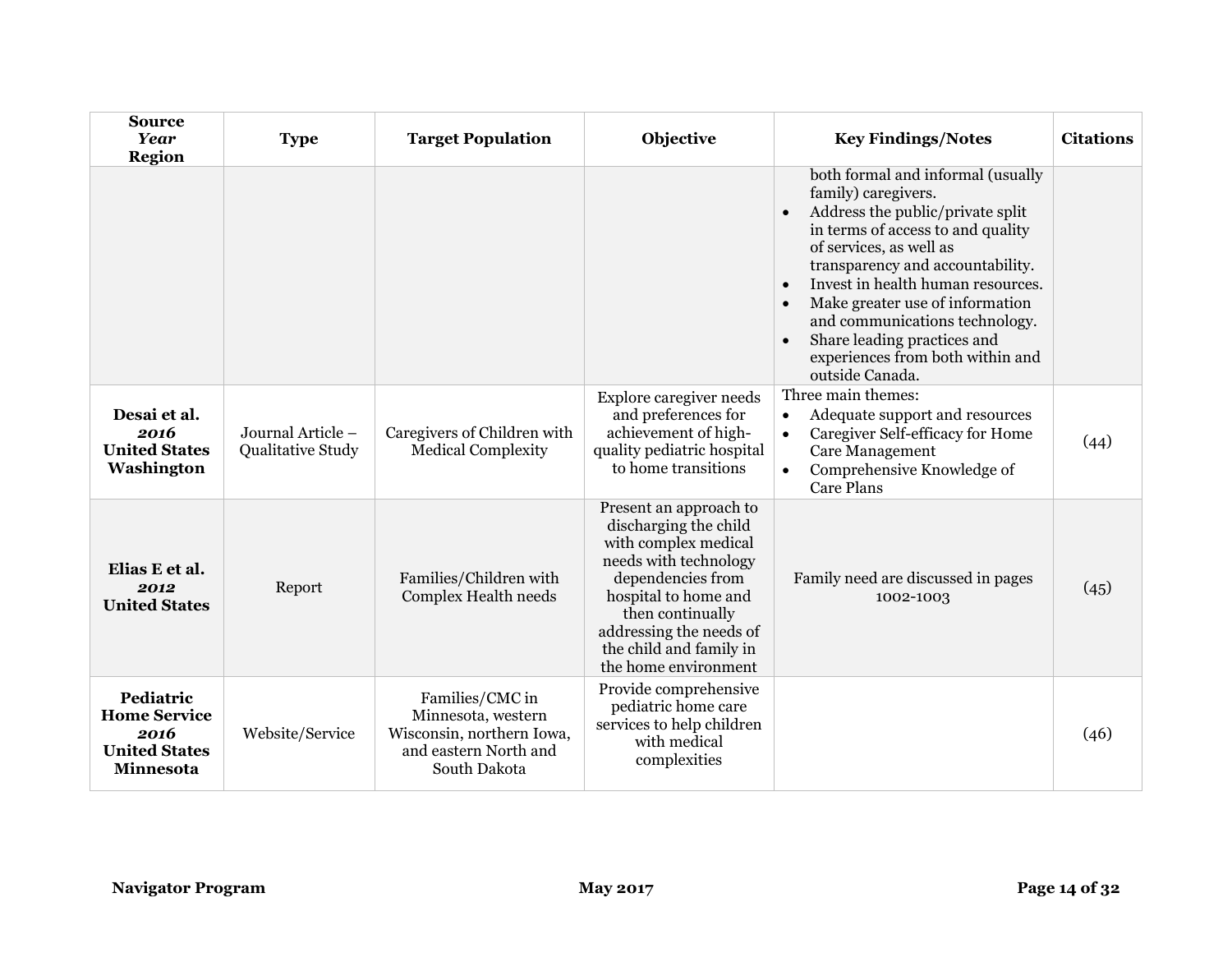<span id="page-17-0"></span>

| <b>Source</b><br>Year<br><b>Region</b>                                                                        | <b>Type</b>                                 | <b>Target Population</b>                                   | Objective                                                                                                                                    | <b>Key Findings/Notes</b>                                                                                                                                                                                                                                                                                                                                                                                                                                                                                                            | <b>Citations</b> |
|---------------------------------------------------------------------------------------------------------------|---------------------------------------------|------------------------------------------------------------|----------------------------------------------------------------------------------------------------------------------------------------------|--------------------------------------------------------------------------------------------------------------------------------------------------------------------------------------------------------------------------------------------------------------------------------------------------------------------------------------------------------------------------------------------------------------------------------------------------------------------------------------------------------------------------------------|------------------|
| Pediatric<br>Practice<br><b>Enhancement</b><br>Project<br>2016<br><b>United States</b><br><b>Rhode Island</b> | Website                                     | Children with special needs<br>and their families          | Provide a coordinated<br>system of care and<br>medical home<br>enhancement for<br>children and youth with<br>special healthcare needs        | Also trains and places parent<br>consultants into pediatric primary<br>and specialty care practices to help<br>families coordinate and access the<br>health system, as well as other<br>services (e.g., social services,<br>education, housing)                                                                                                                                                                                                                                                                                      | (47)             |
| <b>Tsao H</b><br>2015<br><b>United States</b><br><b>Massachusetts</b>                                         | Thesis                                      | Families/Children with<br>special healthcare needs         | Describe how Rainbow<br>Medical Home Initiative<br>(RMHI) targets the<br>medical and social care<br>coordination needs of<br>this population | Developed a tool to screen unmet<br>needs                                                                                                                                                                                                                                                                                                                                                                                                                                                                                            | (48)             |
|                                                                                                               | Insurance and employment benefits (n=4)     |                                                            |                                                                                                                                              |                                                                                                                                                                                                                                                                                                                                                                                                                                                                                                                                      |                  |
| Chen AY,<br><b>Newacheck</b><br><b>PW 2006</b><br><b>United States</b>                                        | Journal Article -<br>Observational<br>Study | Children with Special<br>Health Care Needs and<br>families | To understand the<br>effects of health<br>insurance on financial<br>burden and work loss<br>incurred by families                             | Regardless of income, health<br>$\bullet$<br>insurance is a key component of<br>financial safety and should be<br>considered part of a multifaceted<br>national strategy<br>Near-poor and low-income<br>$\bullet$<br>families not eligible for federal<br>assistance were more vulnerable<br>than qualifying poor families<br>As income increases, the<br>$\bullet$<br>proportion of parents cutting<br>back or stopping work decreases<br>but many low-income families<br>continue to experience loss<br>despite insurance coverage | $(49)^{*}$       |
| Earle A,<br>Heymann J<br>2011<br><b>United States</b>                                                         | Journal Article -<br>Observational<br>Study | Children with Special<br>Health Care Needs and<br>families | To examine the<br>association between<br>caregiver burden and<br>supportive working                                                          | Access to different types of paid<br>$\bullet$<br>leave buffered the strains of<br>caregiving affecting physical and<br>mental health                                                                                                                                                                                                                                                                                                                                                                                                | $(50)^{*}$       |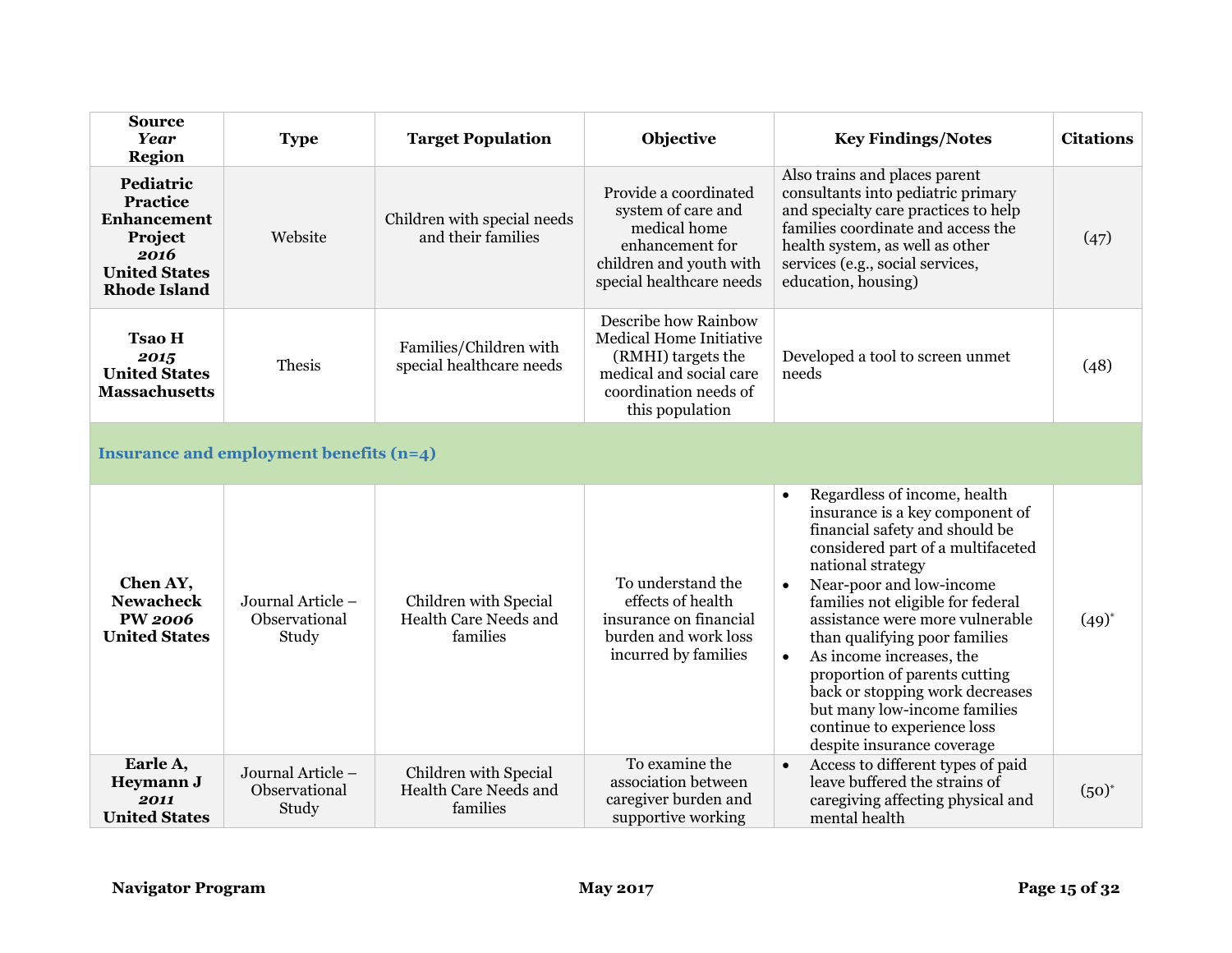| <b>Source</b><br><b>Year</b><br><b>Region</b>   | <b>Type</b>                                 | <b>Target Population</b>                                   | Objective                                                                                              | <b>Key Findings/Notes</b>                                                                                                                                                                                                                                                                                                                                                                                                                                                                                                                                                                                   | <b>Citations</b> |
|-------------------------------------------------|---------------------------------------------|------------------------------------------------------------|--------------------------------------------------------------------------------------------------------|-------------------------------------------------------------------------------------------------------------------------------------------------------------------------------------------------------------------------------------------------------------------------------------------------------------------------------------------------------------------------------------------------------------------------------------------------------------------------------------------------------------------------------------------------------------------------------------------------------------|------------------|
|                                                 |                                             |                                                            | conditions                                                                                             | Access to 'paid sick leave'<br>$\bullet$<br>mattered most for physical health<br>status while 'paid family health<br>leave' moderated mental health<br>status as they afforded different<br>opportunities for self-care<br>Inflexible work cultures (i.e.<br>$\bullet$<br>difficult to take time off) were<br>associated with lower mental<br>health scores<br>Universal access to paid leave was<br>$\bullet$<br>recommended to protect<br>caregiver health                                                                                                                                                |                  |
| Schuster et al.<br>2009<br><b>United States</b> | Journal Article -<br>Observational<br>Study | Children with Special<br>Health Care Needs and<br>families | To examine the<br>perceived effects of leave<br>from work varied<br>outcomes among<br>employed parents | 57% of parents reported that<br>$\bullet$<br>leave had positive effects on their<br>emotional health, but a<br>substantial minority of 42%<br>reported neutral or negative<br>effects.<br>Leave-taking, even with full pay,<br>was shown to strain some<br>parents' finances.<br>Overall, longer leaves were<br>$\bullet$<br>associated with a greater number<br>of positive perceived effects on<br>child physical and emotional<br>health but a more negative<br>perceived effect on parental job<br>performance, and a greater<br>number of reported financial<br>problems, particularly when<br>unpaid. | $(51)^{*}$       |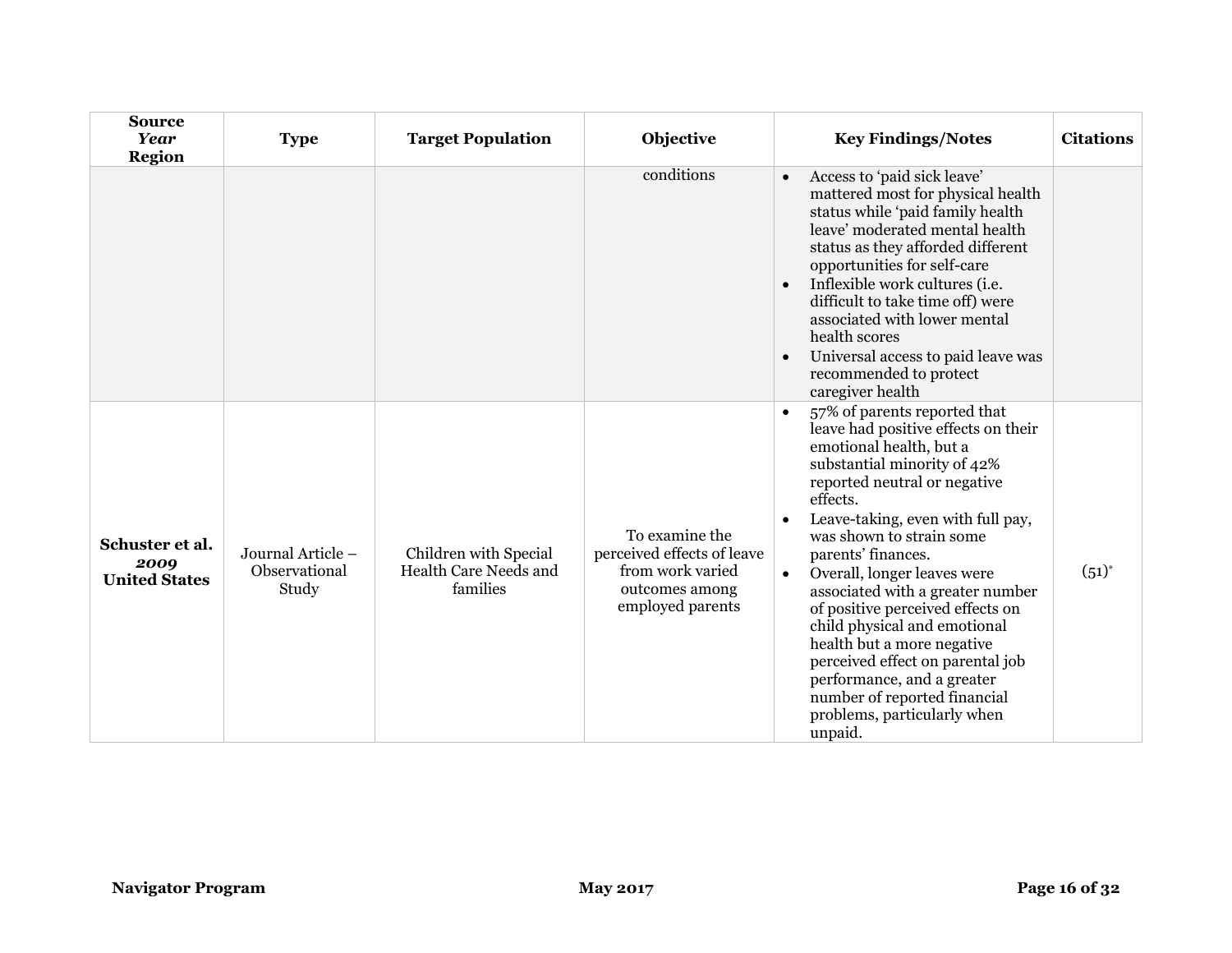<span id="page-19-0"></span>

| <b>Source</b><br><b>Year</b><br><b>Region</b>    | <b>Type</b>                                 | <b>Target Population</b>                                             | Objective                                                                                                                                   | <b>Key Findings/Notes</b>                                                                                                                                                                                                                                                                                                                                                                                                                                                                         | <b>Citations</b> |
|--------------------------------------------------|---------------------------------------------|----------------------------------------------------------------------|---------------------------------------------------------------------------------------------------------------------------------------------|---------------------------------------------------------------------------------------------------------------------------------------------------------------------------------------------------------------------------------------------------------------------------------------------------------------------------------------------------------------------------------------------------------------------------------------------------------------------------------------------------|------------------|
| Yu et al.<br>2008<br><b>United States</b>        | Journal Article -<br>Observational<br>Study | Children with Special<br>Health Care Needs and<br>families           | To understand the<br>impact of health<br>insurance coverage and<br>how it protects the out of<br>pocket medical<br>expenditures by families | Public rather than private<br>$\bullet$<br>coverage provided better financial<br>protection if catastrophic medical<br>costs exceeded 10% of family<br>income; no difference in coverage<br>type was noted when costs<br>exceeded 20% of family income<br>Individual families' financial<br>$\bullet$<br>burdens positively associated<br>with growth of economy-wide<br>health costs over time; unless<br>controlled, families will continue<br>to experience significant financial<br>stressors | $(52)^{*}$       |
| <b>Peer Support (n=11)</b>                       |                                             |                                                                      |                                                                                                                                             |                                                                                                                                                                                                                                                                                                                                                                                                                                                                                                   |                  |
| <b>Arens</b><br>2006<br><b>United</b><br>Kingdom | Journal Article -<br>Observational<br>Study | Families/CMC                                                         | To identify service<br>provision needs for<br>siblings with a life-<br>limited brother or sister<br>using hospice service                   | Many families struggled with<br>$\bullet$<br>communication, requiring safe<br>and supportive environments for<br>expression.<br>Observations by program leaders<br>regarding participating youth<br>included decreased isolation,<br>enhanced friendship-building and<br>reduced need for intense<br>bereavement therapy                                                                                                                                                                          | $(53)^{*}$       |
| <b>Baum</b><br>2004<br><b>United States</b>      | Journal Article -<br>Observational<br>Study | Children with Special<br>Health Care Needs and<br>primary caregivers | To understand the effect<br>of internet peer support<br>groups on sense of well-<br>being among primary<br>caregivers                       | Overall high satisfaction with<br>internet peer support options<br>Themes related to getting usable<br>ideas and information, improved<br>caregiver-CSHCN relationship,<br>and finding people to trust<br>Overall, participants felt better as<br>$\bullet$<br>a result of participating, were able<br>to come to terms with their<br>caregiving role, and                                                                                                                                        | $(54)^{*}$       |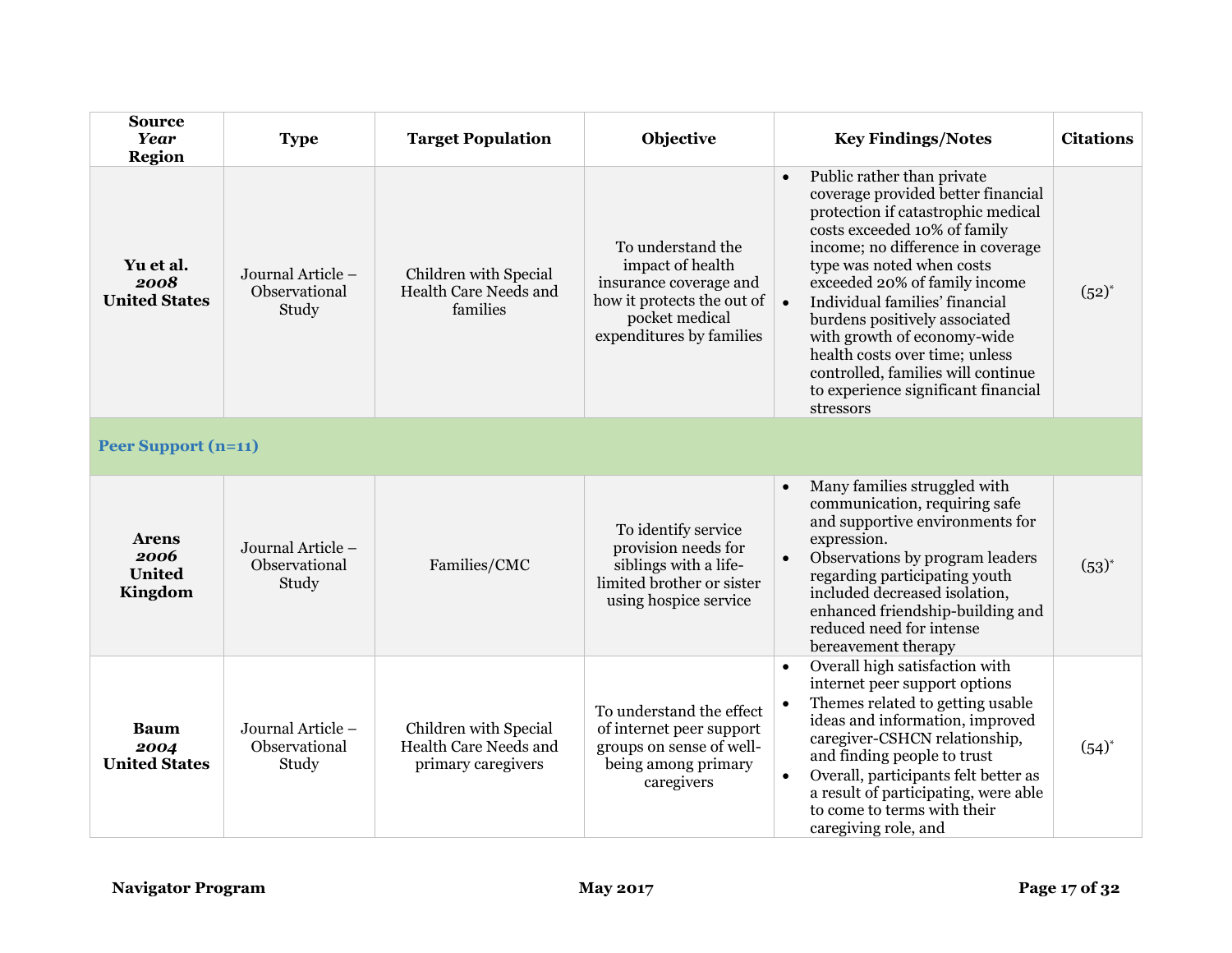| <b>Source</b><br>Year<br><b>Region</b>           | <b>Type</b>                                                                  | <b>Target Population</b>                                                                 | Objective                                                                                                                                                                                                                                                                       | <b>Key Findings/Notes</b>                                                                                                                                                                                                                                                                                                                                                                                                                                                                                                                                                                                                                                                              | <b>Citations</b> |
|--------------------------------------------------|------------------------------------------------------------------------------|------------------------------------------------------------------------------------------|---------------------------------------------------------------------------------------------------------------------------------------------------------------------------------------------------------------------------------------------------------------------------------|----------------------------------------------------------------------------------------------------------------------------------------------------------------------------------------------------------------------------------------------------------------------------------------------------------------------------------------------------------------------------------------------------------------------------------------------------------------------------------------------------------------------------------------------------------------------------------------------------------------------------------------------------------------------------------------|------------------|
|                                                  |                                                                              |                                                                                          |                                                                                                                                                                                                                                                                                 | recommended accessing as soon<br>as possible after diagnosis                                                                                                                                                                                                                                                                                                                                                                                                                                                                                                                                                                                                                           |                  |
| Giallo R,<br>Gavinia-Payen<br>S                  | Journal Article -<br>Experimental,<br>Randomized,<br><b>Controlled Trial</b> | Families of Children with<br><b>Special Health Care Needs</b>                            | Sibstars is a 6 week<br>family-based<br>psychoeducational<br>intervention; key aspects<br>include 20-30 minute<br>face-to-face sessions,<br>completion of a practice<br>booklet and telephone<br>support provided by a<br>clinician with<br>postgraduate psychology<br>training | High ratings of satisfaction, with<br>$\bullet$<br>majority of mothers and siblings<br>agreeing that Sibstars helped<br>them<br>Improved sibling outcomes, with<br>significantly lower emotional<br>symptoms, perceived intensity of<br>daily hassles stress and less use of<br>distancing coping post-<br>intervention                                                                                                                                                                                                                                                                                                                                                                | $(55)^{*}$       |
| <b>Hammarberg</b><br>et al.<br>2014<br>Australia | Journal Article -<br>Qualitative Study                                       | Caregivers of care for<br>children with chronic<br>illness or disability in<br>Australia | Investigate barriers and<br>promoters of<br>participation in a<br>government funded peer<br>support group program<br>(MyTime)                                                                                                                                                   | The previously reported benefits<br>$\bullet$<br>of peer support for those who<br>care for children with disabilities<br>in reducing isolation, improving<br>psychological well-being and<br>increasing knowledge were<br>evident<br>With very few exceptions,<br>$\bullet$<br>participants affirmed that being a<br>group member provided much<br>valued social support, a sense of<br>belonging, and helped them learn<br>about and navigate the disability<br>funding and allowance systems<br>and available disability services.<br>It seems that the MyTime<br>$\bullet$<br>program was highly effective in<br>Australia and might be a model<br>for other nations to consider in | (56)             |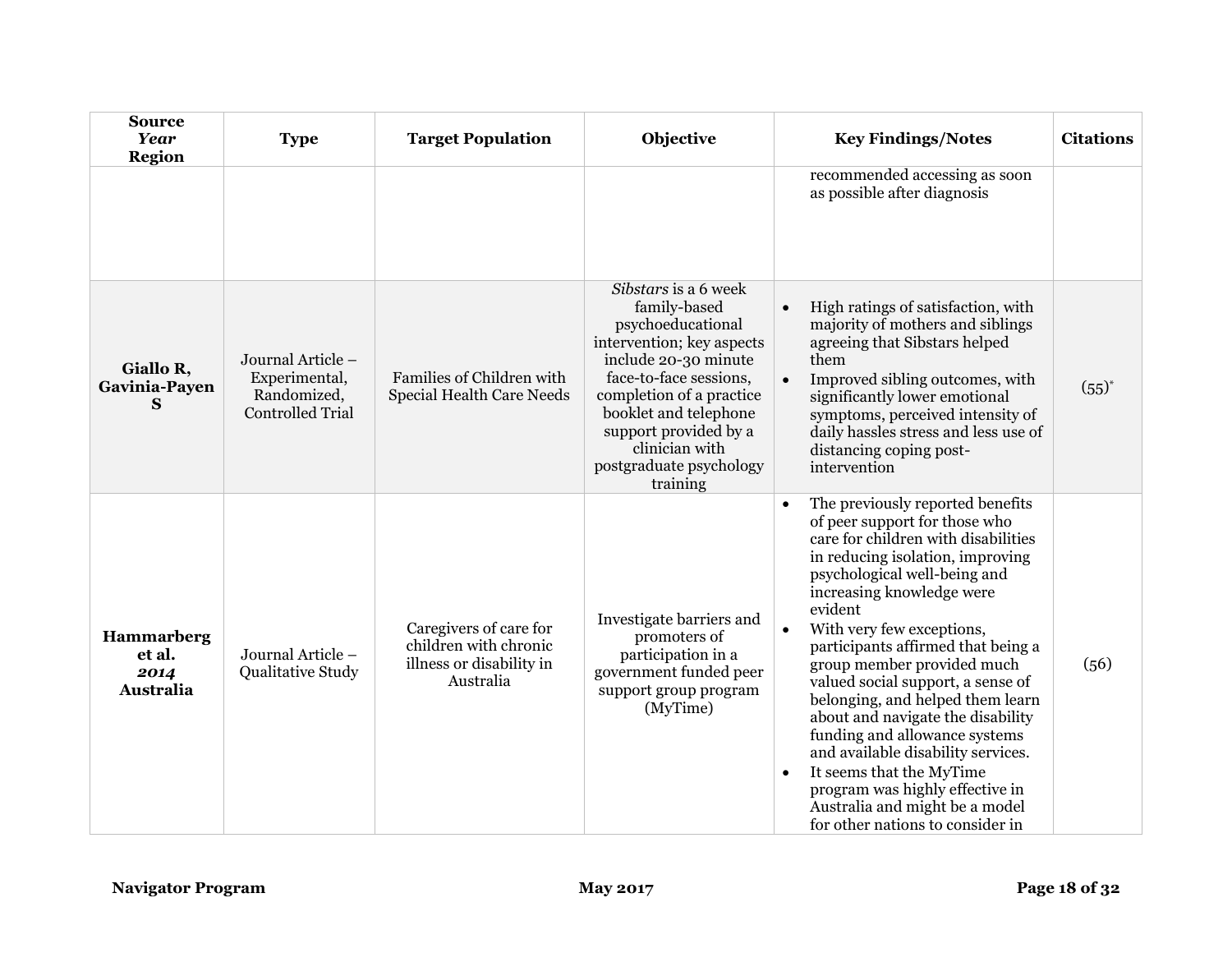| <b>Source</b><br><b>Year</b><br><b>Region</b>                                                                      | <b>Type</b>                            | <b>Target Population</b>                                                                                                                                   | Objective                                                                                                                                                                                                                   | <b>Key Findings/Notes</b>                                                                                                                                                                                                                                                                                                                                                                                                                                                             | <b>Citations</b> |
|--------------------------------------------------------------------------------------------------------------------|----------------------------------------|------------------------------------------------------------------------------------------------------------------------------------------------------------|-----------------------------------------------------------------------------------------------------------------------------------------------------------------------------------------------------------------------------|---------------------------------------------------------------------------------------------------------------------------------------------------------------------------------------------------------------------------------------------------------------------------------------------------------------------------------------------------------------------------------------------------------------------------------------------------------------------------------------|------------------|
|                                                                                                                    |                                        |                                                                                                                                                            |                                                                                                                                                                                                                             | their strategies to improve<br>services for carers of children<br>with special needs.                                                                                                                                                                                                                                                                                                                                                                                                 |                  |
| Holland<br><b>Bloorview</b><br><b>Rehabilitation</b><br>Hospital -<br><b>Peer Support</b><br>Kit<br>2015<br>Canada | Reports                                | Individuals developing and<br>providing peer support<br>programs for families of<br>children with medical<br>complexity and other<br>lifelong disabilities | Provide practical<br>information<br>summarizing:<br>Peer support<br>models<br>Research<br>$\bullet$<br>evidence on best<br>practices in<br>peer support<br>Case studies,<br>templates, and<br>links to helpful<br>resources |                                                                                                                                                                                                                                                                                                                                                                                                                                                                                       | $(57-60)$        |
| <b>Kingsnorth et</b><br>al.<br>2011                                                                                | Journal Article -<br>Qualitative Study | Families/CMC                                                                                                                                               | To assess impact of a<br>parent-led transition<br>peer group                                                                                                                                                                | Group led to increased awareness<br>$\bullet$<br>related to personal planning<br>challenges; increased active<br>planning; and enhanced valuing<br>of experiential knowledge<br>Participation helped parents<br>$\bullet$<br>envision a future for their child<br>and identify their family and<br>personal needs<br>Much support noted for the<br>$\bullet$<br>'family facilitator' role and mutual<br>opportunities to share common<br>experiences during this stressful<br>period. | $(61)^{*}$       |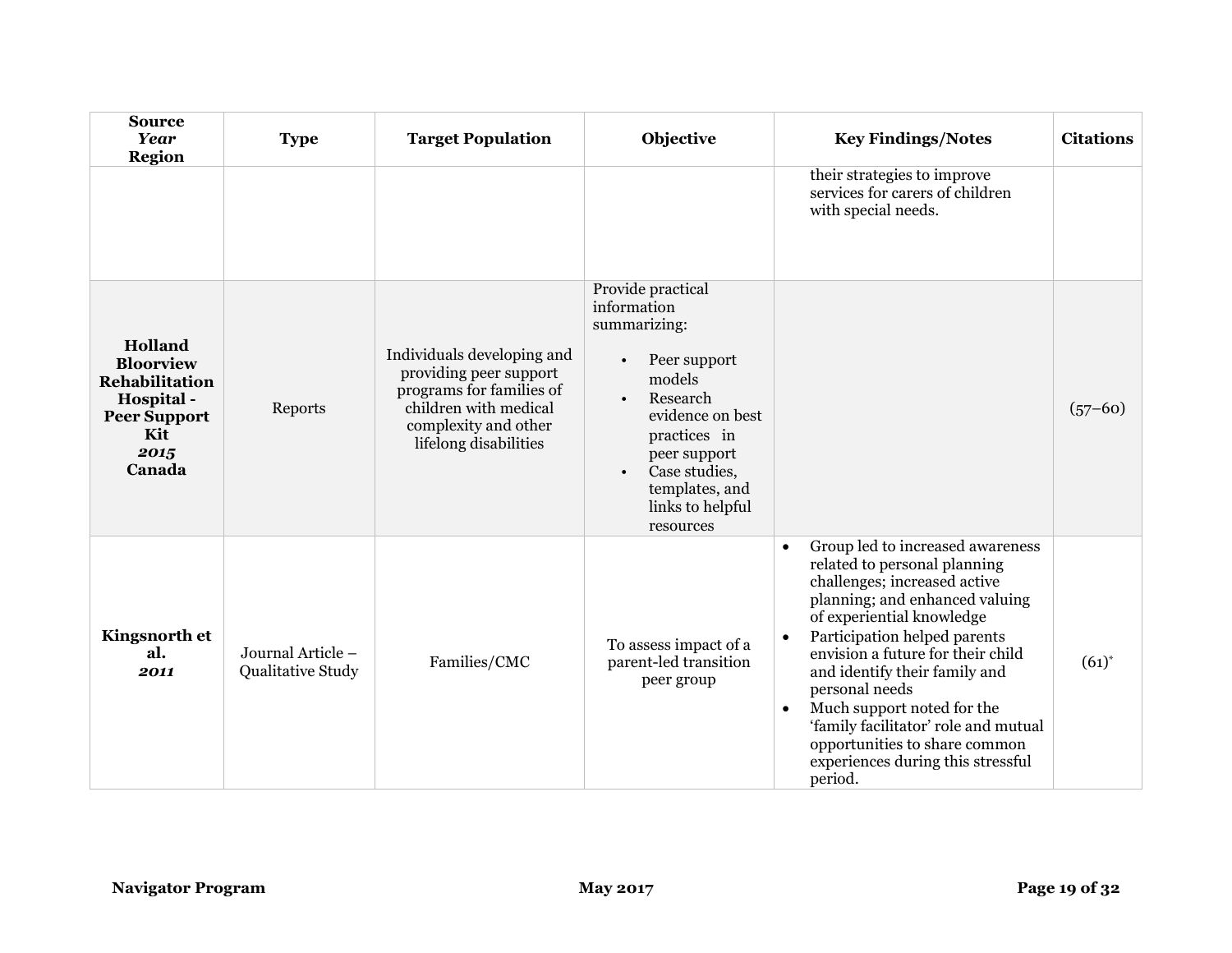| <b>Source</b><br><b>Year</b><br><b>Region</b>                         | <b>Type</b>                                 | <b>Target Population</b>                                                               | Objective                                                                                                                                                                                                                                                               | <b>Key Findings/Notes</b>                                                                                                                                                                                                                                                                                                                                                                                                                                                        | <b>Citations</b> |
|-----------------------------------------------------------------------|---------------------------------------------|----------------------------------------------------------------------------------------|-------------------------------------------------------------------------------------------------------------------------------------------------------------------------------------------------------------------------------------------------------------------------|----------------------------------------------------------------------------------------------------------------------------------------------------------------------------------------------------------------------------------------------------------------------------------------------------------------------------------------------------------------------------------------------------------------------------------------------------------------------------------|------------------|
| Mahoney K,<br><b>Reynolds M</b><br>2011-2014<br><b>United States</b>  | Poster<br>Presentation                      | Urban families with<br>children and youth with<br>special healthcare needs<br>(CYSHCN) | Enhance care<br>coordination through<br>integration of a parent-<br>to-parent model of peer<br>support within pediatric<br>care clinics                                                                                                                                 | Part of Missouri Family to Family<br>Program                                                                                                                                                                                                                                                                                                                                                                                                                                     | (62)             |
| Nicholas D,<br><b>Keilty K</b><br>2007<br>Canada                      | Journal Article -<br>Quasi-<br>Experimental | Families/CMC                                                                           | To evaluate a dyadic<br>peer support<br>intervention for families                                                                                                                                                                                                       | No significant changes over time<br>$\bullet$<br>on measures; limited instrument<br>sensitivity an issue<br>Parents reported sharing their<br>$\bullet$<br>experiences and emotions and<br>benefited from sustained<br>communication with someone<br>who could understand what they<br>were going through<br>Participants generally<br>$\bullet$<br>appreciated peer support received<br>through the matched model, with<br>experiences enhanced through<br>face-to-face contact | $(63)^{*}$       |
| <b>Parent to</b><br><b>Parent USA</b><br>2016<br><b>United States</b> | Website                                     | Families of Children with<br><b>Special Needs</b>                                      | National non-profit<br>organization committed<br>to providing emotional<br>and informational<br>support to families of<br>children who have<br>special needs most<br>notably by matching<br>parents seeking support<br>with an experienced,<br>trained 'Support Parent' |                                                                                                                                                                                                                                                                                                                                                                                                                                                                                  | (64)             |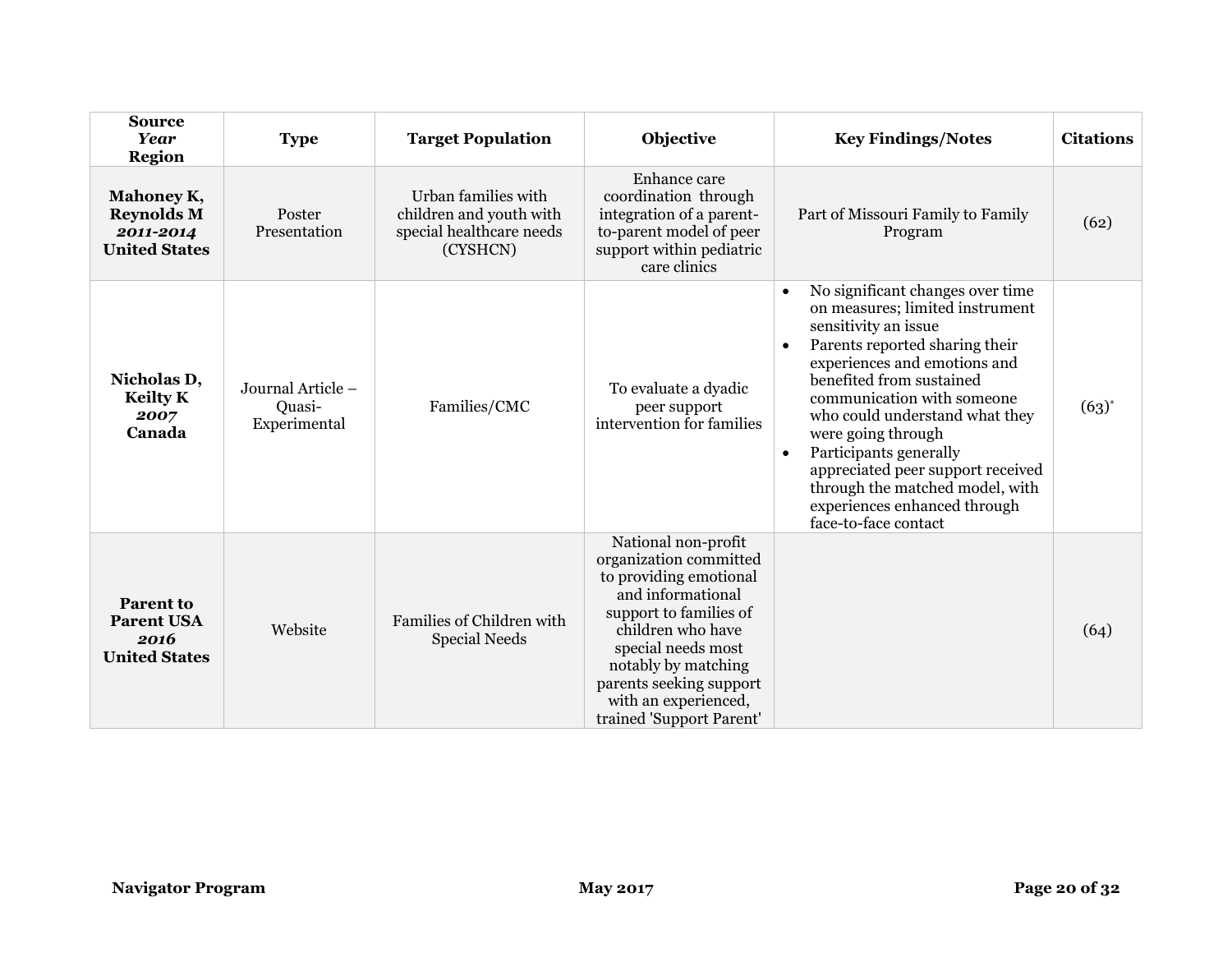| <b>Source</b><br><b>Year</b><br>Region      | <b>Type</b>                                                | <b>Target Population</b>                                                                 | Objective                                                                                                                                                | <b>Key Findings/Notes</b>                                                                                                                                                                                                                                                                                                                                                                                                                                                                                                                                                                                                                                                                                         | <b>Citations</b> |
|---------------------------------------------|------------------------------------------------------------|------------------------------------------------------------------------------------------|----------------------------------------------------------------------------------------------------------------------------------------------------------|-------------------------------------------------------------------------------------------------------------------------------------------------------------------------------------------------------------------------------------------------------------------------------------------------------------------------------------------------------------------------------------------------------------------------------------------------------------------------------------------------------------------------------------------------------------------------------------------------------------------------------------------------------------------------------------------------------------------|------------------|
| Toly et al.<br>2014<br><b>United States</b> | Journal Article -<br>Randomized<br><b>Controlled Trial</b> | Families/CMC                                                                             | To determine feasibility,<br>acceptability, and<br>efficacy of<br>resourcefulness training<br>(RT) on mental health<br>outcomes among<br>mothers         | The RT intervention is acceptable<br>$\bullet$<br>and feasible and can be sued by<br>pediatric nurses to assist mother<br>in home management care<br>Mothers reported RT intervention<br>$\bullet$<br>helped them work through<br>challenges by raising awareness<br>for strategies<br>Promising effect size noted in<br>reducing negative emotions and<br>depressive cognitions for RT<br>group                                                                                                                                                                                                                                                                                                                  | $(65)$ *         |
| Wynter et al.<br>2014<br><b>Australia</b>   | Journal Article -<br>Observational<br>Study                | Caregivers of care for<br>children with chronic<br>illness or disability in<br>Australia | Evaluate if online<br>surveys can be used for<br>monitoring and<br>evaluating peer support<br>groups for caregivers of<br>children with special<br>needs | Evaluated same peer support<br>$\bullet$<br>group as in Hammarberg et al.<br>In spite of being likely to have<br>$\bullet$<br>limited discretionary time,<br>parents and other caregivers of<br>young children with special needs<br>were willing and able to complete<br>the brief, online surveys about<br>their experiences of participating<br>in peer-support groups<br>Consistent with Hammarberg et<br>al., most caregivers who<br>responded to the online survey<br>reported significant benefit from<br>participation, including social<br>support from people in similar<br>situations, access to relevant<br>information and ideas and having<br>"time out". Negative experiences<br>were also similar | (66)             |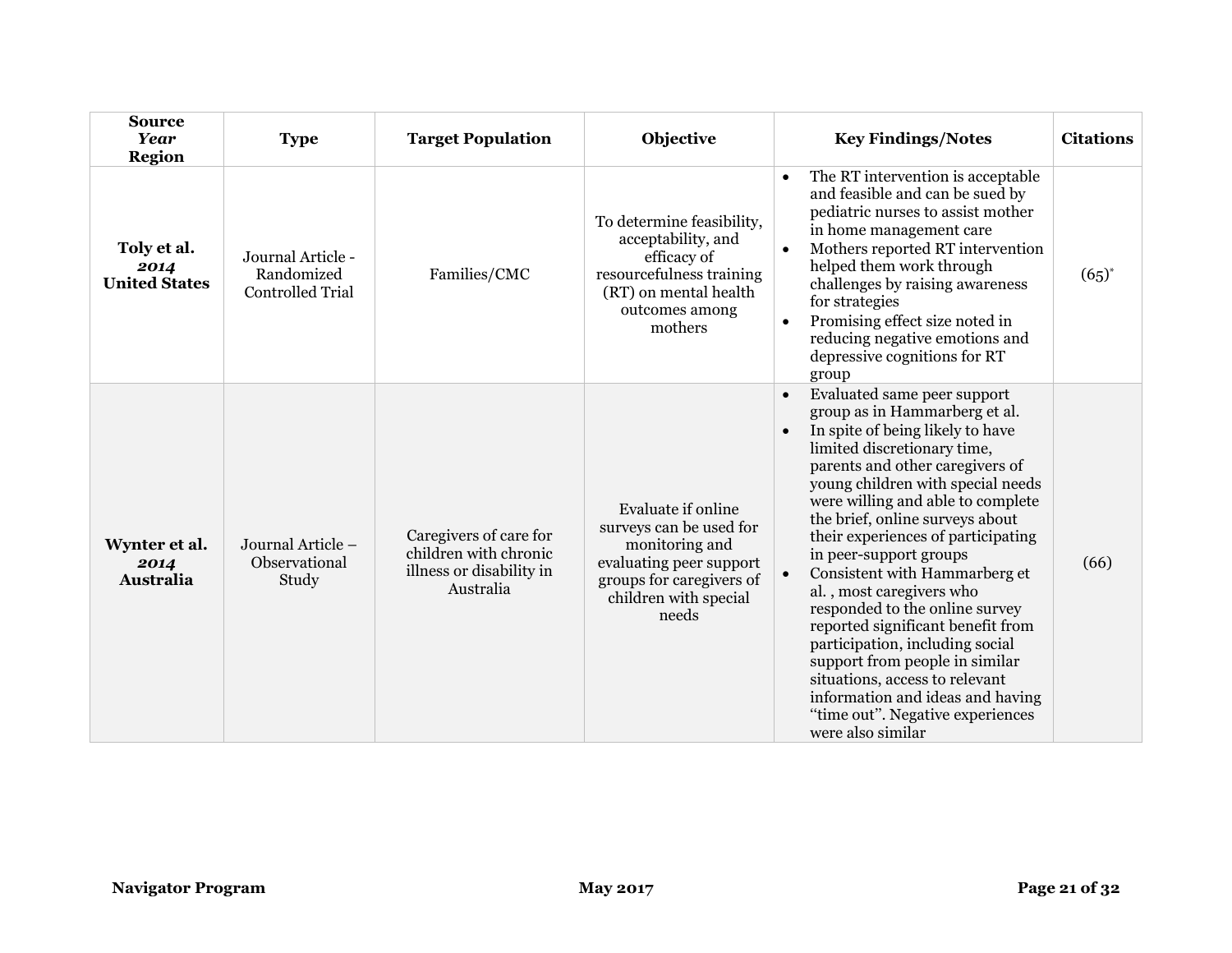<span id="page-24-0"></span>

| <b>Source</b><br>Year<br><b>Region</b>                                                                   | <b>Type</b>                        | <b>Target Population</b>                                                  | Objective                                                                                                                                                                                                                            | <b>Key Findings/Notes</b>                                                                                     | <b>Citations</b> |  |  |  |
|----------------------------------------------------------------------------------------------------------|------------------------------------|---------------------------------------------------------------------------|--------------------------------------------------------------------------------------------------------------------------------------------------------------------------------------------------------------------------------------|---------------------------------------------------------------------------------------------------------------|------------------|--|--|--|
| <b>Resources/Training (n=11)</b>                                                                         |                                    |                                                                           |                                                                                                                                                                                                                                      |                                                                                                               |                  |  |  |  |
| Canadian<br><b>Association of</b><br>Pediatric<br>Health<br><b>Centres</b><br>2016<br>Canada             | Website                            | Families/Children and<br>Youth with Medical<br>Complexity                 | Catalogue of Canadian<br><b>Complex Care Programs</b><br>and/or Organizations<br><b>Providing Services</b>                                                                                                                           | Part of Knowledge Exchange Network                                                                            | (67)             |  |  |  |
| <b>Centers for</b><br><b>Disease</b><br><b>Control</b> and<br>Prevention<br>2016<br><b>United States</b> | Website                            | Family Caregivers of adults<br>or children                                | Provide information and<br>resources to caregivers<br>of children or adults<br>with disabilities                                                                                                                                     |                                                                                                               | (68)             |  |  |  |
| <b>CanChild</b><br>1989-2016<br>Canada                                                                   | Website/Research<br>Centre/Reports | Children and youth with<br>developmental conditions<br>and their families | Maximize the quality of<br>life and participation of<br>children and youth with<br>a variety of<br>developmental<br>conditions, along with<br>their families, through<br>evidence-based clinical<br>and health services<br>research. | Relevant research and resources for<br>parents include a Parent Information<br>Kit, Parenting Matters project | $(69 - 72)$      |  |  |  |
| <b>Caregivers</b><br><b>Alberta</b><br>2016<br>Canada<br><b>Alberta</b>                                  | Website/Workshop                   | Health professionals,<br>service providers and<br>community agency staff  | One-day workshop<br>Training to better<br>support caregivers                                                                                                                                                                         |                                                                                                               | (73)             |  |  |  |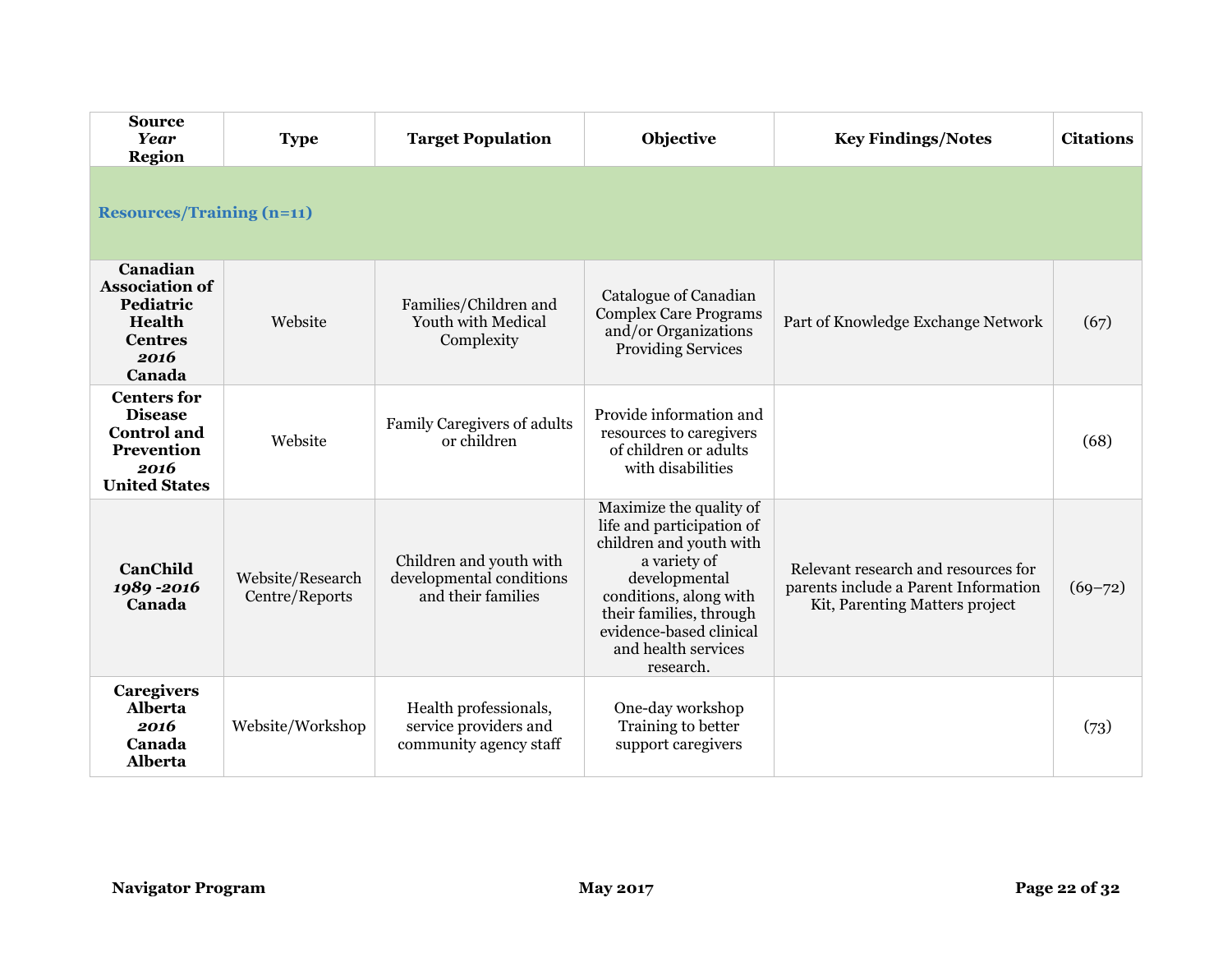| <b>Source</b><br><b>Year</b><br><b>Region</b>                                                                                                              | <b>Type</b>                               | <b>Target Population</b>                                                    | Objective                                                                                                                         | <b>Key Findings/Notes</b>                                                                                                                                                                                                                                                       | <b>Citations</b> |
|------------------------------------------------------------------------------------------------------------------------------------------------------------|-------------------------------------------|-----------------------------------------------------------------------------|-----------------------------------------------------------------------------------------------------------------------------------|---------------------------------------------------------------------------------------------------------------------------------------------------------------------------------------------------------------------------------------------------------------------------------|------------------|
| <b>Caregivers</b><br><b>Nova Scotia</b><br><b>Association -</b><br>The<br>Caregiver's<br><b>Handbook</b><br>2014<br>Canada<br><b>Nova Scotia</b>           | <b>Book</b>                               | Caregivers in Nova Scotia                                                   | Providing recognition<br>and practical supports to<br>friends and family giving<br>unpaid care                                    |                                                                                                                                                                                                                                                                                 | (74)             |
| Complex<br>Child<br><b>Magazine</b><br>2016<br><b>United States</b>                                                                                        | <b>Online Magazine</b>                    | Caregivers of children with<br>special healthcare needs<br>and disabilities | Provide medical<br>information, along with<br>personal experiences, in<br>simple language that<br>other parents can<br>understand |                                                                                                                                                                                                                                                                                 | (75,76)          |
| <b>Children</b> and<br><b>Youth with</b><br><b>Special Health</b><br><b>Care Needs</b><br>(CYSHCN)<br>Program<br>2016<br><b>United States</b><br>Wisconsin | Website/Resources                         | Families who have children<br>with special health care<br>needs             | Promotes<br>family/provider<br>partnerships and<br>collaborates with parent-<br>led organizations in the<br>state                 | Funds Family Voices and Parent to<br>Parent of Wisconsin                                                                                                                                                                                                                        | (77,78)          |
| Giosa J,<br><b>Holyoke P</b><br>2014<br>Canada                                                                                                             | Journal Article -<br><b>Mixed Methods</b> | <b>Family Caregivers</b><br>across the Healthcare<br>System                 | Promote a culture Shift<br>towards Proactive and<br>Preventative Caregiver<br><b>Education and Support</b>                        | After direct and indirect input<br>$\bullet$<br>from caregivers, the promising<br>practice indicators were more<br>oriented to making proactive,<br>preventative and practical<br>supports available to caregivers to<br>support them and help them<br>avoid crises and burdens | (79)             |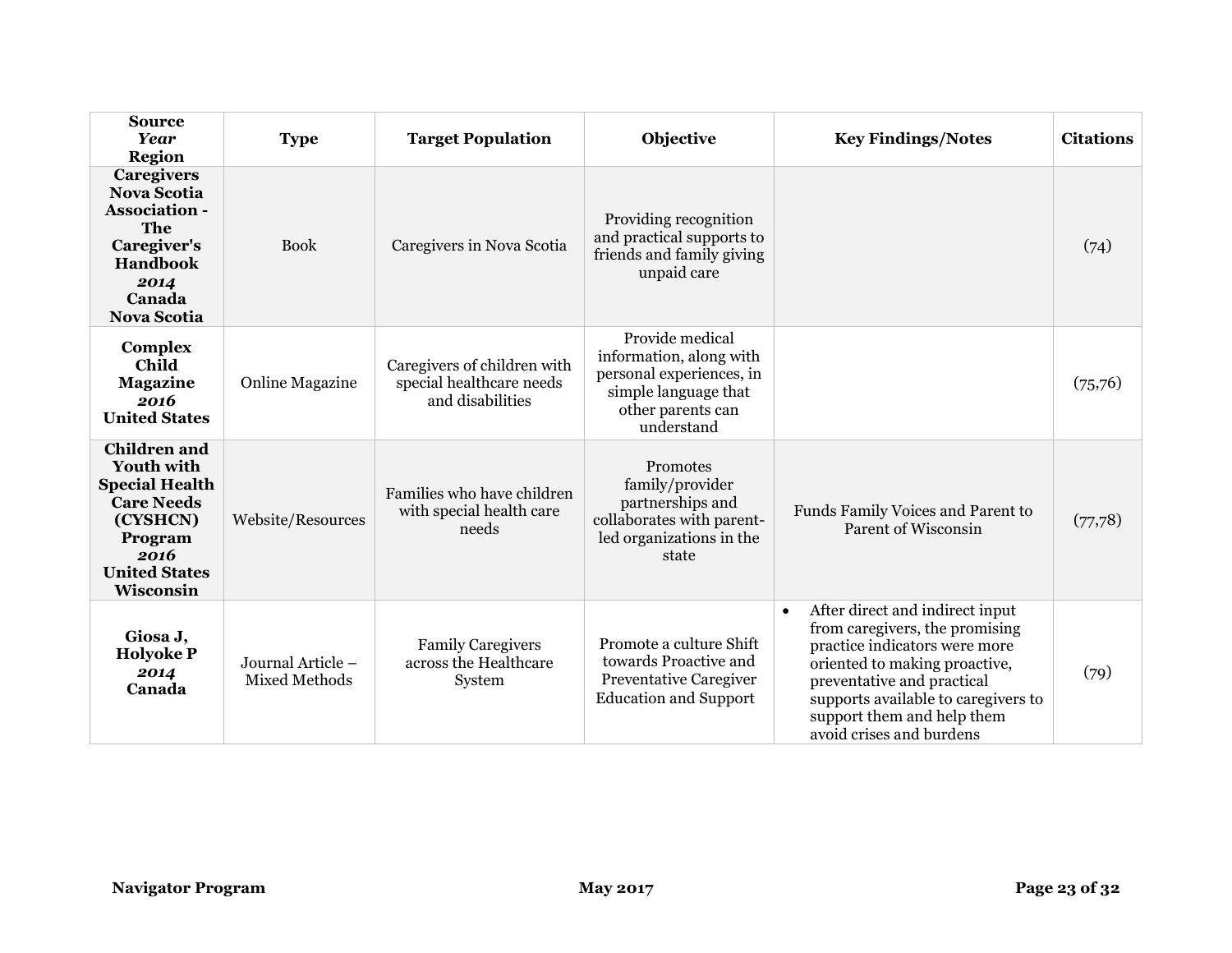| <b>Source</b><br>Year<br><b>Region</b>                                                                                                   | <b>Type</b>                                   | <b>Target Population</b>                                                                | Objective                                                                                                                                                                                                                                                                             | <b>Key Findings/Notes</b>                                                                                                                                                                                                                                                                                                                                                                                                                                                                                                                                                                                                              | <b>Citations</b> |
|------------------------------------------------------------------------------------------------------------------------------------------|-----------------------------------------------|-----------------------------------------------------------------------------------------|---------------------------------------------------------------------------------------------------------------------------------------------------------------------------------------------------------------------------------------------------------------------------------------|----------------------------------------------------------------------------------------------------------------------------------------------------------------------------------------------------------------------------------------------------------------------------------------------------------------------------------------------------------------------------------------------------------------------------------------------------------------------------------------------------------------------------------------------------------------------------------------------------------------------------------------|------------------|
| Jackson et al.<br>2016<br>Australia                                                                                                      | Journal Article –<br><b>Systematic Review</b> | Families of Children with<br>Complex Health Care needs                                  | Examine the design,<br>implementation and<br>evaluation of parent<br>education programs for<br>families with CSHCN, to<br>better design<br>interventions that focus<br>on the psychosocial<br>aspects of living with a<br>chronic condition, for<br>both the child and the<br>family. | Identified several successful elements<br>of effective parenting or family<br>support programmes for children<br>with special health needs:<br>Provision of opportunities for<br>parents/families to tell and share<br>their unique stories<br>Support for the well-being and<br>strengths of the family asa unit<br>(e.g. strengthening relationships<br>between parents, the CSHCN and<br>siblings)<br>Focus on generic skills in relation<br>$\bullet$<br>to parenting (e.g. problem-<br>solving, stress management)<br>Having input from trained<br>$\bullet$<br>professional staff (e.g. expert on<br>chronic illness management) | (80)             |
| <b>Seattle</b><br><b>Children's</b><br><b>Center for</b><br><b>Children</b> with<br><b>Special Needs</b><br>2016<br><b>United States</b> | Website                                       | <b>Families and Professionals</b><br>of children and youth with<br>special health needs | Information source for<br>families and<br>professionals. Also<br>provides program<br>evaluation/needs<br>assessment and Health<br>education/training                                                                                                                                  |                                                                                                                                                                                                                                                                                                                                                                                                                                                                                                                                                                                                                                        | (81)             |
| St. Mary's<br>Healthcare<br><b>System</b><br><b>Resource</b><br><b>Directory</b><br>2016<br><b>United States</b><br><b>New York</b>      | Website                                       | Families/caregivers of<br>children who have<br>medically complex needs                  | Provide resources to<br>assist with finding help                                                                                                                                                                                                                                      |                                                                                                                                                                                                                                                                                                                                                                                                                                                                                                                                                                                                                                        | (82)             |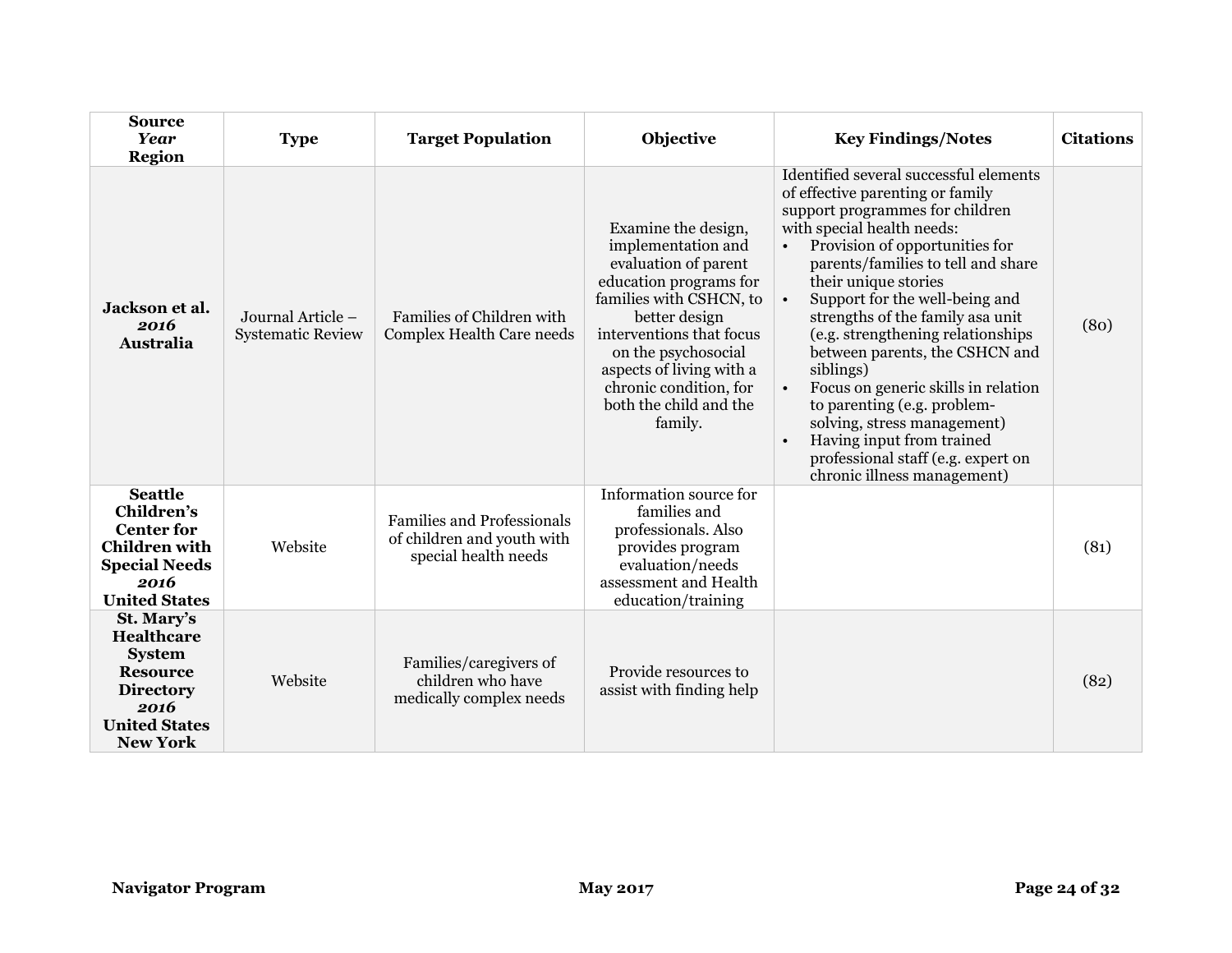<span id="page-27-0"></span>

| <b>Source</b><br>Year<br>Region                                       | <b>Type</b>                                 | <b>Target Population</b>                                  | Objective                                                                                                                                                                 | <b>Key Findings/Notes</b>                                                                                                                                                                                                                                                                                                                                                                                                                                                                                                                     | <b>Citations</b>    |  |  |  |
|-----------------------------------------------------------------------|---------------------------------------------|-----------------------------------------------------------|---------------------------------------------------------------------------------------------------------------------------------------------------------------------------|-----------------------------------------------------------------------------------------------------------------------------------------------------------------------------------------------------------------------------------------------------------------------------------------------------------------------------------------------------------------------------------------------------------------------------------------------------------------------------------------------------------------------------------------------|---------------------|--|--|--|
| <b>Respite Care (n=11)</b>                                            |                                             |                                                           |                                                                                                                                                                           |                                                                                                                                                                                                                                                                                                                                                                                                                                                                                                                                               |                     |  |  |  |
| Canadian<br><b>Healthcare</b><br><b>Association</b><br>2012<br>Canada | Report                                      | Caregivers                                                | Review Respite Care in<br>Canada and compare<br>with international efforts                                                                                                | Recommendations for action on<br>page 46                                                                                                                                                                                                                                                                                                                                                                                                                                                                                                      | (83)                |  |  |  |
| Carter et al.<br>2012<br><b>United</b><br>Kingdom                     | Journal Article -<br>Observational<br>Study | Families/Children with<br><b>Special Healthcare Needs</b> | To evaluate a homecare<br>program to enhance best<br>practices                                                                                                            | Care at home was seen as 'more<br>$\bullet$<br>normal' and parents experiences<br>positive changes in managing<br>care, reducing hospital<br>admissions<br>Services worked well when<br>integrated flexibly into families'<br>lives and where a partnership<br>perspective was developed<br>Care delivered in standard<br>$\bullet$<br>working hours (8 hours/day 5<br>days/week) did not always fit<br>with family needs<br>Having inadequate coverage and<br>$\bullet$<br>untrained HCPs added to parents'<br>physical and emotional stress | $(84)^{*}$          |  |  |  |
| Davies et al.<br>2004<br>Canada                                       | Journal Article -<br>Observational<br>Study | Families of Children with<br>Special Healthcare Needs     | To identify perceptions<br>related to program<br>benefits, and<br>considerations related to<br>use and timing of respite<br>care over its first 2.5<br>years of operation | Majority of parents reported<br>$\bullet$<br>positive child benefits and viewed<br>the hospice as safe, happy and fun<br>place<br>Respite provided parents with a<br>$\bullet$<br>break from the routine, with<br>sleep, comfort, and freedom, time<br>for themselves, a sense of privacy<br>and 'normalcy' and learning<br>opportunities with peers                                                                                                                                                                                          | $(85)$ <sup>*</sup> |  |  |  |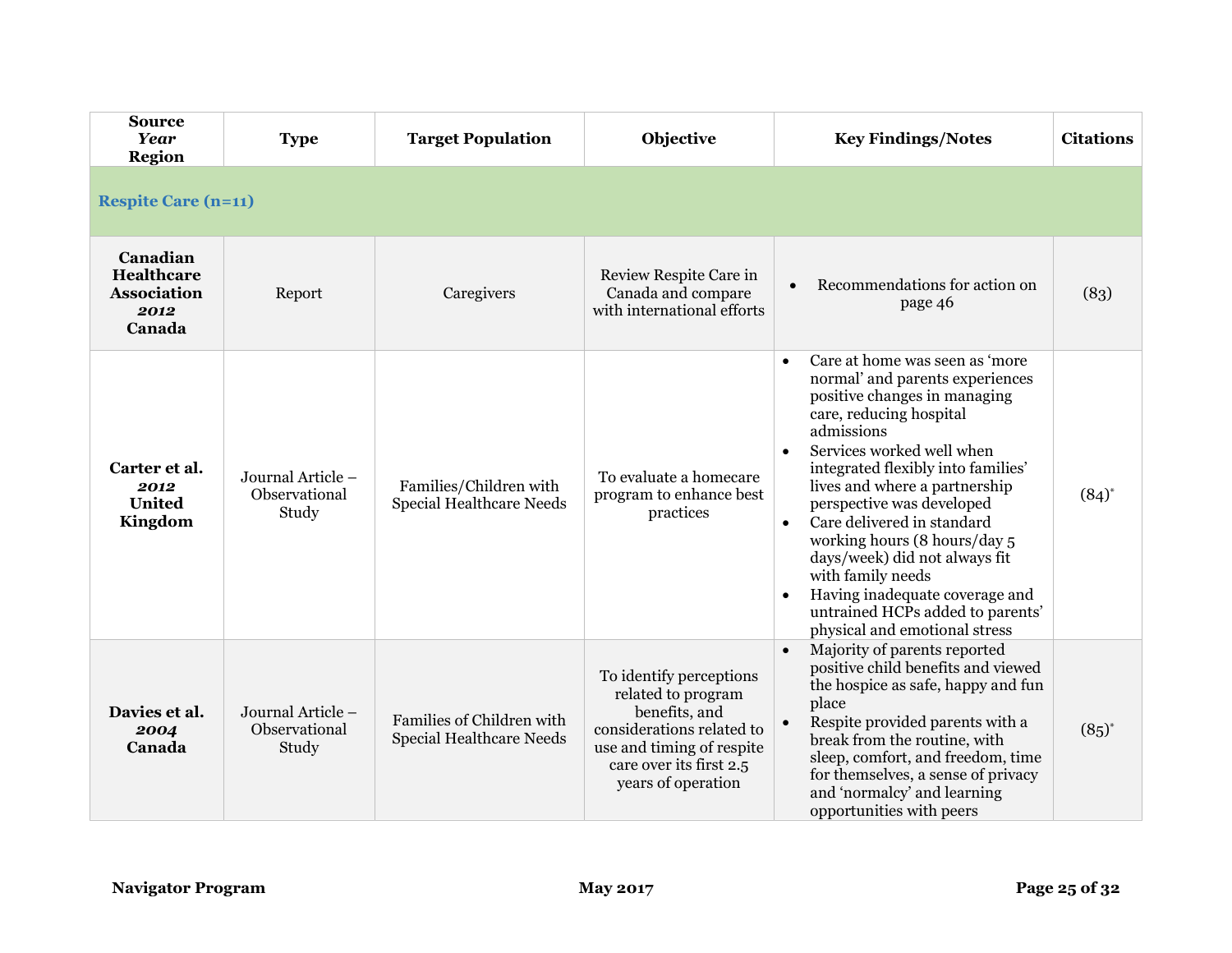| <b>Source</b><br><b>Year</b><br><b>Region</b> | <b>Type</b>                                 | <b>Target Population</b> | Objective                                                                            | <b>Key Findings/Notes</b>                                                                                                                                                                                                                                                                                                                                                                                                                                                                                                                                                                         | <b>Citations</b> |
|-----------------------------------------------|---------------------------------------------|--------------------------|--------------------------------------------------------------------------------------|---------------------------------------------------------------------------------------------------------------------------------------------------------------------------------------------------------------------------------------------------------------------------------------------------------------------------------------------------------------------------------------------------------------------------------------------------------------------------------------------------------------------------------------------------------------------------------------------------|------------------|
| <b>Dunbrack</b><br>2003<br>Canada             | Report                                      | Caregivers               | Provide an<br>Environmental Scan of<br>Publicly-funded Respite<br>Programs in Canada | The availability of respite across<br>$\bullet$<br>Canada varies widely depending<br>on provincial/territorial financial<br>resources and the availability of<br>qualified workers.<br>Respite availability also varies<br>within jurisdictions when low-<br>income families may be unable to<br>afford the cost, even though they<br>receive some public assistance.<br>Demand is high for respite,<br>$\bullet$<br>especially for in-home respite and<br>day programs<br>Gaps appear to exist in respite for<br>$\bullet$<br>family caregivers of those living<br>with mental health conditions | (86)             |
| Eaton<br>2008<br><b>United</b><br>Kingdom     | Journal Article -<br>Observational<br>Study | Families of CMC          | To understand parents'<br>perceptions of two types<br>of respite services            | Families reported that they 'did<br>$\bullet$<br>not know how they coped' before<br>receiving respite services<br>Irrespective of type, consistency<br>in providers enhanced trust and<br>feeling of happiness among<br>parents<br>Concerns around privacy for<br>$\bullet$<br>home provision and potential<br>conflicts over who held the power<br>in the parent-provider<br>relationship were noted<br>Hospice care created challenges<br>$\bullet$<br>related to ensuring equipment<br>needs were met                                                                                          | $(87)$ *         |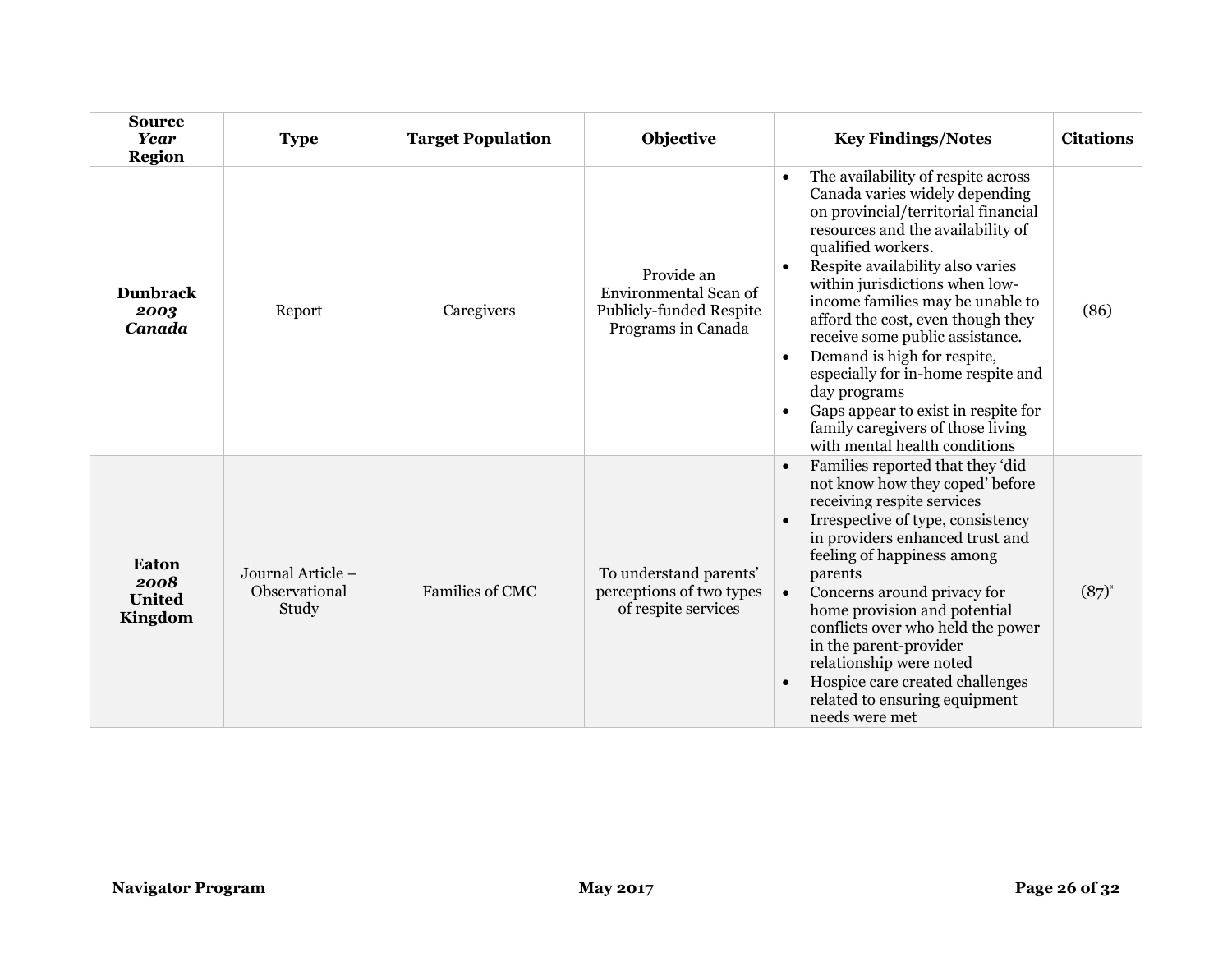| <b>Source</b><br>Year<br><b>Region</b>                                       | <b>Type</b>                                 | <b>Target Population</b>                              | Objective                                                                                                                                                                            | <b>Key Findings/Notes</b>                                                                                                                                                                                                                                                                                                                                                                                                                                                                                                                                         | <b>Citations</b>    |
|------------------------------------------------------------------------------|---------------------------------------------|-------------------------------------------------------|--------------------------------------------------------------------------------------------------------------------------------------------------------------------------------------|-------------------------------------------------------------------------------------------------------------------------------------------------------------------------------------------------------------------------------------------------------------------------------------------------------------------------------------------------------------------------------------------------------------------------------------------------------------------------------------------------------------------------------------------------------------------|---------------------|
| Forde et al.<br>2004<br><b>Ireland</b>                                       | Journal Article -<br>Quasi-<br>Experimental | Families of Children with<br>Special Healthcare Needs | To evaluate a pilot in-<br>home respite care<br>program by assessing<br>degree of stress<br>experienced and impact<br>of service                                                     | Prior to participation, majority of<br>$\bullet$<br>parents reported that caring for a<br>child with a disability placed extra<br>stress on themselves with<br>clinically significant stress scores;<br>after, all 16 parents qualitatively<br>reported reduced stress but<br>frequency of clinically significant<br>stress scores remained<br>Overall parents reported that<br>$\bullet$<br>respite allowed them to do things<br>that they normally couldn't do,<br>such as varied social and<br>recreational activities                                         | $(88)$ <sup>*</sup> |
| <b>MacDonald &amp;</b><br><b>Callery</b><br>2004<br><b>United</b><br>Kingdom | Journal Article -<br>Observational<br>Study | <b>Families of CMC</b>                                | To understand parent<br>perceptions of the<br>meaning of respite to<br>inform service<br>development and<br>acknowledge differences<br>between services and<br>parents' expectations | Parents identified 3 broad respite<br>types: short breaks by extended<br>family/friends (often seen as<br>babysitting); 3-4 hour breaks by<br>an agency (allowing parents to<br>attend to day-to-day<br>responsibilities); and overnight<br>stays at a facility (allowing for<br>holidays or time with other<br>children)<br>Some parents valued out of home<br>respite because it allowed time 'to<br>be a normal family'; long<br>overnight stays were identified as<br>essential to 'alleviate total<br>exhaustion' and sustain<br>themselves in a caring role | $(89)^{*}$          |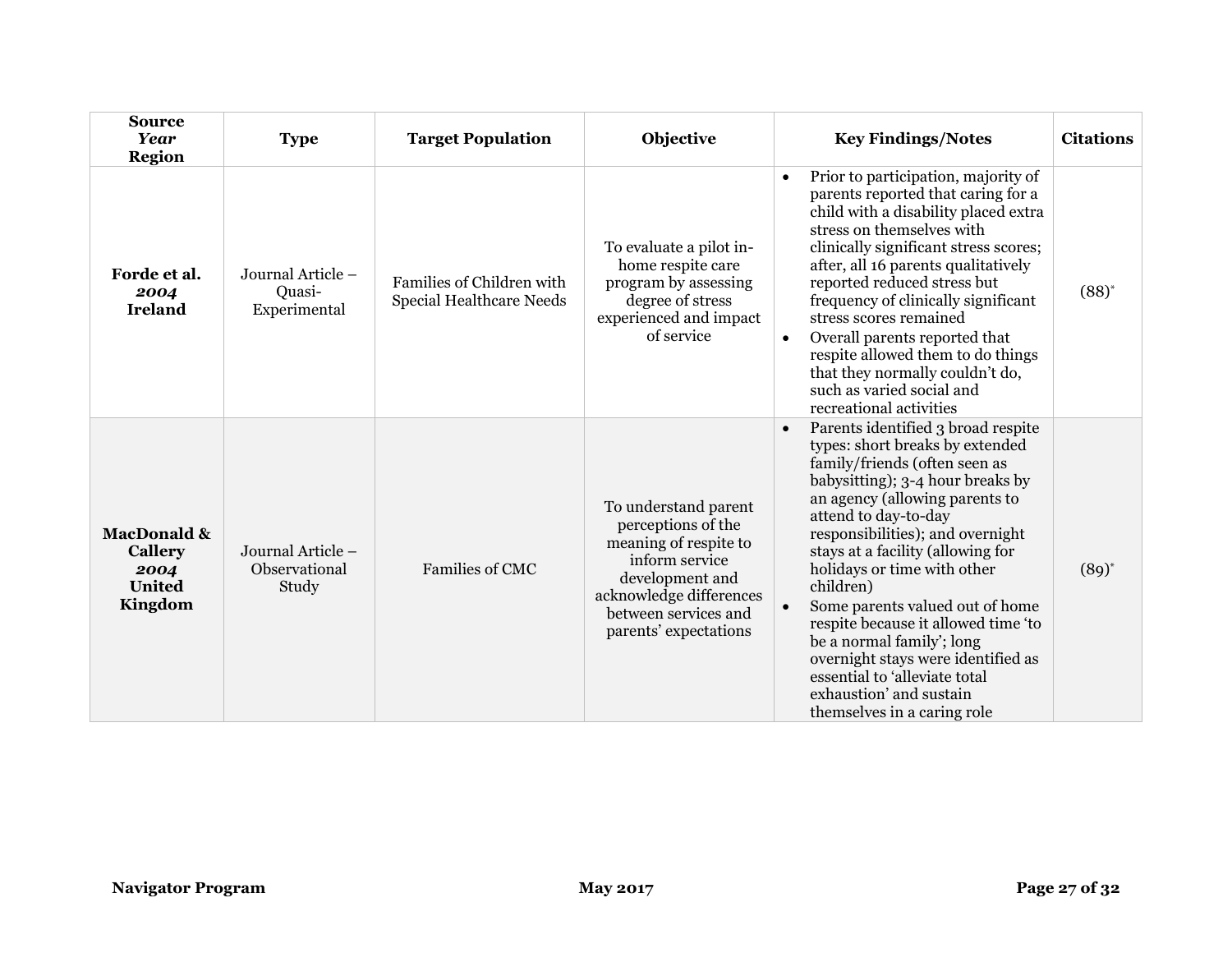| <b>Source</b><br><b>Year</b><br><b>Region</b>                                                                                               | <b>Type</b>                                 | <b>Target Population</b>                                                        | Objective                                                                                                                                                                           | <b>Key Findings/Notes</b>                                                                                                                                                                                                                                                                                                                                                                                                                                                                                                           | <b>Citations</b> |
|---------------------------------------------------------------------------------------------------------------------------------------------|---------------------------------------------|---------------------------------------------------------------------------------|-------------------------------------------------------------------------------------------------------------------------------------------------------------------------------------|-------------------------------------------------------------------------------------------------------------------------------------------------------------------------------------------------------------------------------------------------------------------------------------------------------------------------------------------------------------------------------------------------------------------------------------------------------------------------------------------------------------------------------------|------------------|
| Meltzer et al.<br>2010<br><b>United States</b>                                                                                              | Journal Article –<br>Quasi-<br>Experimental | Families of CMC                                                                 | A home-care program<br>that provides case<br>management, advocacy,<br>education, counseling,<br>and respite nursing care<br>with a specific focus on<br>night time provision        | Overall, less night support was<br>$\bullet$<br>associated with shorter sleep and<br>more negative moods with<br>implications for daytime<br>caregiving capacities<br>It was clinically notable that<br>families who received more than<br>48 hours of night nursing per<br>week slept on average almost 1<br>hour more than other families.<br>Problems related to night<br>$\bullet$<br>coverage were identified, with<br>frequent cancellations or no show<br>among issues causing<br>disturbances to parents' sleep<br>patterns | $(90)^{*}$       |
| <b>Nova Scotia</b><br>Partnership<br>on Respite,<br><b>Family Health</b><br>and Well-<br>being<br>2009/2014<br>Canada<br><b>Nova Scotia</b> | Reports                                     | Families of Children and<br>Youth with Chronically<br>High Needs in Nova Scotia | Develop solution-<br>focused strategies that<br>promote a proactive<br>system of care for<br>children and adults with<br>disabilities and respite<br>for caregivers and<br>families |                                                                                                                                                                                                                                                                                                                                                                                                                                                                                                                                     | $(91 - 94)$      |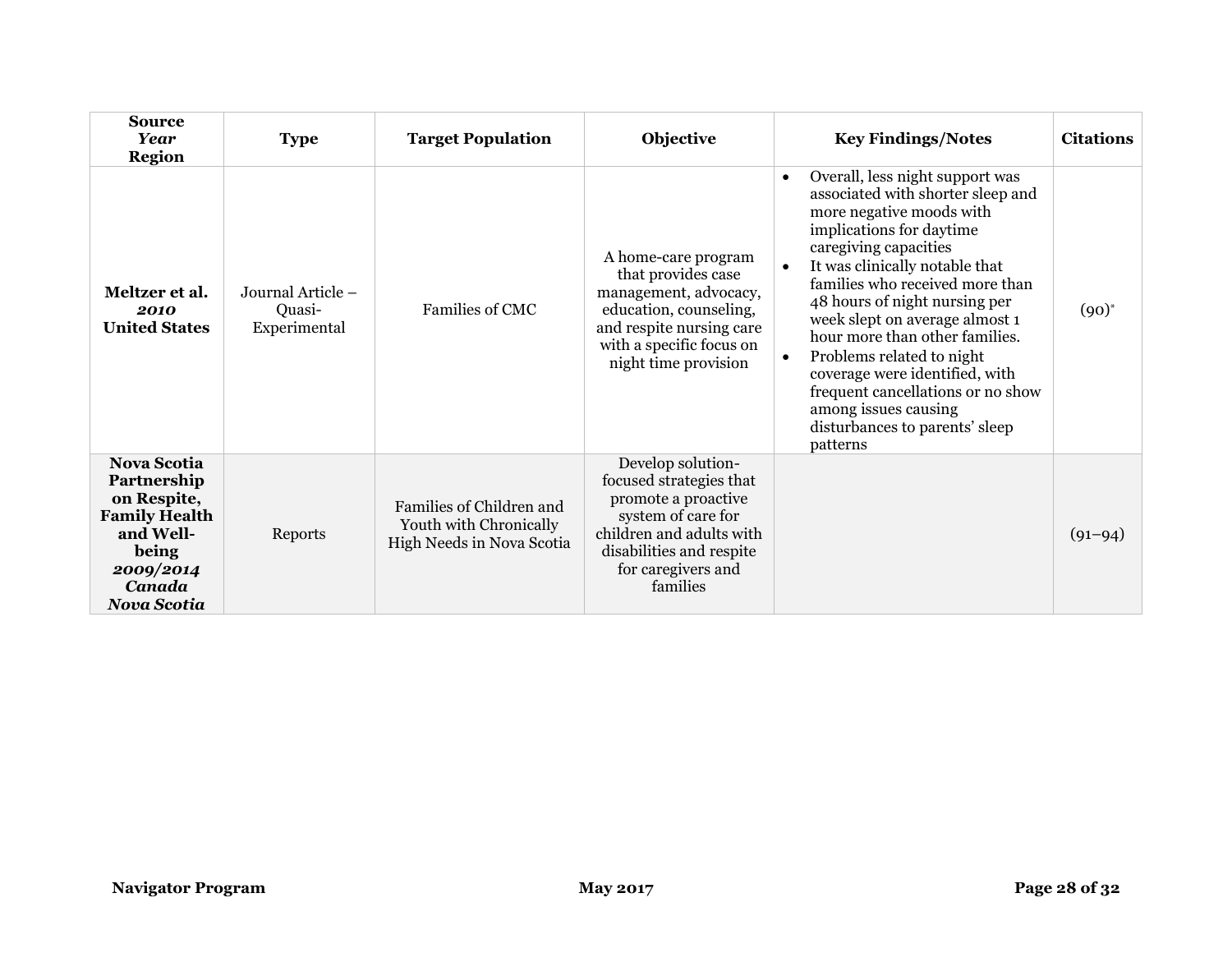| <b>Source</b><br>Year<br><b>Region</b>                                         | <b>Type</b>                            | <b>Target Population</b> | Objective                                                                                        | <b>Key Findings/Notes</b>                                                                                                                                                                                                                                                                                                                                                                                                                                                                                                                                                                                            | <b>Citations</b>          |
|--------------------------------------------------------------------------------|----------------------------------------|--------------------------|--------------------------------------------------------------------------------------------------|----------------------------------------------------------------------------------------------------------------------------------------------------------------------------------------------------------------------------------------------------------------------------------------------------------------------------------------------------------------------------------------------------------------------------------------------------------------------------------------------------------------------------------------------------------------------------------------------------------------------|---------------------------|
| Swallow et al.<br>2011<br><b>United</b><br>Kingdom<br><b>Navigator Program</b> | Journal Article -<br>Qualitative Study | Families of CMC          | To understand parent<br>and teenager views of a<br>particular respite service<br><b>May 2017</b> | Parents valued meeting other<br>$\bullet$<br>families using the service and<br>opportunities for rest and leisure,<br>they otherwise could not achieve<br>while their child was at home<br>Parents' perceptions focused on<br>$\bullet$<br>service atmosphere, the trust<br>between staff and children, staff-<br>parent communication, stages of<br>need and level of professionalism<br>displayed; reflecting a partnered<br>approach to care<br>Teenage clients valued choice<br>$\bullet$<br>equipment access, quality of staff<br>interpersonal skills and<br>opportunities for 'typical' leisure<br>activities | $(95)$ *<br>Page 29 of 32 |
|                                                                                |                                        |                          |                                                                                                  |                                                                                                                                                                                                                                                                                                                                                                                                                                                                                                                                                                                                                      |                           |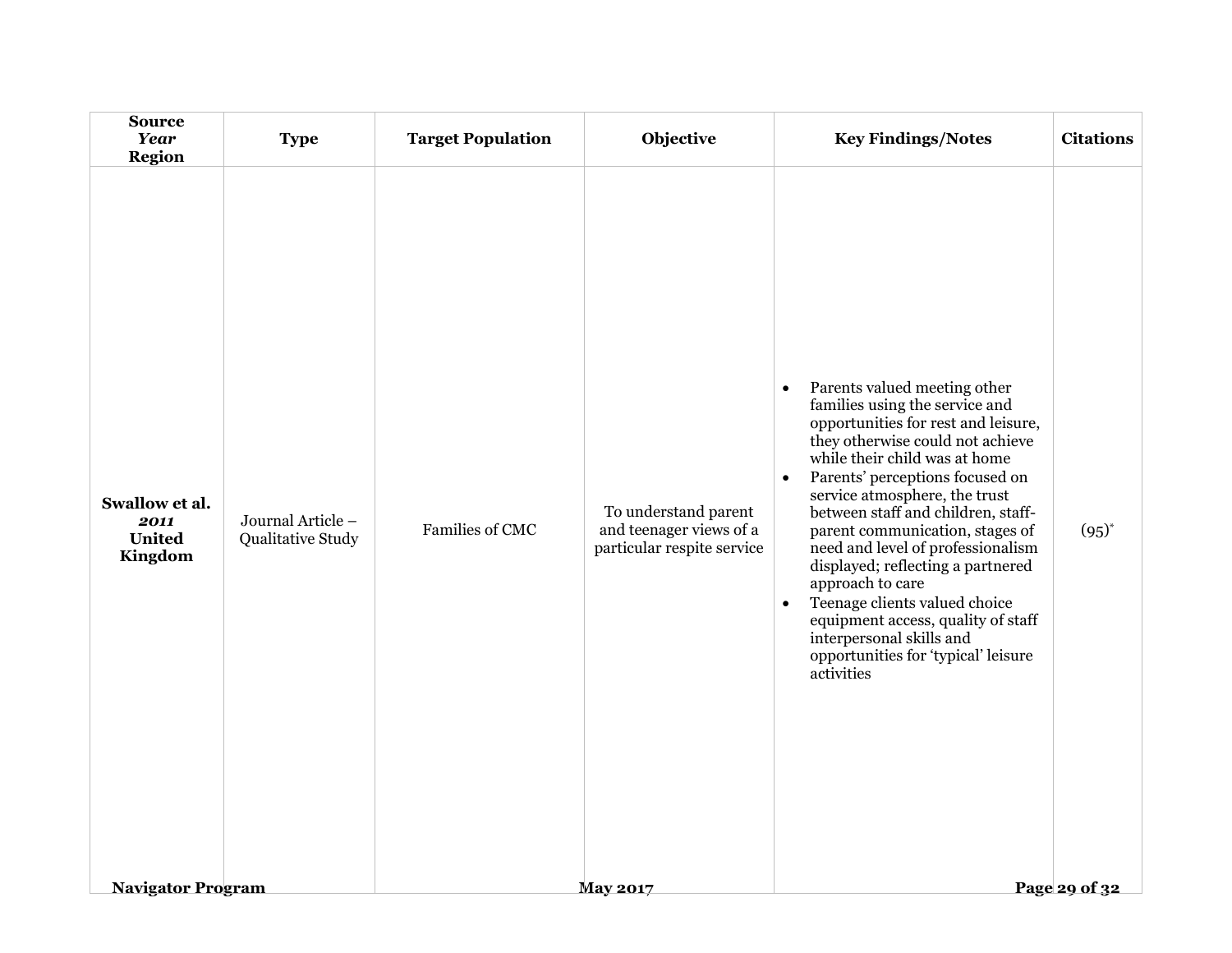<span id="page-32-0"></span>

| <b>Source</b><br><b>Year</b><br><b>Region</b>            | <b>Type</b>                                   | <b>Target Population</b> | Objective                                                                                                                                | <b>Key Findings/Notes</b>                                                                                                                                                                                                                                                                                                                                                                                                                                          | <b>Citations</b> |
|----------------------------------------------------------|-----------------------------------------------|--------------------------|------------------------------------------------------------------------------------------------------------------------------------------|--------------------------------------------------------------------------------------------------------------------------------------------------------------------------------------------------------------------------------------------------------------------------------------------------------------------------------------------------------------------------------------------------------------------------------------------------------------------|------------------|
| Thomas &<br>Price<br>2012<br><b>United</b><br>Kingdom    | Journal Article –<br><b>Qualitative Study</b> | <b>Families of CMC</b>   | To evaluate whether the<br>Community Children's<br>Nursing (CCN) respite<br>service met parent's<br>needs                                | Mothers' valued the respite care,<br>$\bullet$<br>were reliant on the service and<br>felt a reduction would be<br>devastating<br>They were satisfied and confident<br>with staff competence, noted<br>positive parent-professional<br>relationships; and identified<br>consistent and familiar carers as<br>important<br>Recommended greater access<br>$\bullet$<br>during periods of crisis and more<br>involvement of families in carer<br>recruitment processes | $(96)^{*}$       |
| Telemedicine (n=5)                                       |                                               |                          |                                                                                                                                          |                                                                                                                                                                                                                                                                                                                                                                                                                                                                    |                  |
| Clawson et al.<br>2008<br><b>United States</b>           | Journal Article -<br>Quasi-<br>Experimental   | <b>Families of CMC</b>   | To assess the value of a<br>teleconferencing system<br>on parent burden of care<br>experience                                            | High satisfaction with enhanced<br>$\bullet$<br>access to specialty physicians<br>For most families, this model<br>$\bullet$<br>made the difference between<br>access vs. 'no access'<br>Dramatic reduction in family-<br>incurred costs and related burden<br>of care through elimination of<br>extensive travel needs (e.g. work<br>loss decreased from 2 full days to<br>1 half day)                                                                            | $(97)^{*}$       |
| <b>Haney T, Tufts</b><br>KA 2012<br><b>United States</b> | Journal Article –<br>Quasi-<br>Experimental   | <b>Families of CMC</b>   | To examine impact of<br>nurse-established and<br>managed electronic<br>communication on well-<br>being and satisfaction<br>among parents | Overall satisfaction scores<br>$\bullet$<br>increased but change was not<br>significant; limited power was<br>noted<br>No significant changes in pre-<br>$\bullet$<br>and post-intervention well-being<br>were noted                                                                                                                                                                                                                                               | $(98)^{*}$       |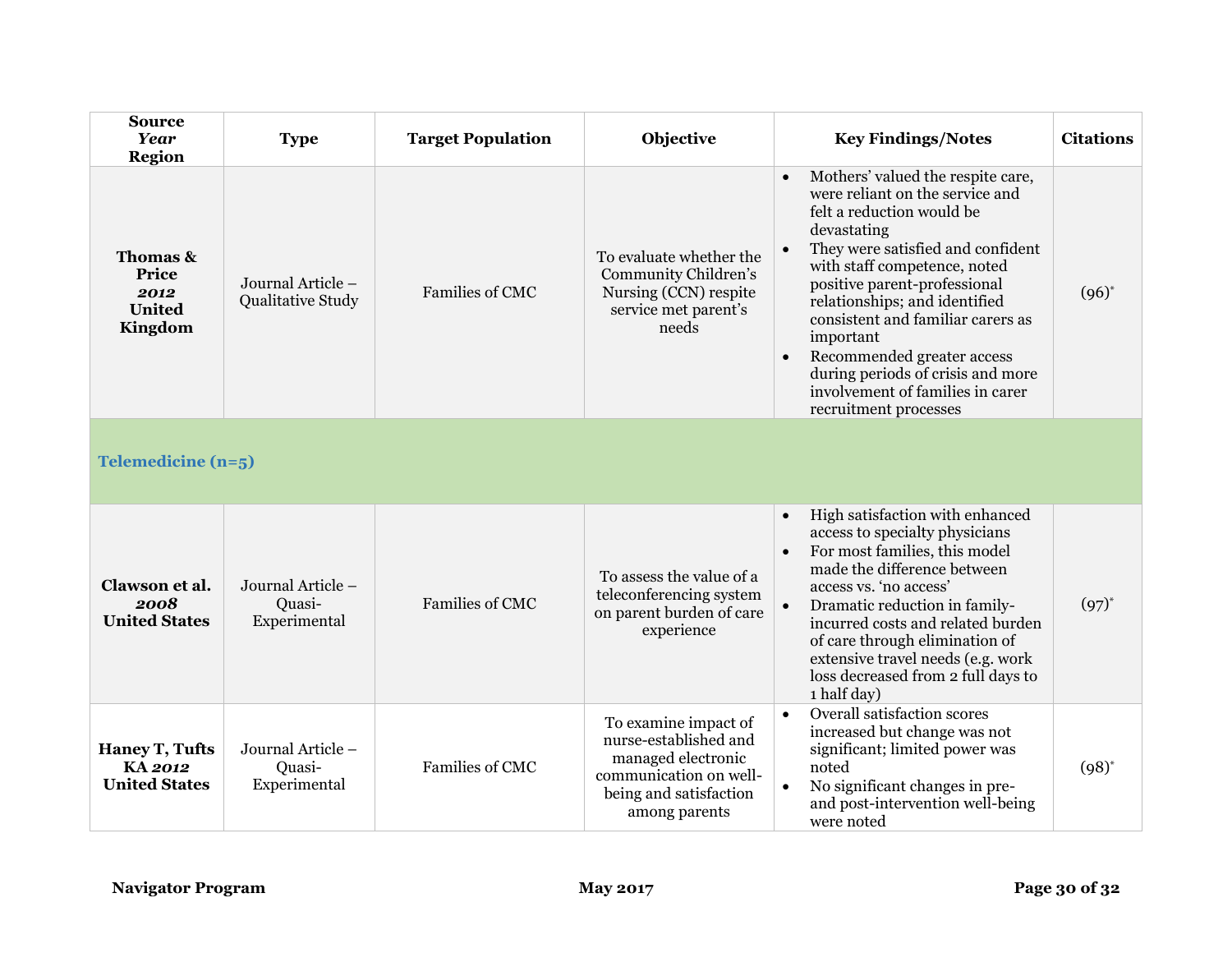| <b>Source</b><br><b>Year</b><br><b>Region</b> | <b>Type</b>                                 | <b>Target Population</b>                                     | Objective                                                                                                   | <b>Key Findings/Notes</b>                                                                                                                                                                                                                                                                                                                                                                                                                                                                            | <b>Citations</b> |
|-----------------------------------------------|---------------------------------------------|--------------------------------------------------------------|-------------------------------------------------------------------------------------------------------------|------------------------------------------------------------------------------------------------------------------------------------------------------------------------------------------------------------------------------------------------------------------------------------------------------------------------------------------------------------------------------------------------------------------------------------------------------------------------------------------------------|------------------|
|                                               |                                             |                                                              |                                                                                                             | Anecdotal qualitative comments<br>$\bullet$<br>within emails indicated that<br>parents found the intervention<br>helpful and informative, with<br>12/19 requesting continued<br>support post-study                                                                                                                                                                                                                                                                                                   |                  |
| Marcin et al.<br>2004<br><b>United States</b> | Journal Article -<br>Quasi-<br>Experimental | Families of Children with<br><b>Special Healthcare Needs</b> | To identify parent-<br>identified barriers and<br>perceptions as well as<br>parent/provider<br>satisfaction | Prior barriers to subspecialty care<br>$\bullet$<br>included lengthy travel, missed<br>work and increased reliance on<br>emergency dept.<br>Model supported child in the<br>$\bullet$<br>medical home allowing for<br>increased care coordination<br>between primary care provider<br>and subspecialists and addressed<br>parental travel and work-loss<br><b>burdens</b><br>Very high satisfaction with<br>$\bullet$<br>majority of families and HCPs<br>wanting continued telemedicine<br>services | $(99)^{*}$       |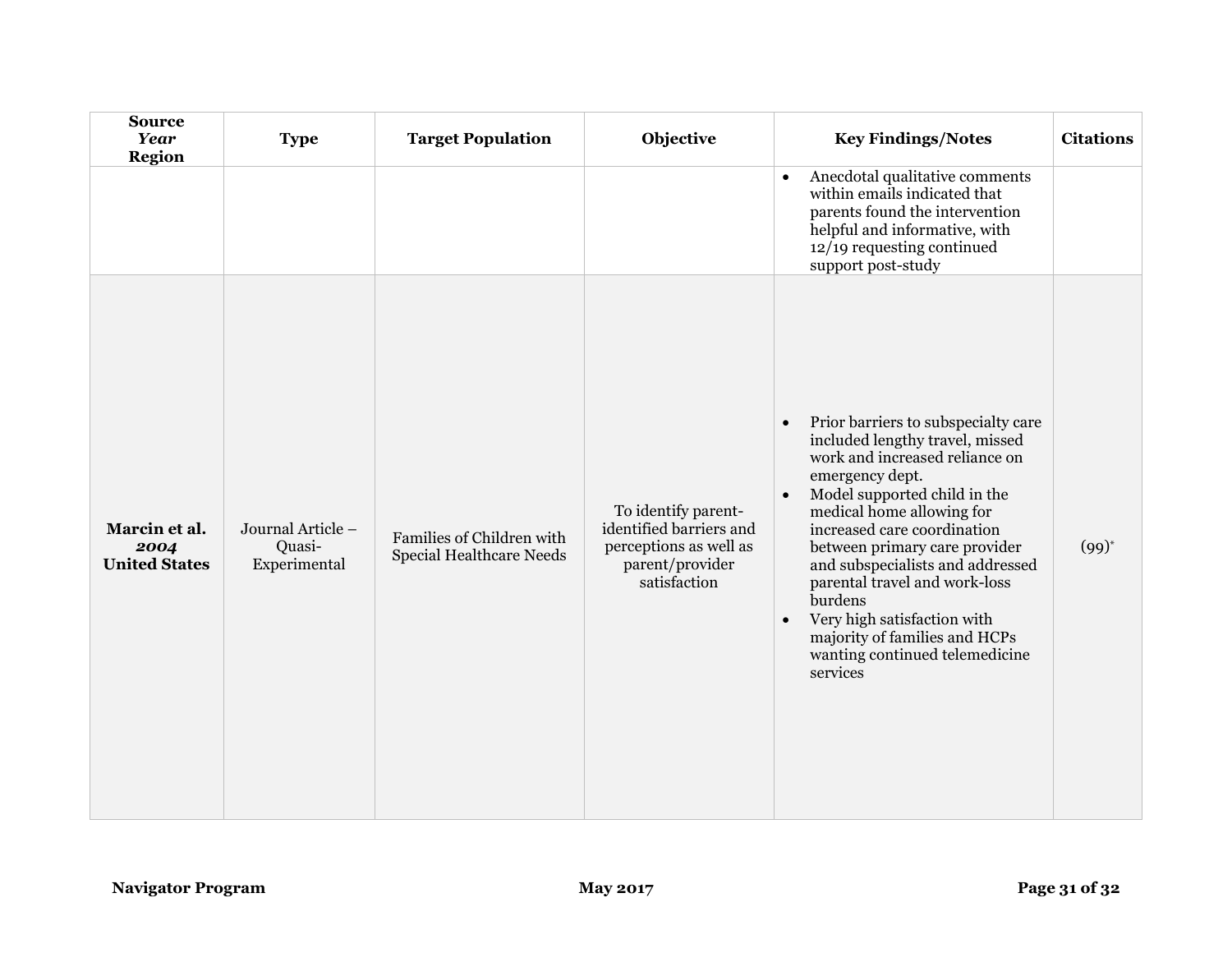| <b>Source</b><br><b>Year</b><br><b>Region</b> | <b>Type</b>                                 | <b>Target Population</b> | Objective                                                                                                                                                                          | <b>Key Findings/Notes</b>                                                                                                                                                                                                                                                                                                                                                                                                                                                            | <b>Citations</b> |
|-----------------------------------------------|---------------------------------------------|--------------------------|------------------------------------------------------------------------------------------------------------------------------------------------------------------------------------|--------------------------------------------------------------------------------------------------------------------------------------------------------------------------------------------------------------------------------------------------------------------------------------------------------------------------------------------------------------------------------------------------------------------------------------------------------------------------------------|------------------|
| Young et al.<br>2006а<br>Canada               | Journal Article -<br>Ouasi-<br>Experimental | Families/CMC             | To understand children's<br>and parents' experiences<br>of a telehealth model to<br>support hospital-to-<br>home transition                                                        | With little experience caring for<br>$\bullet$<br>complex health conditions, The<br>Tele-HomeCare (THC) alleviated<br>feelings of being overwhelmed<br>and helped parents become more<br>proficient carers<br>Families were satisfied and felt<br>$\bullet$<br>THC allowed for rapid access to<br>and continuity of specialty care<br>Access rather than actual use<br>$\bullet$<br>contributed to an increased sense<br>of confidence and security around<br>the child's care needs | $(100)^{*}$      |
| Young et al.<br><b>2006b</b><br>Canada        | Journal Article -<br>Quasi-<br>Experimental | <b>Families of CMC</b>   | To assess quality of life<br>and impact on family<br>over the initial period of<br>discharge among<br>families receiving<br>telehealth supports as<br>compared to standard<br>care | All groups experienced a<br>$\bullet$<br>significant improvement in<br>quality of life around discharge,<br>with slower gains during the<br>remaining time at home<br>Families reported THC support<br>$\bullet$<br>was crucial as an adjunct to other<br>services during the initial period<br>of discharge and enabled them to<br>develop care competencies at<br>home                                                                                                             | $(101)^{*}$      |

\*Extracted, with permission, from Table S1 in supplement of Edelstein et al., 2016 (25)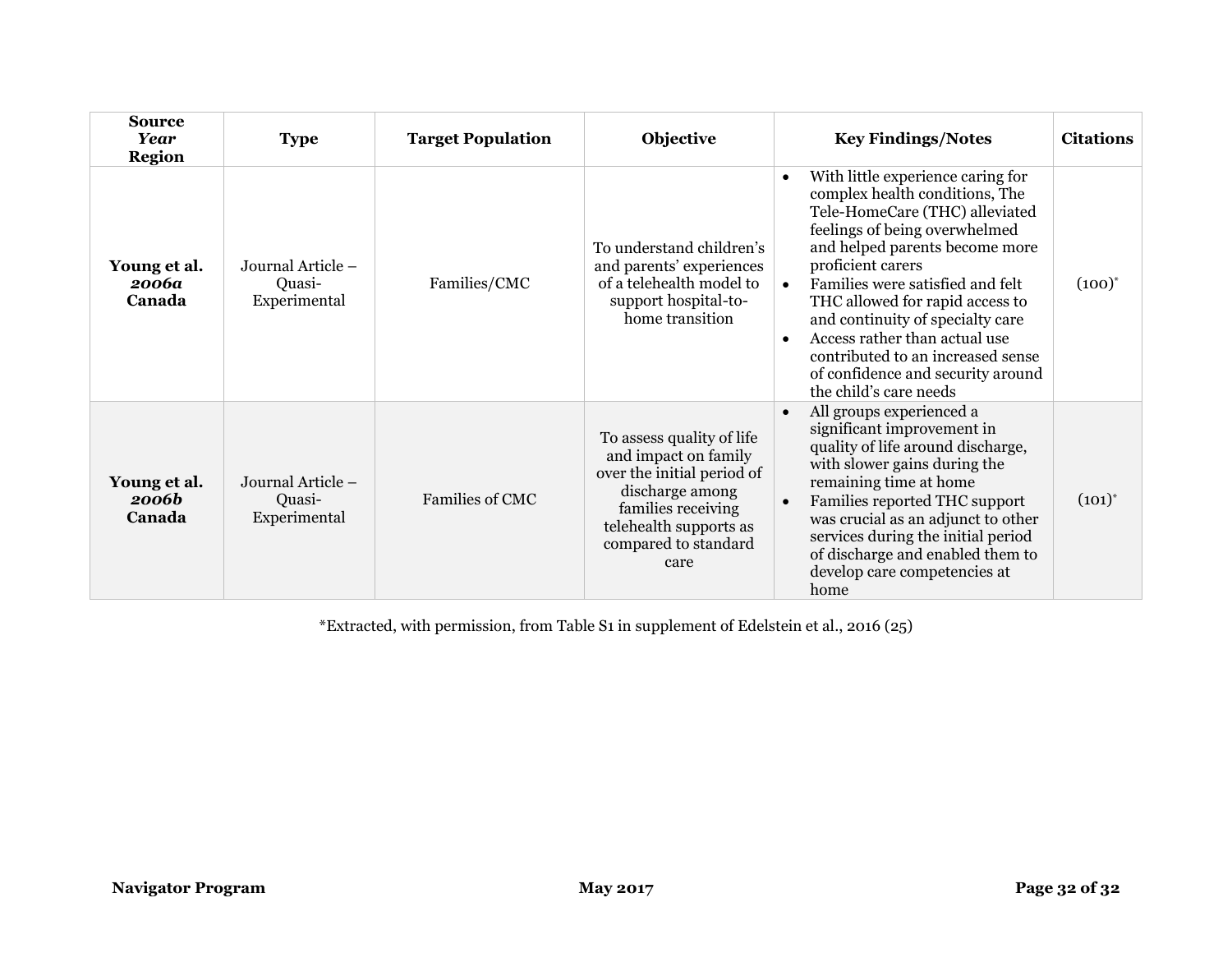## **References**

- <span id="page-35-0"></span>1. Agrawal R. Complex Care in Pediatrics: Great Progress, Greater Challenges. Agrawal R, editor. J Pediatr Rehabil Med. 2015 Jun 15;8(2):71–4.
- 2. Berry JG. What Children with Medical Complexity, Their Families, and Healthcare Providers Deserve from an Ideal Healthcare System [Internet]. 2015 [cited 2016 Oct 15]. Available from: http://www.lpfch.org/sites/default/files/field/publications/idealhealthcaresystem.pdf
- 3. Bye A, Aston M. Brenna's story: A critical reflection and analysis of one mother's experience of navigating the medical system with a child with intellectual disabilities. J Intellect Disabil. 2016 Mar 1;20(1):82–92.
- 4. Canadian Home Care Association. Home and Community-Based Services and Supports for Children with Complex Care Needs [Internet]. 2016 [cited 2016 Oct 19]. Available from: http://www.cdnhomecare.ca/media.php?mid=4684
- 5. Canadian Home Care Association. Challenges & Opportunities Infographic [Internet]. 2016 [cited 2016 Oct 19]. Available from: http://www.cdnhomecare.ca/media.php?mid=4686
- 6. Change Foundation. Report: Health System Navigators: Band-Aid or Cure? [Internet]. 2013 Sep [cited 2016 Sep 28]. Available from: http://www.changefoundation.ca/health-system-navigators-report/
- 7. Glader L, Plews-Ogan J, Agrawal R. Children with medical complexity: creating a framework for care based on the International Classification of Functioning, Disability and Health. Dev Med Child Neurol. 2016 Nov;58(11):1116–23.
- 8. Keilty K, Cohen E. Caring for the Family Caregiver: Lessons Learned in Child Health. Healthc Pap. 2015 Apr 30;15(1):40–6.
- 9. Kuo DZ, Cohen E, Agrawal R, Berry JG, Casey PH. A national profile of caregiver challenges among more medically complex children with special health care needs. Arch Pediatr Adolesc Med. 2011 Nov 1;165(11):1020–6.
- 10. Kuo DZ, Goudie A, Cohen E, Houtrow A, Agrawal R, Carle AC, et al. Inequities In Health Care Needs For Children With Medical Complexity. Health Aff (Millwood). 2014 Dec 1;33(12):2190–8.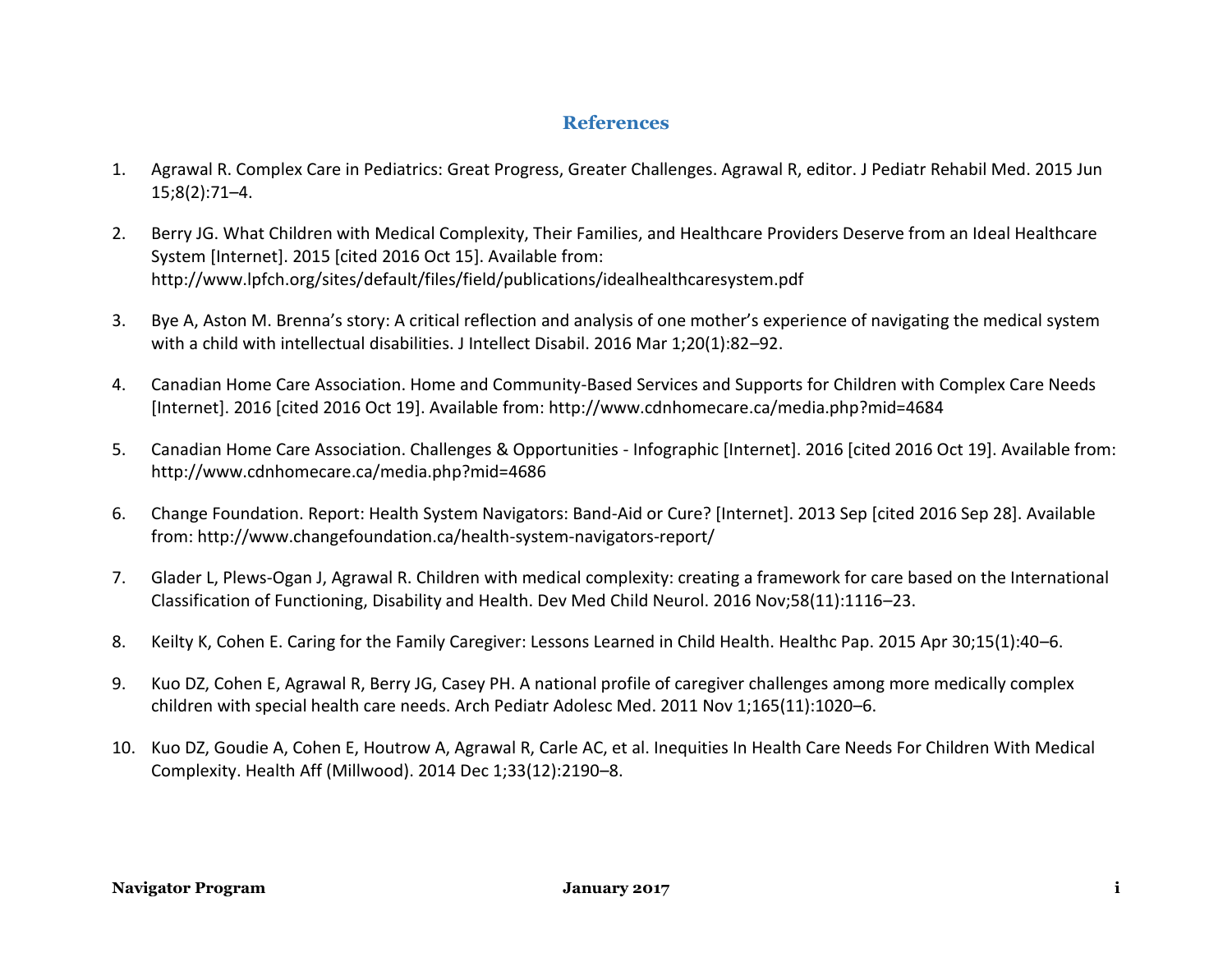- 11. Kuo DZ, Berry JG, Glader L, Morin MJ, Johaningsmeir S, Gordon J. Health Services and Health Care Needs Fulfilled by Structured Clinical Programs for Children with Medical Complexity. J Pediatr. 2016 Feb;169:291–296.e1.
- 12. Ontario Association of Community Care Access Centres. Health Comes Home: A Conversation about Children With Complex Health Needs Part 3 [Internet]. 2013. Available from: http://healthcareathome.ca/mh/en/care/patient/Documents/HealthComesHomePart3.pdf
- 13. Provincial Advocate for Children & Youth. We Have Something to Say: Young people and their families speak out about special needs and change [Internet]. 2016 [cited 2016 Oct 16]. Available from: http://www.provincialadvocate.on.ca/documents/en/We-Have-Something-To-Say-Report-EN.pdf
- 14. Siddiq S, Wilson BJ, Graham ID, Lamoureux M, Khangura SD, Tingley K, et al. Experiences of caregivers of children with inherited metabolic diseases: a qualitative study. Orphanet J Rare Dis. 2016;11:168.
- 15. Thomson J, Shah SS, Simmons JM, Sauers-Ford HS, Brunswick S, Hall D, et al. Financial and Social Hardships in Families of Children with Medical Complexity. J Pediatr. 2016 May;172:187–193.e1.
- 16. Turcotte M. Family caregiving: What are the consequences? [Internet]. Statistics Canada; 2013 [cited 2016 Sep 19]. Available from: http://www.seniorscouncil.net/uploads/files/Family%20Caregiving%20Sept%202013.pdf
- 17. Woolf‐King SE, Anger A, Arnold EA, Weiss SJ, Teitel D. Mental Health Among Parents of Children With Critical Congenital Heart Defects: A Systematic Review. J Am Heart Assoc. 2017 Feb 1;6(2):e004862.
- 18. AboutKidsHealth. How to Cope when a Child Has a Chronic or Complex Health Condition AboutKidsHealth [Internet]. [cited 2016 Oct 17]. Available from: http://www.aboutkidshealth.ca/En/HealthAZ/TestsAndTreatments/Complex-Care/Pages/howhelp-family-cope-illness.aspx
- 19. Axelsson AK. The Role of the External Personal Assistants for Children with Profound Intellectual and Multiple Disabilities Working in the Children's Home. J Appl Res Intellect Disabil. 2015 May 1;28(3):201–11.
- 20. Brookman C, Holyoke P, Toscan J, Bender D, Tapping E. Promising practices and indicators for caregiver education and support programs. Markham, Ontario: Saint Elizabeth; 2011.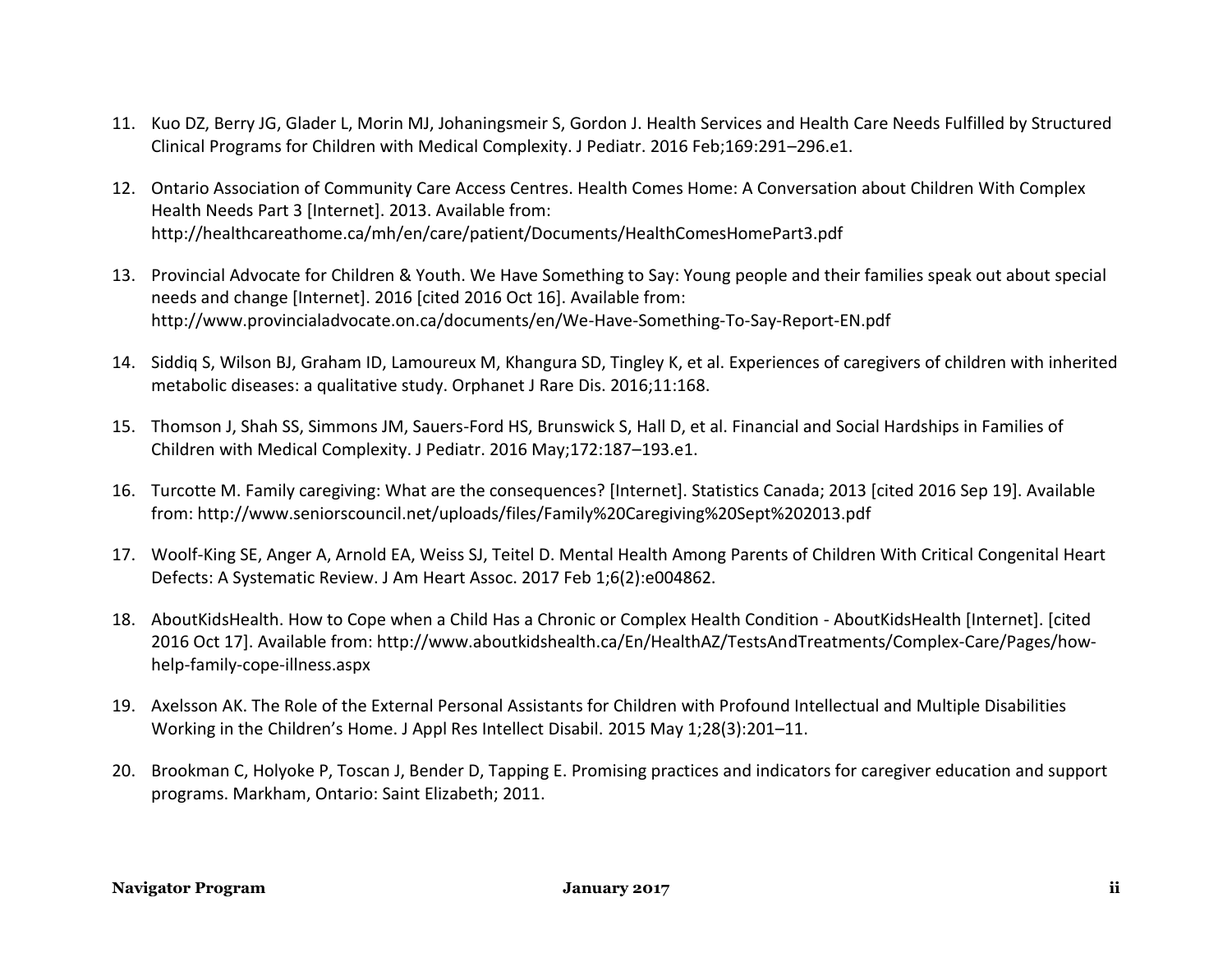- 21. Coquillette M, Cox JE, Cheek S, Webster RA. Social Work Services Utilization by Children with Medical Complexity. Matern Child Health J. 2015 Dec;19(12):2707–13.
- 22. Carter B, Cummings J, Cooper L. An exploration of best practice in multi-agency working and the experiences of families of children with complex health needs. What works well and what needs to be done to improve practice for the future? J Clin Nurs. 2007 Mar;16(3):527–39.
- 23. CHIGAMIK CHC. CSC CHIGAMIK CHC Launches French Health Care System Navigation Initiative | CSC CHIGAMIK CHC [Internet]. [cited 2016 Oct 16]. Available from: http://www.chigamik.ca/news-media/articles/csc-chigamik-chc-launches-french-healthcare-system-navigation-initiative/
- 24. Duffy LV, Vessey JA. A Randomized Controlled Trial Testing the Efficacy of the Creating Opportunities for Parent Empowerment Program for Parents of Children With Epilepsy and Other Chronic Neurological Conditions: J Neurosci Nurs. 2016 Jun;48(3):166– 74.
- 25. Edelstein H, Schippke J, Sheffe S, Kingsnorth S. Children with medical complexity: a scoping review of interventions to support caregiver stress. Child Care Health Dev [Internet]. 2016 Nov 29 [cited 2016 Dec 5]; Available from: http://onlinelibrary.wiley.com/doi/10.1111/cch.12430/abstract
- 26. Missouri Family to Family [Internet]. Missouri Family to Family. [cited 2016 Oct 19]. Available from: http://mofamilytofamily.org/
- 27. Projects/Programs [Internet]. Missouri Family to Family. 2014 [cited 2016 Oct 17]. Available from: http://mofamilytofamily.org/about-f2f/projectsprograms/
- 28. About Us / Family Voices [Internet]. [cited 2016 Oct 19]. Available from: http://www.familyvoices.org/about
- 29. Johnson CP, Kastner TA. Helping Families Raise Children With Special Health Care Needs at Home. Pediatrics. 2005 Feb 1;115(2):507–11.
- 30. Knafl KA, Havill NL, Leeman J, Fleming L, Crandell JL, Sandelowski M. The Nature of Family Engagement in Interventions for Children With Chronic Conditions. West J Nurs Res. 2016;0(0):1–34.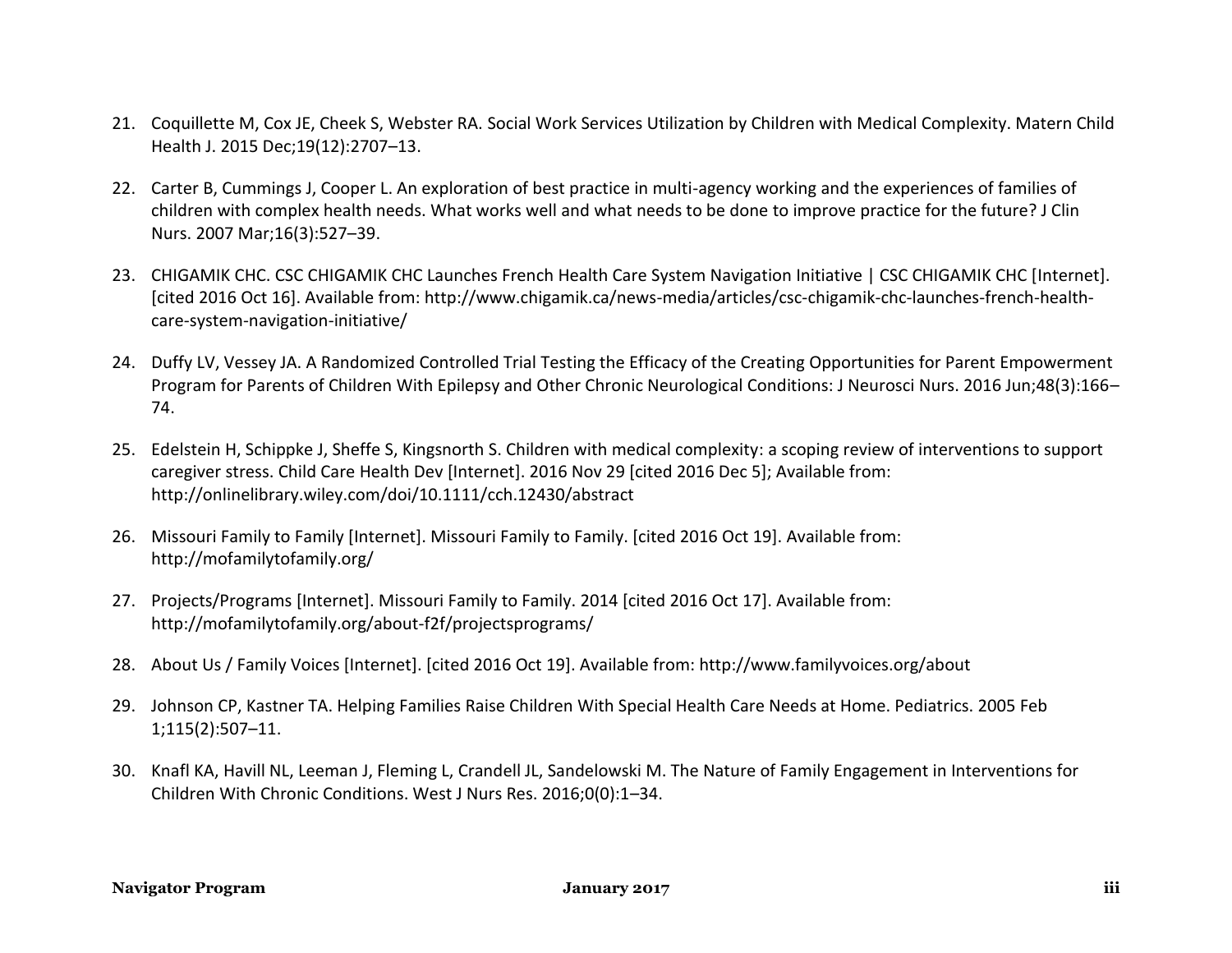- 31. National Consensus Framework for Systems of Care for Children and Youth with Special Health Care Needs Project. Standards for Systems of Care for Children and Youth with Special Health Care Needs [Internet]. 2014. Available from: http://www.amchp.org/AboutTitleV/Resources/Documents/Standards%20Charts%20FINAL.pdf
- 32. National Consensus Framework for Systems of Care for Children and Youth with Special Health Care Needs Project. Developing Structure and Process Standards for Systems of Care Serving Children and Youth with Special Health Care Needs [Internet]. 2014. Available from: http://www.amchp.org/AboutAMCHP/Newsletters/memberbriefs/Documents/Standards%20White%20Paper%20FINAL.pdf
- 33. Peckham A, Spalding K, Watkins J, Bruce-Barrett C, Grasic M, Williams AP. Caring for caregivers of high-needs children. Healthc Q Tor Ont. 2014;17(3):30–5.
- 34. Pelentsov LJ, Fielder AL, Esterman AJ. The Supportive Care Needs of Parents With a Child With a Rare Disease: A Qualitative Descriptive Study. J Pediatr Nurs. 2016 May;31(3):e207–18.
- 35. Ranaghan C, Boyle K, Meehan M, Moustapha S, Fraser P, Concert C. Effectiveness of a patient navigator on patient satisfaction in adult patients in an ambulatory care setting: a systematic review. JBI Database Syst Rev Implement Rep. 2016 Aug;14(8):172–218.
- 36. Rocque GB, Partridge EE, Pisu M, Martin MY, Demark-Wahnefried W, Acemgil A, et al. The Patient Care Connect Program: Transforming Health Care Through Lay Navigation. J Oncol Pract. 2016;12(6):e633–e642.
- 37. Shepherd A, Stewart H, Murchland S. Mothers' perceptions of the introduction of a hoist into the family home of children with physical disabilities. Disabil Rehabil Assist Technol. 2007 Jan 1;2(2):117–25.
- 38. Trowbridge K, Mische-Lawson L. Families With Children With Medical Complexity and Self-Management of Care: A Systematic Review of the Literature. Soc Work Health Care. 2014 Aug 9;53(7):640–58.
- 39. University of Minnesota. Resources | Leadership Education in Neurodevelopmental and Related Disabilities (LEND) | University of Minnesota [Internet]. [cited 2016 Oct 19]. Available from: http://lend.umn.edu/resources/index.asp
- 40. Wiersma A, Biddle C, Jiggetts M. Parent Navigator Program in a Pediatric Primary Care Medical Home: Impact on Healthcare Utilization and Family Satisfaction with Navigation Services. J Interprofessional Educ Pract. 2015 Jun 1;1(2):49–50.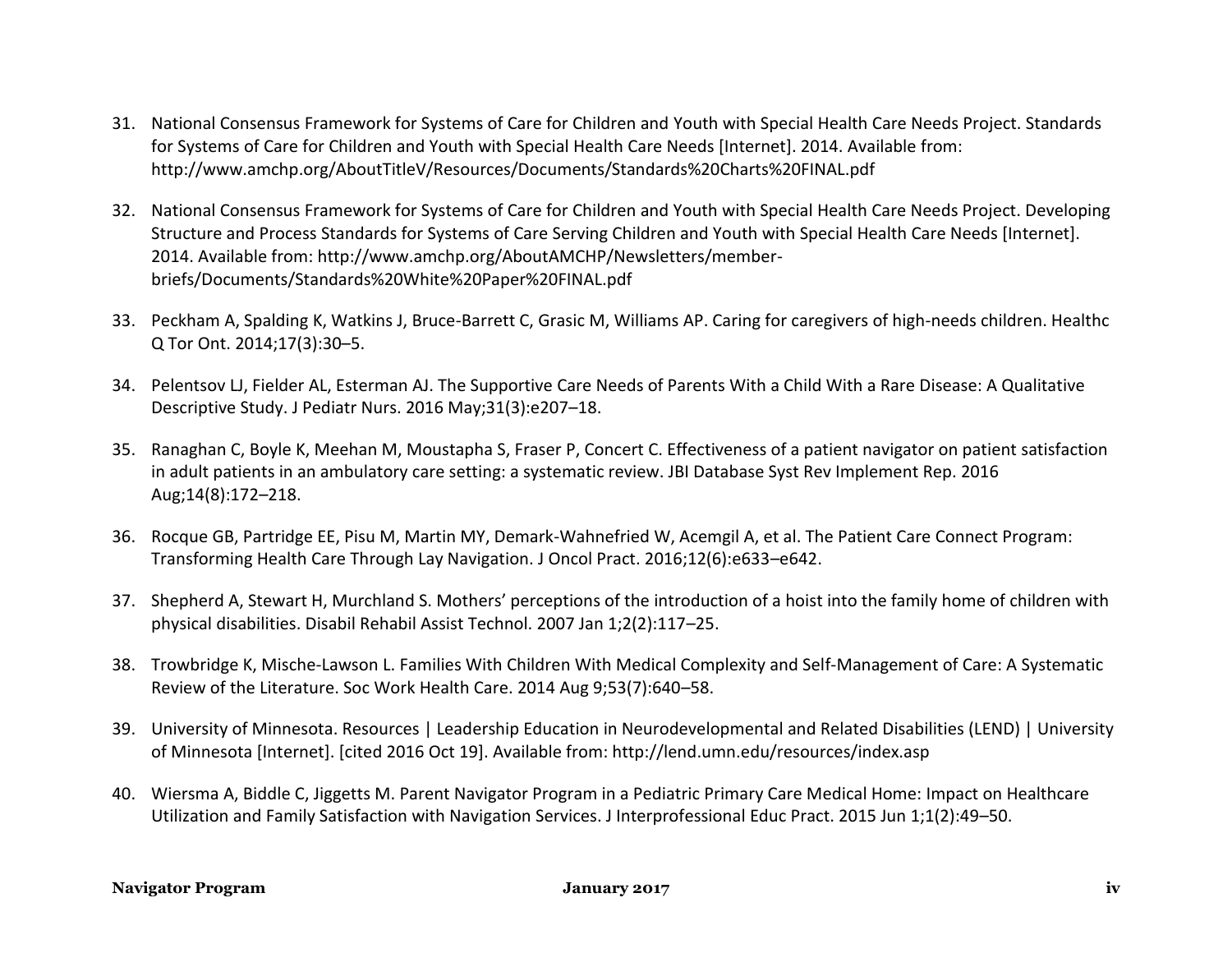- 41. Williams, A. Paul, Spalding, Karen, Peckham, Allie, Rudoler, David, Tam, Tommy, Watkins, Jillian. Caregiver Framework for Children with Medical Complexity Phase 3 Evaluation: Final Report. 2014 May.
- 42. Williams AP, Peckham A, Watkins J, Warrick N, Tam T, Rudoler D, et al. Caring for Caregivers: Facing up to Tough Challenges. Healthc Q. 2014;17(3):20–23.
- 43. Canadian Healthcare Association. Home care in Canada: from the margins to the mainstream=Les soins à domicile au Canada : de l'exclusion à l'intégration. [Internet]. Ottawa, ON: Canadian Healthcare Association=Association canadienne des soins de santé; 2009 [cited 2016 Oct 17]. Available from: http://www.deslibris.ca/ID/217663
- 44. Desai AD, Durkin LK, Jacob-Files EA, Mangione-Smith R. Caregiver Perceptions of Hospital to Home Transitions According to Medical Complexity: A Qualitative Study. Acad Pediatr. 2016 Mar;16(2):136–44.
- 45. Elias ER, Murphy NA, Disabilities the COCW. Home Care of Children and Youth With Complex Health Care Needs and Technology Dependencies. Pediatrics. 2012 May 1;129(5):996–1005.
- 46. Pediatric Home Service. Home Care Social Services [Internet]. [cited 2016 Oct 17]. Available from: https://www.pediatrichomeservice.com/services/social-services/
- 47. Silow-Carroll S. Rhode Island's Pediatric Practice Enhancement Project: Parents Helping Parents and Practitioners [Internet]. Commonwealth Fund; 2009 [cited 2016 Oct 19]. Available from: http://www.commonwealthfund.org/Content/Newsletters/States-in-Action/2010/March-April-2010/Additional-Resources/~/media/Files/Publications/Case%20Study/2010/Jan/1361\_SilowCarroll\_Rhode\_Island\_PPEP\_case\_study.pdf
- 48. Tsao HS. Changing the Way We Approach Medically Complex Children: A Screener for Unmet Needs [Internet]. 2015 [cited 2016 Oct 17]. Available from: http://dash.harvard.edu/handle/1/17295894
- 49. Chen AY, Newacheck PW. Insurance Coverage and Financial Burden for Families of Children with Special Health Care Needs. Ambul Pediatr. 2006 Jul 1;6(4):204–9.
- 50. Earle A, Heymann J. Protecting the health of employees caring for family members with special health care needs. Soc Sci Med. 2011 Jul;73(1):68–78.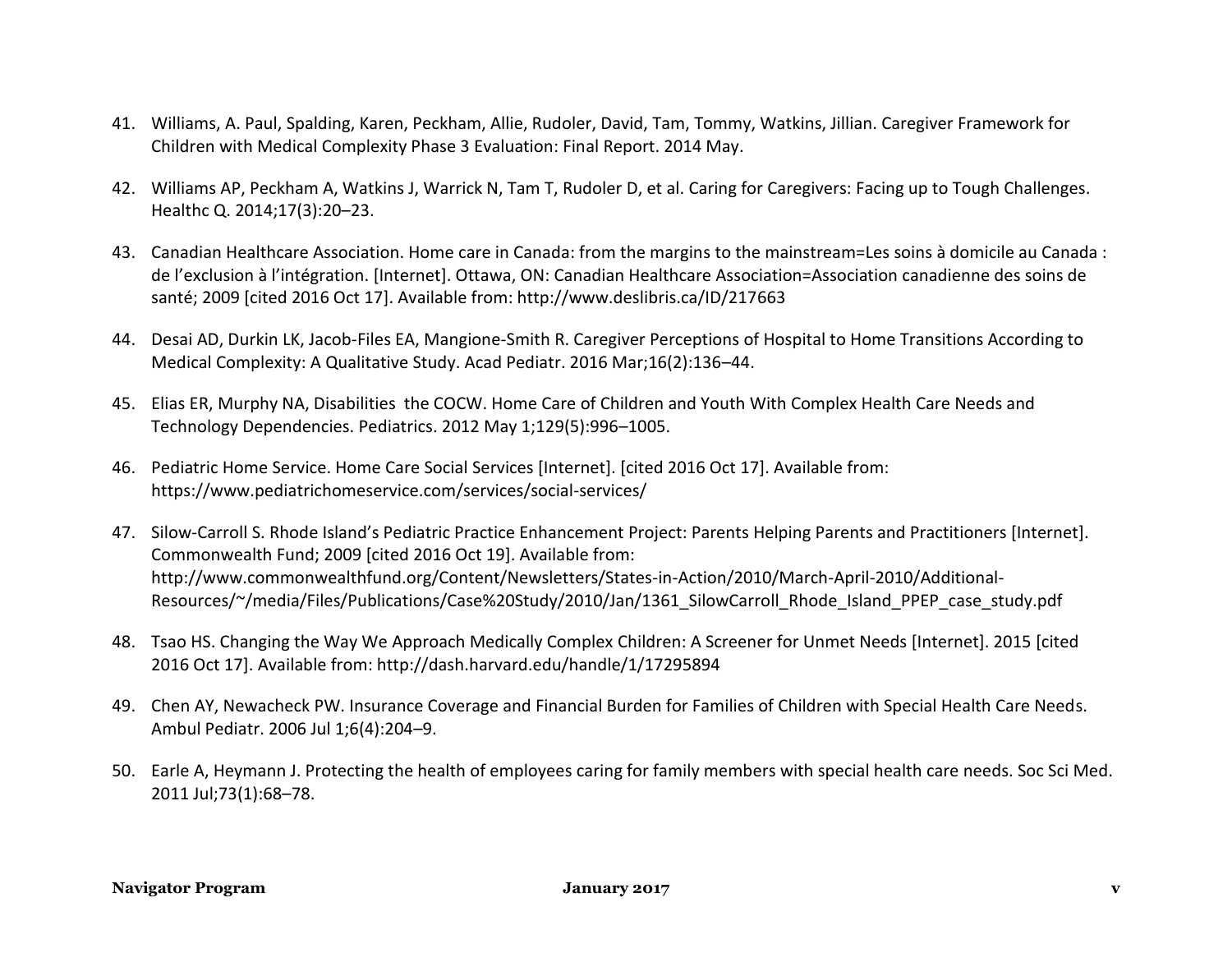- 51. Schuster MA, Chung PJ, Elliott MN, Garfield CF, Vestal KD, Klein DJ. Perceived effects of leave from work and the role of paid leave among parents of children with special health care needs. Am J Public Health. 2009;99(4):698–705.
- 52. Yu H, Dick AW, Szilagyi PG. Does Public Insurance Provide Better Financial Protection Against Rising Health Care Costs for Families of Children With Special Health Care Needs?: Med Care. 2008 Oct;46(10):1064–70.
- 53. Arens G. Support for siblings. Ther Today. 2006 Jun;17(5):42–5.
- 54. Baum LS. Internet parent support groups for primary caregivers of a child with special health care needs. Pediatr Nurs. 2004 Oct;30(5):381–8, 401.
- 55. Giallo R, Gavidia-Payne S. Evaluation of a family-based intervention for siblings of children with a disability or chronic illness. Aust E-J Adv Ment Health. 2008 Jan 1;7(2):84–96.
- 56. Hammarberg K, Sartore G, Cann W, Fisher JRW. Barriers and promoters of participation in facilitated peer support groups for carers of children with special needs. Scand J Caring Sci. 2014 Dec;28(4):775–83.
- 57. Schippke J, Provvidenza C, Kingsnorth S. Rapid evidence review: Peer support for Ontario families of children with disabilities [Internet]. Toronto, ON: Evidence to Care, Holland Bloorview Kids Rehabilitation Hospital; 2015 [cited 2016 May 5]. Available from: http://hollandbloorview.ca/Assets/Evidence%20to%20Care/Peer%20support%20toolkit/EtC\_PeerSupport\_RER\_FA.pdf
- 58. Schippke J, Provvidenza C, Kingsnorth S. Peer support best practice toolkit: Section 1.0 Background and models of peer support [Internet]. Toronto, ON: Evidence to Care, Holland Bloorview Kids Rehabilitation Hospital; 2015 [cited 2016 May 5]. Available from:

http://hollandbloorview.ca/Assets/Evidence%20to%20Care/Peer%20support%20toolkit/EtC\_PeerSupport\_Section1\_FA.pdf

59. Schippke J, Provvidenza C, Kingsnorth S. Peer support best practice toolkit: Section 2.0 Current programs in Ontario: Case studies. [Internet]. Toronto, ON: Evidence to Care, Holland Bloorview Kids Rehabilitation Hospital; 2015 [cited 2016 May 5]. Available from: http://hollandbloorview.ca/Assets/Evidence%20to%20Care/Peer%20support%20toolkit/EtC\_PeerSupport\_Section2\_FA\_Updat e0516.pdf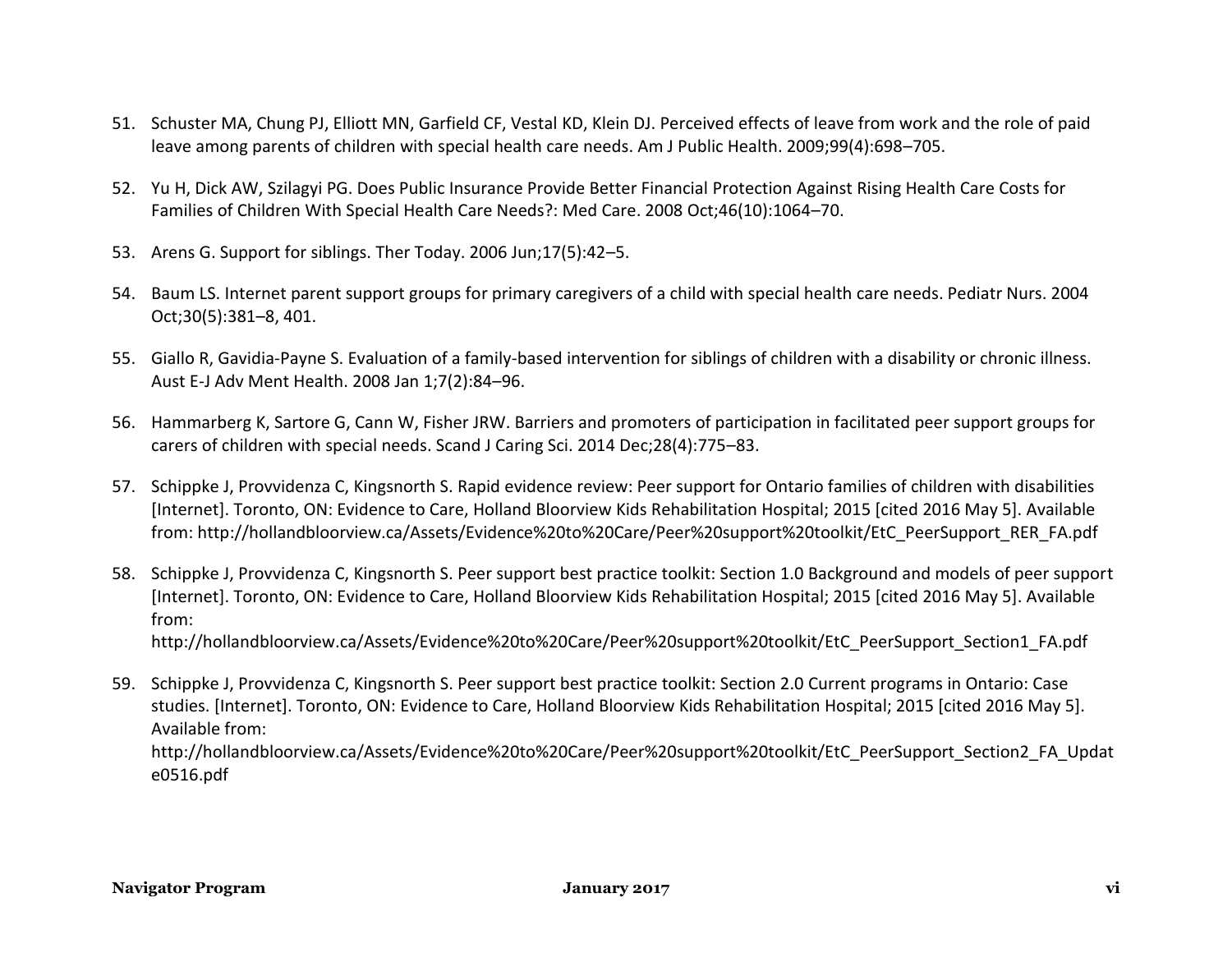60. Schippke J, Provvidenza C, Kingsnorth S. Peer support best practice toolkit: Section 3.0 Resources to help you get started [Internet]. Toronto, ON: Evidence to Care, Holland Bloorview Kids Rehabilitation Hospital; 2015 [cited 2016 May 5]. Available from:

http://hollandbloorview.ca/Assets/Evidence%20to%20Care/Peer%20support%20toolkit/EtC\_PeerSupport\_Section3\_FA.pdf

- 61. Kingsnorth S, Gall C, Beayni S, Rigby P. Parents as transition experts? Qualitative findings from a pilot parent-led peer support group: Parents as transition experts. Child Care Health Dev. 2011 Nov;37(6):833–40.
- 62. Mahoney K, Reynolds M. Enhancing Pediatric Care Coordination Through Parent-to-Parent Mentoring.
- 63. Nicholas DB, Keilty K. An Evaluation of Dyadic Peer Support for Caregiving Parents of Children with Chronic Lung Disease Requiring Technology Assistance. Soc Work Health Care. 2007;44(3):245–59.
- 64. Parent to Parent USA. P2PUSA::Parent to Parent USA [Internet]. [cited 2016 Oct 17]. Available from: http://www.p2pusa.org/p2pusa/sitepages/p2p-home.aspx
- 65. Toly VB, Musil CM, Zauszniewski JA. Resourcefulness training intervention: A promising approach to improve mental health of mothers with technology-dependent children. Appl Nurs Res. 2014 Feb;27(1):87–90.
- 66. Wynter K, Hammarberg K, Sartore G-M, Cann W, Fisher J. Brief online surveys to monitor and evaluate facilitated peer support groups for caregivers of children with special needs. Eval Program Plann. 2015 Apr;49:70–5.
- 67. Canadian Association of Pediatric Health Centres. Catalogue of Canadian Complex Care Programs and/or Organizations Providing Services to CYMC (Management of Medically Complex Children and Youth Across the Continuum of Care.Catalogue of National CYMC Programs) - XWiki [Internet]. [cited 2016 Oct 16]. Available from: http://ken.caphc.org/xwiki/bin/view/Management+of+Medically+Complex+Children+and+Youth+Across+the+Continuum+of+C are/Catalogue+of+National+CYMC+Programs
- 68. CDC. CDC | Family Caregivers | Disability and Health | NCBDDD [Internet]. [cited 2016 Oct 17]. Available from: http://www.cdc.gov/ncbddd/disabilityandhealth/family.html
- 69. CanChild. Development of a Parent Information KIT (KIT: Keeping it TogetherTM) [Internet]. [cited 2016 Oct 18]. Available from: https://canchild.ca/en/resources/16-development-of-a-parent-information-kit-kit-keeping-it-together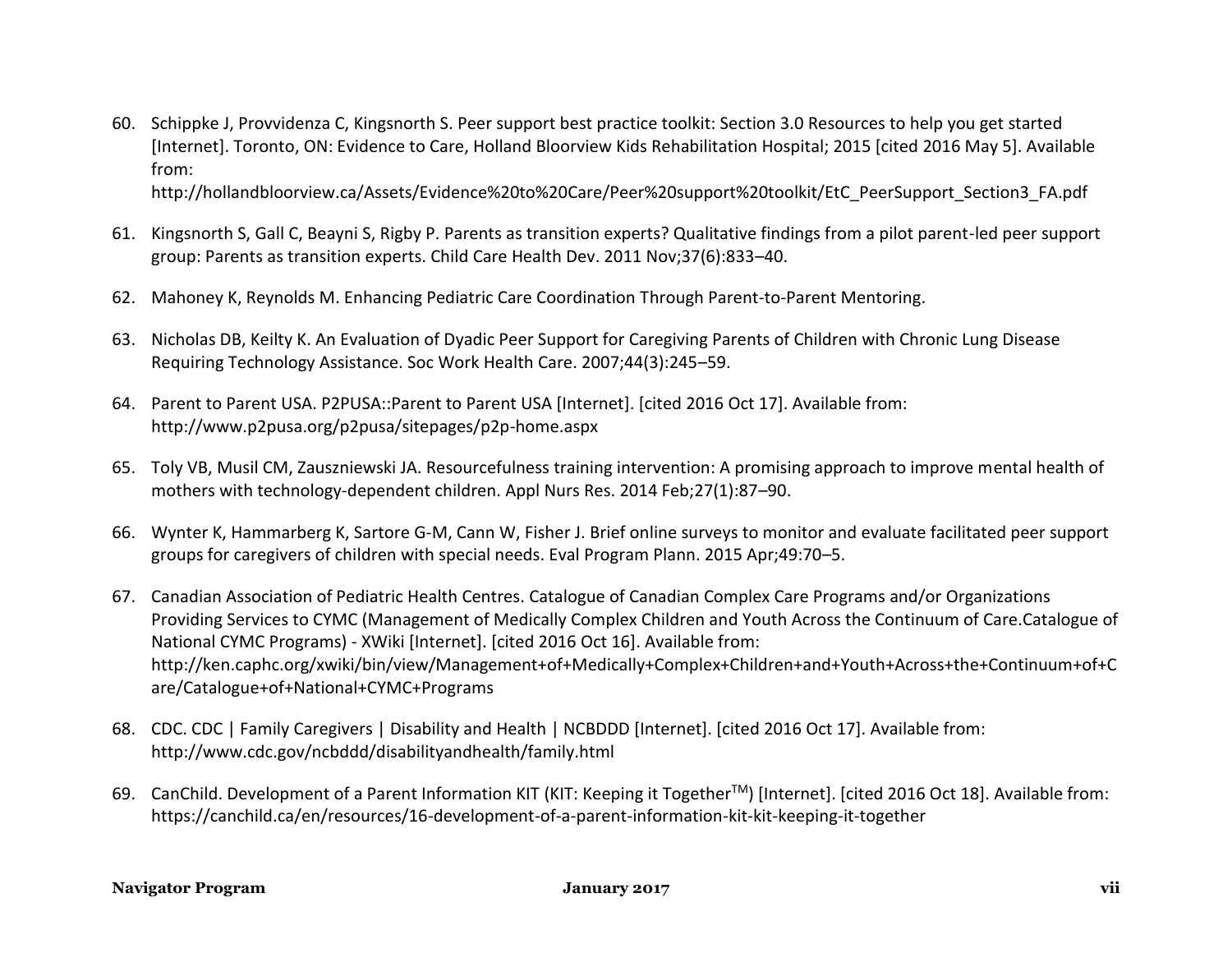- 70. CanChild. Research In Practice [Internet]. [cited 2016 Oct 18]. Available from: https://www.canchild.ca/en/research-in-practice
- 71. Rosenbaum P, Lach L, Kohen D, Birnbaum R, Brehaut J, Collin-Vezina C, et al. Parenting Matters! The Biopsychosocial Context of Parenting Children with Neurodevelopmental Disorders in Canada | Canchild [Internet]. 2013 [cited 2016 Oct 18]. Available from: https://canchild.ca/en/research-in-practice/current-studies/parenting-matters-the-biopsychosocial-context-ofparenting-children-with-neurodevelopmental-disorders-in-canada
- 72. CanChild. The KIT [Internet]. [cited 2016 Oct 18]. Available from: https://www.canchild.ca/en/research-in-practice/the-kit
- 73. Caregivers Alberta. Caregiver Navigator Caregivers Alberta [Internet]. [cited 2016 Oct 16]. Available from: http://www.caregiversalberta.ca/for-professionals/services-for-you/caregiver-navigator/
- 74. Caregivers Nova Scotia. The Caregiver's Handbook (2014) [Internet]. Nova Scotia: Caregivers Nova Scotia; [cited 2016 Oct 18]. Available from: http://caregiversns.org/resources/handbook/
- 75. Complex Child Magazine. Caregiving [Internet]. Complex Child. [cited 2016 Oct 17]. Available from: http://complexchild.org/caregiving/
- 76. Complex Child Magazine. Support and Coping [Internet]. Complex Child. [cited 2016 Oct 15]. Available from: http://complexchild.org/caregiving/support-and-coping/
- 77. Children and Youth with Special Health Care Needs Program (CYSHCN) [Internet]. Wisconsin Department of Health Services. [cited 2016 Oct 19]. Available from: https://www.dhs.wisconsin.gov/prevention-healthy-living/maternal-and-childhealth/children-and-youth-special-health-care-needs
- 78. Family Partnerships--Children and Youth with Special Health Care Needs (CYSHCN) [Internet]. Wisconsin Department of Health Services. 2013 [cited 2016 Oct 17]. Available from: https://www.dhs.wisconsin.gov/cyshcn/partnerships.htm
- 79. Giosa J, Holyoke P. Caregiving is not a disease: moving from reactive to proactive supports for family caregivers across the healthcare system. Healthc Q Tor Ont. 2014;17(3):36–41.
- 80. Jackson AC, Liang RP-T, Frydenberg E, Higgins RO, Murphy BM. Parent education programmes for special health care needs children: a systematic review. J Clin Nurs. 2016 Jun;25(11–12):1528–47.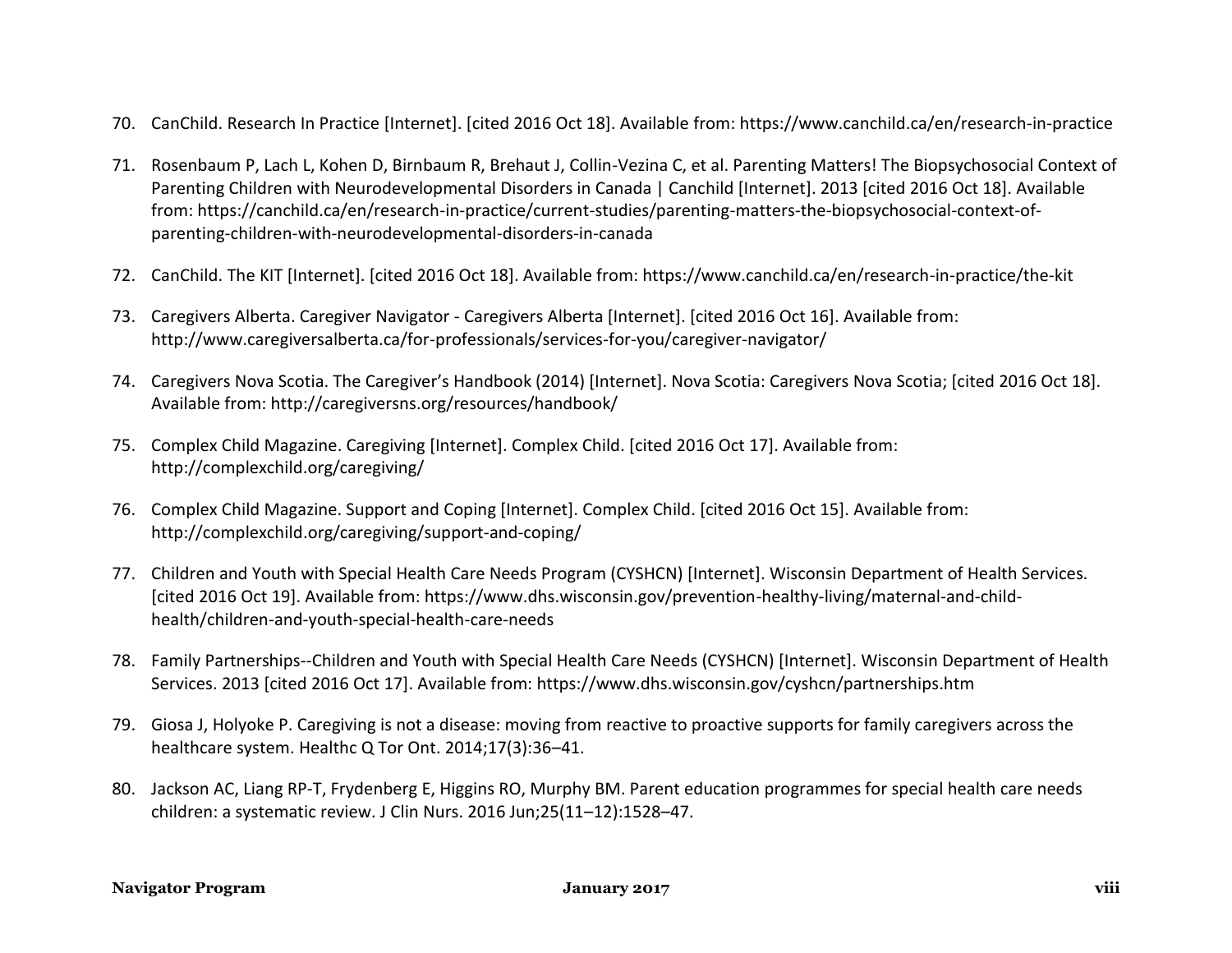- 81. The Center for Children with Special Needs. The Center for Children with Special Needs: Home [Internet]. The Center for Children with Special Needs. [cited 2016 Oct 17]. Available from: http://cshcn.org/
- 82. St. Mary's. St. Mary's Resource Directory [Internet]. St. Mary's Resource Directory. [cited 2016 Oct 15]. Available from: http://resources.stmaryskids.org/
- 83. Canadian Healthcare Association. Respite care in Canada [Internet]. Ottawa, ON: Canadian Healthcare Association; 2012 [cited 2016 Oct 17]. Available from: http://www.deslibris.ca/ID/233105
- 84. Carter B, Coad J, Bray L, Goodenough T, Moore A, Anderson C, et al. Home-Based Care for Special Healthcare Needs: Community Children's Nursing Services. Nurs Res. 2012;61(4):260–8.
- 85. Davies B, Steele R, Collins JB, Cook K, Smith S. The Impact on Families of Respite Care in a Children's Hospice Program. J Palliat Care. 2004 Winter;20(4):277–86.
- 86. Dunbrack J. Respite for Family Caregivers: An Environmental Scan of Publicly-funded Programs in Canada [prepared for Health Canada, 2003]. 2003 [cited 2016 Oct 18]; Available from: http://www.hc-sc.gc.ca/hcs-sss/pubs/home-domicile/2003-respitereleve/index-eng.php
- 87. Eaton N. "I don"t know how we coped before': a study of respite care for children in the home and hospice. J Clin Nurs. 2008 Dec;17(23):3196–204.
- 88. Forde H, Lane H, McCloskey D, McManus V, Tierney E. Link Family Support–an evaluation of an in-home support service. J Psychiatr Ment Health Nurs. 2004;11(6):698–704.
- 89. MacDonald H, Callery P. Different meanings of respite: a study of parents, nurses and social workers caring for children with complex needs. Child Care Health Dev. 2004;30(3):279–288.
- 90. Meltzer LJ, Boroughs DS, Downes JJ. The Relationship Between Home Nursing Coverage, Sleep, and Daytime Functioning in Parents of Ventilator-Assisted Children. J Pediatr Nurs. 2010 Aug;25(4):250–7.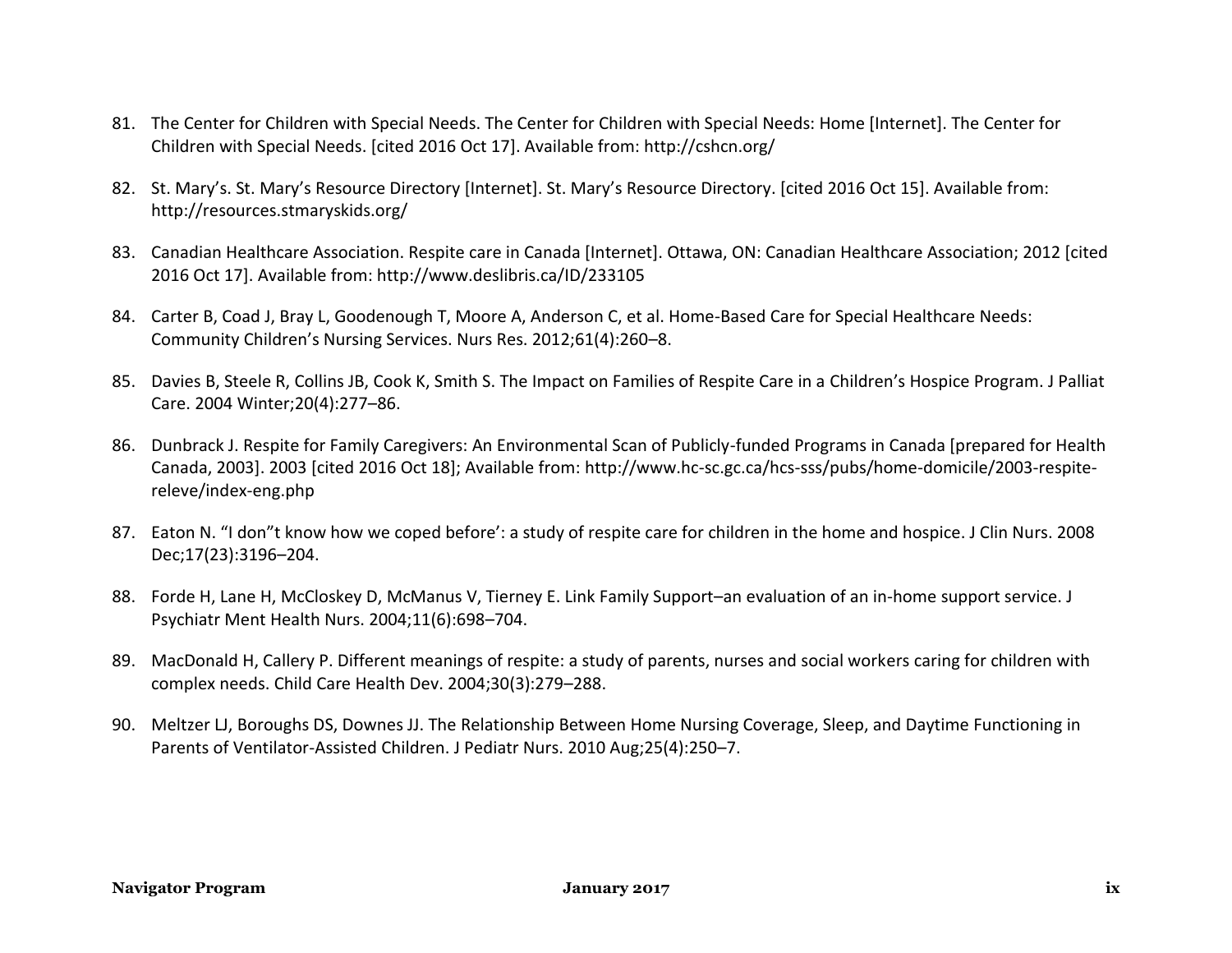- 91. Nova Scotia Partnership on Respite, Family Health & Well-Being. A Respite Guide for Families of Children and Youth with Chronically High Needs in Nova Scotia [Internet]. 2013 Jun [cited 2016 Oct 15]. Available from: http://disability.novascotia.ca/sites/default/files/Respite%20Guide%20(Children)%204th%20edition.pdf
- 92. Hutchinson P, MacRae A, McFadyen S. Creating Respite Solutions [Internet]. 2009 [cited 2016 Oct 18]. Available from: http://disability.novascotia.ca/sites/default/files/Final%20Report%20on%20Halifax%20workshop.pdf
- 93. Nova Scotia Partnership on Respite, Family Health and Well-being. Creating Respite Solutions: Parent Priorities [Internet]. 2009. Available from: http://disability.novascotia.ca/sites/default/files/Creating%20Respite%20Solutions%20Parent%20Priorities%20in%20b%26w.p df
- 94. Nova Scotia Partnership on Respite, Family Health and Well-being. Creating Respite Solutions: Policy Priorities [Internet]. 2009. Available from: https://women.gov.ns.ca/sites/default/files/documents/Creating%20Respite%20Solutions%20Policy%20Priorities%20Feb%201 6%202-col.pdf
- 95. Swallow V, Forrester T, Macfadyen A. Teenagers' and parents' views on a short-break service for children with life-limiting conditions: A qualitative study. Palliat Med. 2011 Apr;26(3):257–67.
- 96. Thomas S, Price M. Respite care in seven families with children with complex care needs. Nurs Child Young People. 2012 Oct;24(8):24–7.
- 97. Clawson B, Selden M, Lacks M, Deaton AV, Hall B, Bach R. Complex pediatric feeding disorders: using teleconferencing technology to improve access to a treatment program. Pediatr Nurs. 2008;34(3):213.
- 98. Haney T, Tufts KA. A pilot study using electronic communication in home healthcare: implications on parental well-being and satisfaction caring for medically fragile children. Home Healthc Now. 2012;30(4):216–224.
- 99. Marcin JP, Ellis J, Mawis R, Nagrampa E, Nesbitt TS, Dimand RJ. Using Telemedicine to Provide Pediatric Subspecialty Care to Children With Special Health Care Needs in an Underserved Rural Community. Pediatrics. 2004 Jan 1;113(1):1–6.